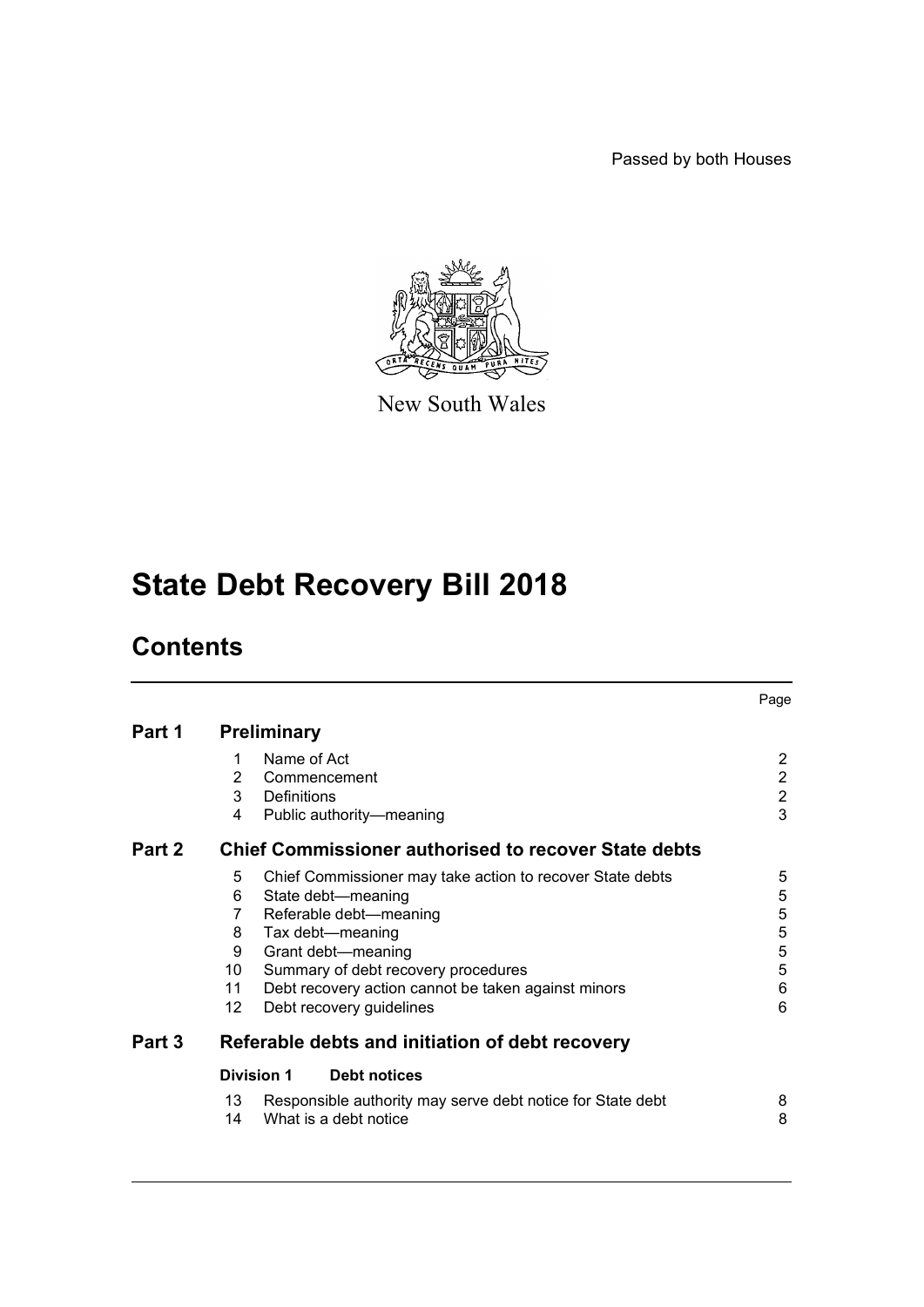|                                                                                     |                      |                   |                                                                    | Page              |  |  |  |
|-------------------------------------------------------------------------------------|----------------------|-------------------|--------------------------------------------------------------------|-------------------|--|--|--|
|                                                                                     | 15                   |                   | Revocation of debt notice                                          | 8                 |  |  |  |
|                                                                                     |                      | <b>Division 2</b> | <b>Referral of debt to Chief Commissioner</b>                      |                   |  |  |  |
|                                                                                     | 16                   |                   | Referral of debt to Chief Commissioner                             | 8                 |  |  |  |
|                                                                                     | 17                   |                   | How referral is made                                               | 9                 |  |  |  |
|                                                                                     | 18                   |                   | Information to be provided on referral                             | $\boldsymbol{9}$  |  |  |  |
|                                                                                     | 19                   |                   | Revocation of referral                                             | 9                 |  |  |  |
|                                                                                     |                      | <b>Division 3</b> | Administrative arrangements relating to referable debts            |                   |  |  |  |
|                                                                                     | 20                   |                   | Debt recovery agreements                                           | 10                |  |  |  |
|                                                                                     | 21                   |                   | Functions of responsible authority are limited after referral      | 10                |  |  |  |
|                                                                                     | 22                   |                   | Interest ceases to accrue on referral                              | 10                |  |  |  |
|                                                                                     | 23                   |                   | Chief Commissioner may exercise functions of responsible authority | 11                |  |  |  |
|                                                                                     |                      | <b>Division 4</b> | <b>Internal reviews</b>                                            |                   |  |  |  |
|                                                                                     | 24                   |                   | Responsible authority may conduct review                           | 11                |  |  |  |
|                                                                                     | 25                   |                   | Debts for which internal review is available                       | 11                |  |  |  |
|                                                                                     | 26                   |                   | Application for internal review                                    | 11                |  |  |  |
|                                                                                     | 27                   |                   | Circumstances in which review is to be conducted                   | 12 <sup>°</sup>   |  |  |  |
|                                                                                     | 28                   |                   | Request for additional information                                 | $12 \overline{ }$ |  |  |  |
| 29<br>Mandatory suspension of debt recovery action for timely review<br>application |                      |                   |                                                                    | 12                |  |  |  |
|                                                                                     | 30                   |                   | Discretionary suspension of debt recovery action in other cases    | 13                |  |  |  |
|                                                                                     | 31                   |                   | Actions to be taken after review                                   | 13                |  |  |  |
|                                                                                     | 32                   |                   | Change of payment arrangements                                     | 14                |  |  |  |
|                                                                                     | 33                   |                   | Notice of outcome of application                                   | 14                |  |  |  |
|                                                                                     | 34                   |                   | Chief Commissioner exercising functions of responsible authority   | 14                |  |  |  |
| Part 4                                                                              | Debt recovery orders |                   |                                                                    |                   |  |  |  |
|                                                                                     |                      | <b>Division 1</b> | Debt recovery orders                                               |                   |  |  |  |
|                                                                                     | 35                   |                   | What is a debt recovery order                                      | 15                |  |  |  |
|                                                                                     | 36                   |                   | When order can be made-referable debts                             | 15                |  |  |  |
|                                                                                     | 37                   |                   | When order can be made-tax debts and grant debts                   | 15                |  |  |  |
|                                                                                     |                      | <b>Division 2</b> | Form and notice of debt recovery order                             |                   |  |  |  |
|                                                                                     | 38                   |                   | Content of debt recovery order                                     | 15                |  |  |  |
|                                                                                     | 39                   |                   | Service on debtor of notice of order                               | 16                |  |  |  |
|                                                                                     | 40                   |                   | What notice must say                                               | 16                |  |  |  |
|                                                                                     | 41                   |                   | Final date for payment in notices                                  | 16                |  |  |  |
|                                                                                     | 42                   |                   | Extension of final date if notice takes more than 7 days           | 16                |  |  |  |
|                                                                                     | 43                   |                   | Amendment of debt recovery order                                   | 17                |  |  |  |
| Part 5                                                                              |                      |                   | Election to have matter dealt with by court-referable debts        |                   |  |  |  |
|                                                                                     | 44                   |                   | Election to have referable debt dealt with by court                | 18                |  |  |  |
|                                                                                     | 45                   |                   | Deadline for court election                                        | 18                |  |  |  |
|                                                                                     | 46                   |                   | Internal review to be conducted                                    | 18                |  |  |  |
|                                                                                     | 47                   |                   | Debt recovery order to be revoked                                  | 19                |  |  |  |
|                                                                                     | 48                   |                   | Chief Commissioner may obtain judgment for referable debt          | 19                |  |  |  |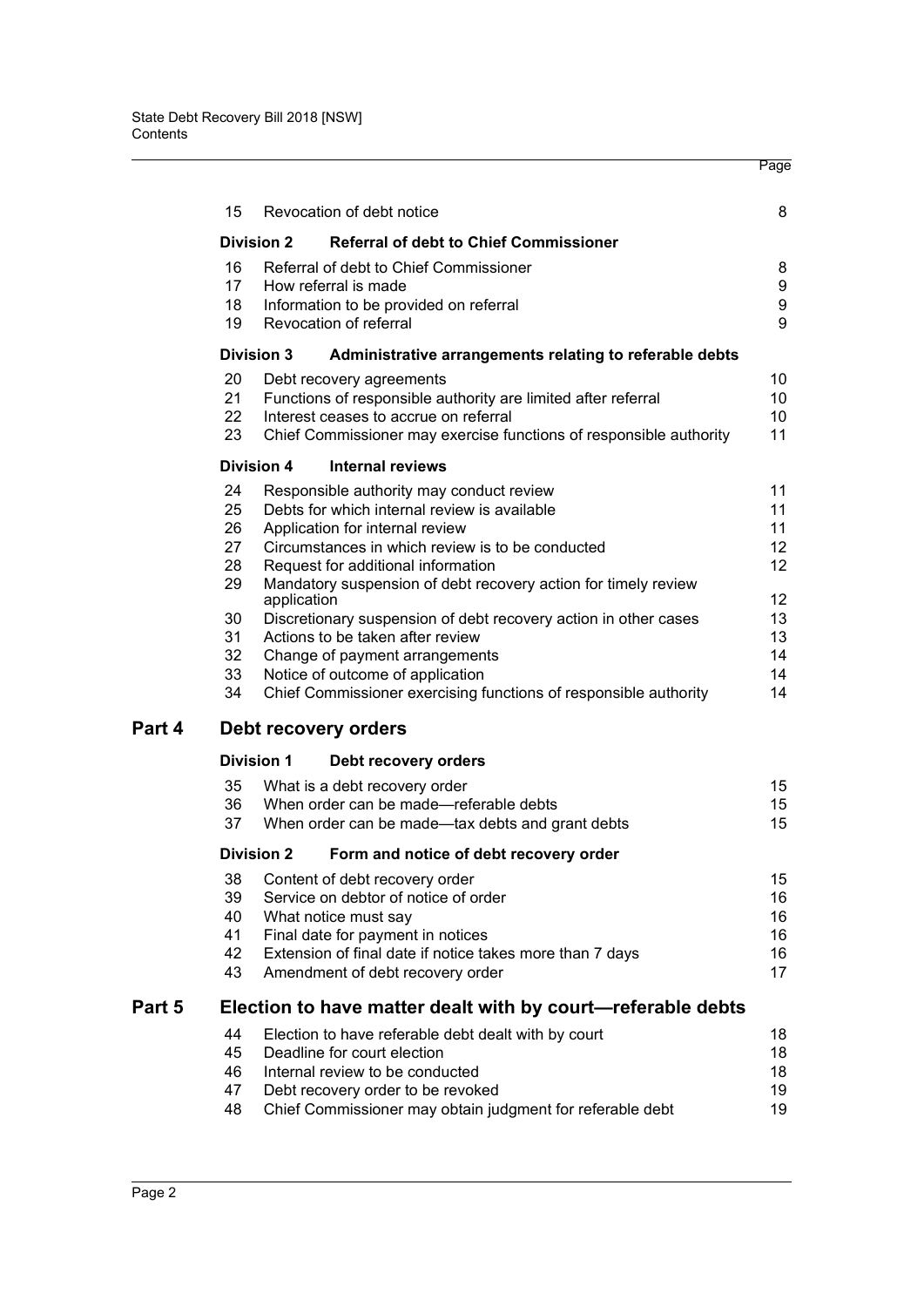|        |                                              |                   |                                                                                                                                                                                                                                                                                                        | Page                                         |  |  |  |
|--------|----------------------------------------------|-------------------|--------------------------------------------------------------------------------------------------------------------------------------------------------------------------------------------------------------------------------------------------------------------------------------------------------|----------------------------------------------|--|--|--|
|        | 49                                           | from a court      | Chief Commissioner entitled to costs if judgment for debt is obtained                                                                                                                                                                                                                                  | 19                                           |  |  |  |
| Part 6 | Debt recovery actions                        |                   |                                                                                                                                                                                                                                                                                                        |                                              |  |  |  |
|        |                                              | <b>Division 1</b> | General                                                                                                                                                                                                                                                                                                |                                              |  |  |  |
|        | 50<br>51<br>52<br>53                         |                   | When debt recovery action is authorised<br>Debt recovery action-meaning<br>More than one type of debt recovery action can be taken<br>Debt recovery guidelines                                                                                                                                         | 20<br>20<br>20<br>20                         |  |  |  |
|        |                                              | <b>Division 2</b> | <b>Principal debt recovery actions</b>                                                                                                                                                                                                                                                                 |                                              |  |  |  |
|        | 54<br>55<br>56                               |                   | Property seizure order<br>Garnishee order<br>Registration of debt recovery order as charge on land                                                                                                                                                                                                     | 20<br>21<br>21                               |  |  |  |
|        |                                              | <b>Division 3</b> | <b>Ancillary functions</b>                                                                                                                                                                                                                                                                             |                                              |  |  |  |
|        | 57<br>58<br>59                               |                   | Power to require information, records and attendance<br>Power of entry to execute property seizure order<br>Power of person executing order or warrant to demand name and                                                                                                                              | 22<br>23                                     |  |  |  |
|        |                                              | address           |                                                                                                                                                                                                                                                                                                        | 23                                           |  |  |  |
| Part 7 | Time to pay and hardship                     |                   |                                                                                                                                                                                                                                                                                                        |                                              |  |  |  |
|        |                                              | <b>Division 1</b> | Time to pay                                                                                                                                                                                                                                                                                            |                                              |  |  |  |
|        | 60<br>61<br>62<br>63                         |                   | Time to pay order<br>Amendment of time to pay order<br>Revocation of time to pay order<br>Time to pay order taken to be refused                                                                                                                                                                        | 25<br>25<br>26<br>26                         |  |  |  |
|        |                                              | <b>Division 2</b> | Powers of Chief Commissioner in hardship cases                                                                                                                                                                                                                                                         |                                              |  |  |  |
|        | 64<br>65<br>66                               |                   | Power to revoke debt recovery order (referable debts)<br>Garnishee order refunds in case of hardship<br>Functions of Hardship Review Board not affected                                                                                                                                                | 26<br>26<br>26                               |  |  |  |
|        | Division 3 Hardship Review Board             |                   |                                                                                                                                                                                                                                                                                                        |                                              |  |  |  |
|        | 67<br>68<br>69<br>70<br>71<br>72<br>73<br>74 |                   | Hardship Review Board<br>Functions of Hardship Review Board<br>Applications for review<br>Review procedure<br>Suspension of debt recovery action<br>Powers of Hardship Review Board following review<br>Disclosure of information by Hardship Review Board<br>Refunds to be given if required by Board | 26<br>27<br>27<br>27<br>27<br>27<br>28<br>28 |  |  |  |
| Part 8 |                                              |                   | Suspension and cancellation of debt recovery action                                                                                                                                                                                                                                                    |                                              |  |  |  |

# **[Division 1 Preliminary](#page-33-1)**

|  | 75 Review-meaning | 29 |
|--|-------------------|----|
|--|-------------------|----|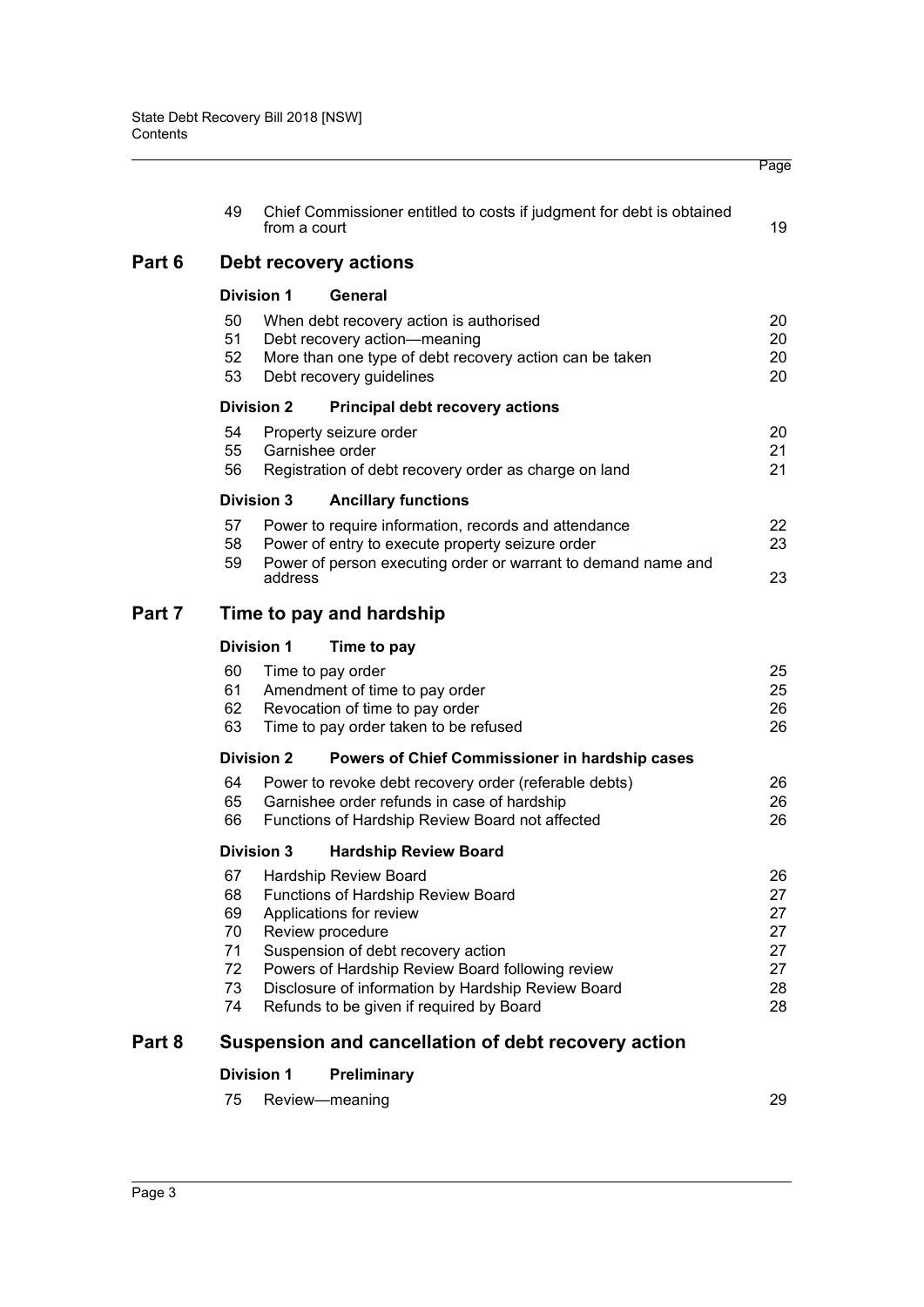|         | <b>Division 2</b>                           |                         | Suspension of debt recovery action                                                                                                                                                                                                               |                            |  |  |
|---------|---------------------------------------------|-------------------------|--------------------------------------------------------------------------------------------------------------------------------------------------------------------------------------------------------------------------------------------------|----------------------------|--|--|
|         | 76<br>77                                    |                         | Circumstances in which debt recovery action must be suspended<br>How debt recovery action is suspended                                                                                                                                           | 29<br>29                   |  |  |
|         | 78<br>79                                    |                         | Circumstances in which debt recovery action may be resumed<br>How debt recovery action is resumed                                                                                                                                                | 30<br>30                   |  |  |
|         | <b>Division 3</b>                           |                         | <b>Cancellation of debt recovery action</b>                                                                                                                                                                                                      |                            |  |  |
|         | 80<br>81<br>82<br>83<br>84                  |                         | Power to revoke debt recovery order<br>Circumstances in which power may be exercised<br>Consequences of revocation<br>How Chief Commissioner cancels debt recovery action<br>Debt recovery action taken to be cancelled in certain circumstances | 30<br>30<br>31<br>31<br>31 |  |  |
| Part 9  | Interest and debt recovery costs            |                         |                                                                                                                                                                                                                                                  |                            |  |  |
|         | <b>Division 1</b>                           |                         | <b>Interest</b>                                                                                                                                                                                                                                  |                            |  |  |
|         | 85<br>86                                    |                         | Interest may be charged<br>Interest forms part of State debt                                                                                                                                                                                     | 32<br>32                   |  |  |
|         | <b>Division 2</b>                           |                         | Debt recovery costs                                                                                                                                                                                                                              |                            |  |  |
|         | 87                                          |                         | Debt recovery costs to be paid                                                                                                                                                                                                                   | 32                         |  |  |
|         | 88<br>89                                    |                         | Prescribed debt recovery costs<br>Sheriff's additional costs                                                                                                                                                                                     | 32<br>33                   |  |  |
|         | 90                                          |                         | Debt recovery costs form part of State debt                                                                                                                                                                                                      | 33                         |  |  |
| Part 10 | Payment, allocation of payments and refunds |                         |                                                                                                                                                                                                                                                  |                            |  |  |
|         | 91                                          |                         | Disposition of money paid by or recovered from debtors                                                                                                                                                                                           | 34                         |  |  |
|         | 92<br>93                                    |                         | Payment of tax debts and grant debts                                                                                                                                                                                                             | 34<br>34                   |  |  |
|         | 94                                          |                         | Payment of referable debts<br>Amounts recovered to be applied towards debt recovery costs first                                                                                                                                                  | 34                         |  |  |
|         | 95                                          |                         | Allocation of recovered amounts between State debts                                                                                                                                                                                              | 34                         |  |  |
|         | 96                                          |                         | Entitlement to refund                                                                                                                                                                                                                            | 35                         |  |  |
|         | 97                                          |                         | Payment of refunds                                                                                                                                                                                                                               | 35                         |  |  |
| Part 11 | <b>Administration</b>                       |                         |                                                                                                                                                                                                                                                  |                            |  |  |
|         | 98                                          |                         | Chief Commissioner to administer debt recovery action                                                                                                                                                                                            | 36                         |  |  |
|         | 99                                          |                         | Use of name "State Debt Recovery"                                                                                                                                                                                                                | 36                         |  |  |
|         | 100<br>101                                  | Employees<br>Delegation |                                                                                                                                                                                                                                                  | 36<br>36                   |  |  |
|         | 102                                         |                         | Personal liability                                                                                                                                                                                                                               | 36                         |  |  |
|         | 103                                         |                         | Registration of debt recovery orders                                                                                                                                                                                                             | 37                         |  |  |
| Part 12 | Access to and disclosure of information     |                         |                                                                                                                                                                                                                                                  |                            |  |  |
|         | 104<br>105                                  |                         | Disclosure of identifying information<br>Access to information held by police, NSW government agencies and                                                                                                                                       | 38                         |  |  |
|         |                                             |                         | State owned corporations                                                                                                                                                                                                                         | 38                         |  |  |
|         | 106                                         |                         | Access to information held by employers                                                                                                                                                                                                          | 38                         |  |  |
|         | 107<br>108                                  |                         | Access to and use of information held by credit reporting bodies<br>Disclosure of information                                                                                                                                                    | 39<br>39                   |  |  |

Page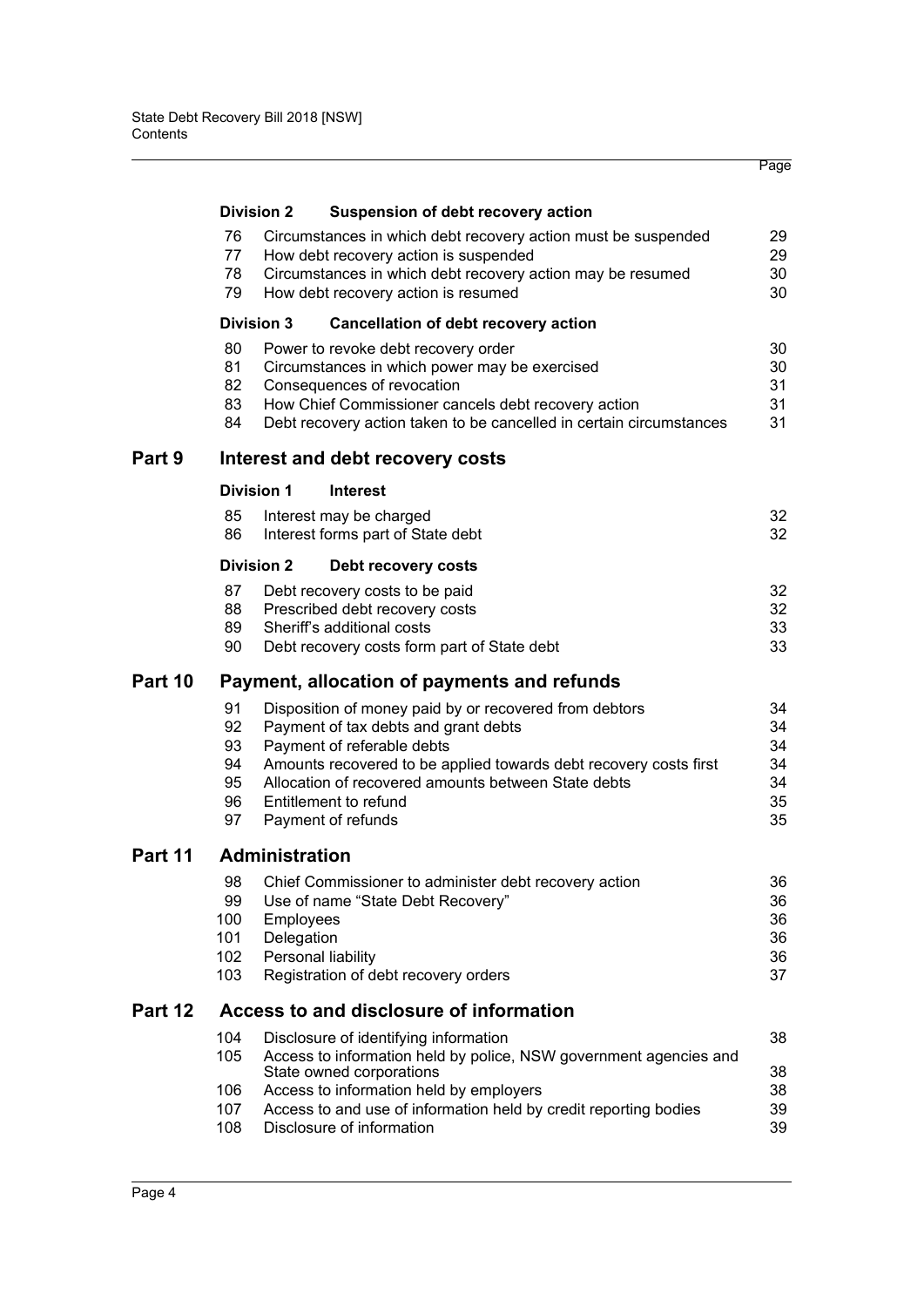# **[Part 13 Miscellaneous](#page-45-0)**

| 109        | Joint and several liability                     | 41 |
|------------|-------------------------------------------------|----|
| 110        | Functions of responsible authority              | 41 |
| 111        | Act binds Crown                                 | 41 |
| 112        | Form of notices                                 | 41 |
| 113        | Requirement for notices to be in writing        | 41 |
| 114        | Electronic transmission of documents to Sheriff | 41 |
| 115        | Service of notices                              | 42 |
| 116        | Nature of proceedings for offences              | 42 |
| 117        | Regulations                                     | 42 |
| Schedule 1 | Referable debts                                 | 44 |
| Schedule 2 | Savings, transitional and other provisions      |    |
| Schedule 3 | <b>Consequential amendments</b>                 | 46 |

Page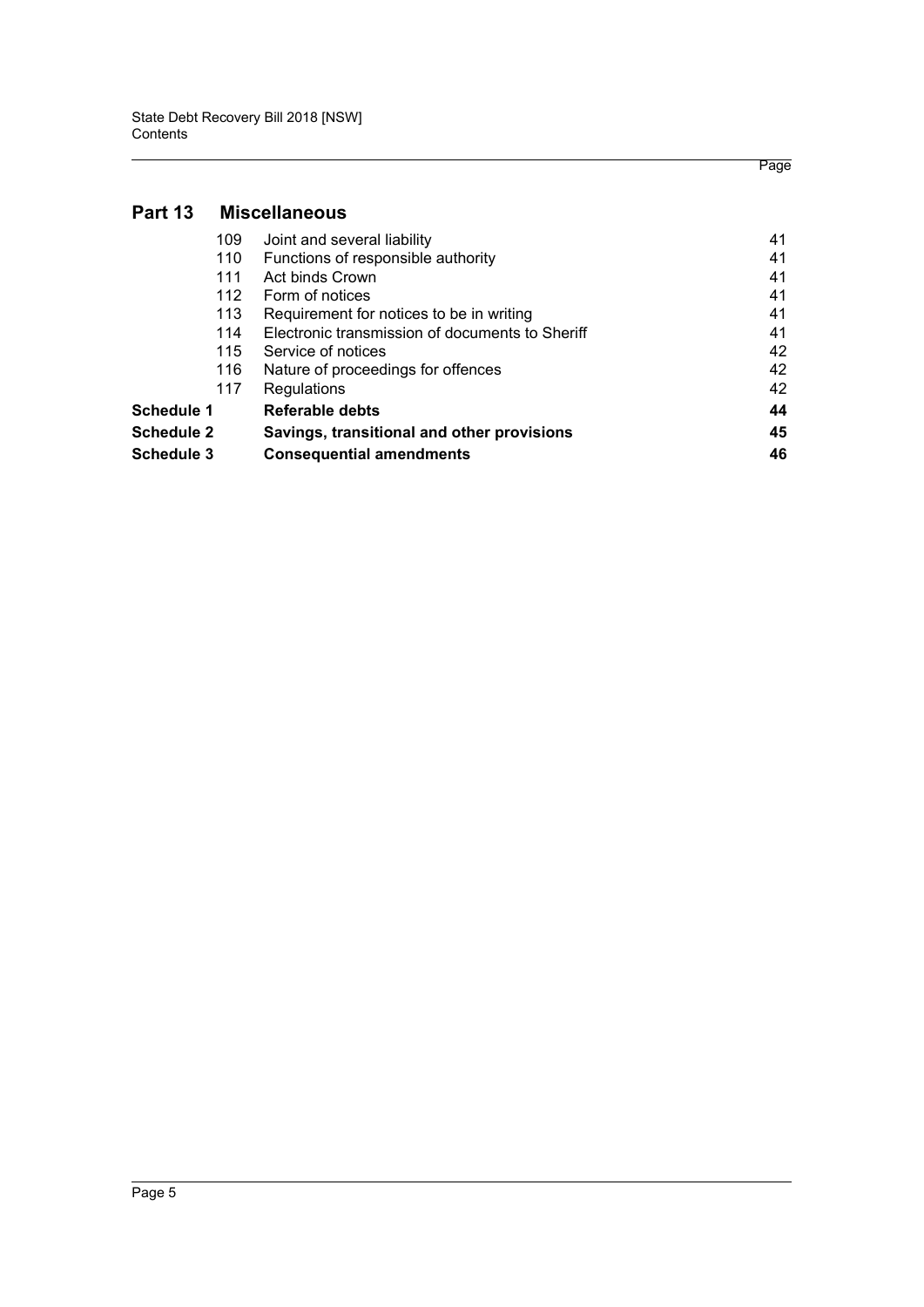*I certify that this public bill, which originated in the Legislative Assembly, has finally passed the Legislative Council and the Legislative Assembly of New South Wales.*

> *Clerk of the Legislative Assembly. Legislative Assembly, Sydney, ,*



New South Wales

# **State Debt Recovery Bill 2018**

Act No , 2018

An Act to make provision for the recovery of State debts; and for other purposes.

*I have examined this bill and find it to correspond in all respects with the bill as finally passed by both Houses.*

*Assistant Speaker of the Legislative Assembly.*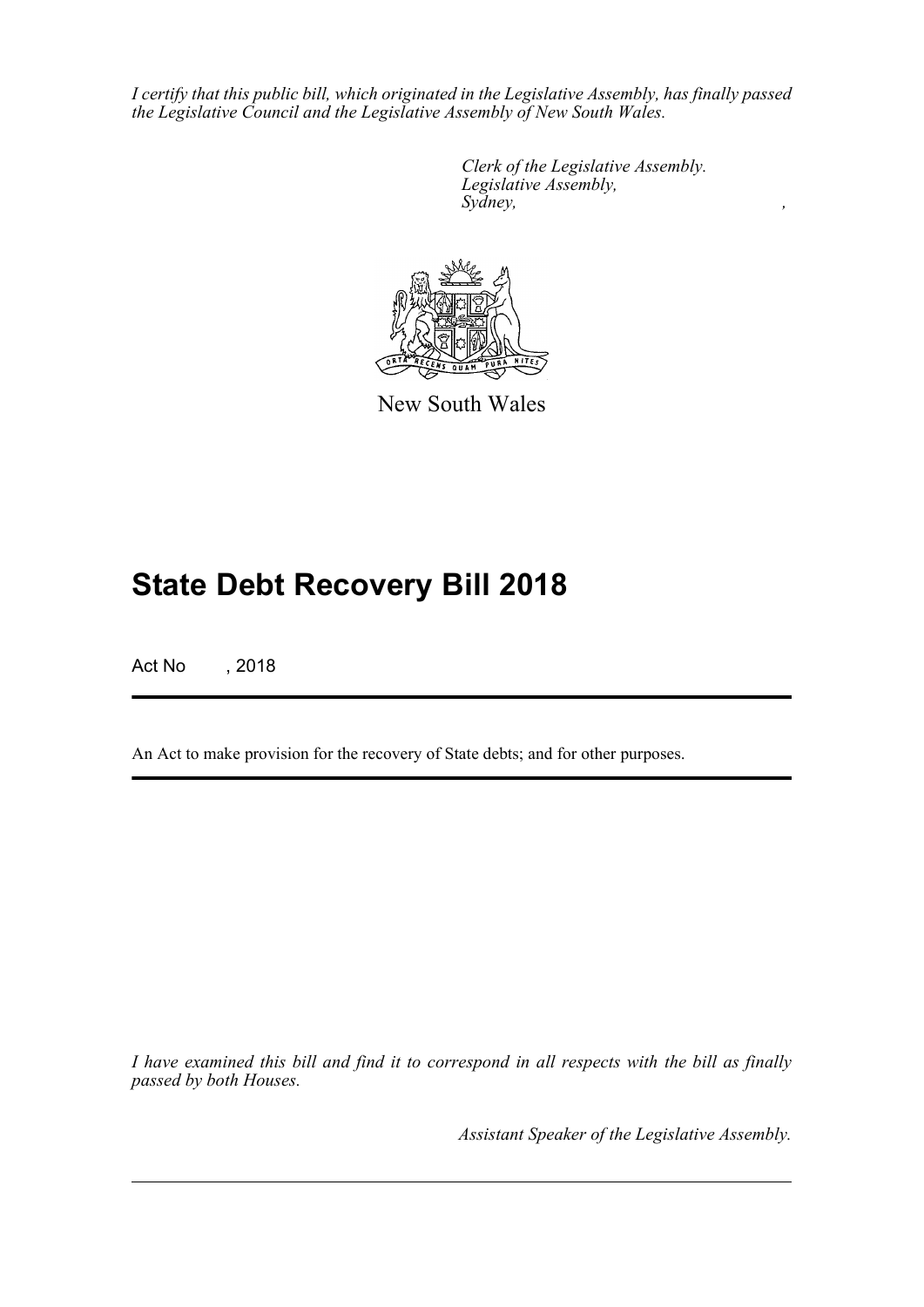# **The Legislature of New South Wales enacts:**

# <span id="page-6-1"></span><span id="page-6-0"></span>**Part 1 Preliminary**

# **1 Name of Act**

This Act is the *State Debt Recovery Act 2018*.

# <span id="page-6-2"></span>**2 Commencement**

This Act commences on a day or days to be appointed by proclamation.

# <span id="page-6-3"></span>**3 Definitions**

(1) In this Act:

*authorised officer* means a person employed in the Public Service to assist the Chief Commissioner in the exercise of functions under this Act who is authorised to exercise the function in relation to which the expression is used.

*Chief Commissioner* means the Chief Commissioner of State Revenue under the *Taxation Administration Act 1996*.

*debt notice* means:

- (a) in relation to a tax debt—a debt notice under the *Taxation Administration Act 1996*, or
- (b) in relation to a grant debt—a debt notice under the *First Home Owner Grant (New Homes) Act 2000*, the *Payroll Tax Rebate Scheme (Jobs Action Plan) Act 2011* or the *Small Business Grants (Employment Incentive) Act 2015*, or
- (c) in relation to a referable debt—a debt notice within the meaning of section 14.

*debt recovery action*—see section 51.

*debt recovery agreement*—see section 20.

*debt recovery costs* means the debt recovery costs payable under a debt recovery order, being:

- (a) the prescribed debt recovery costs, and
- (b) the Sheriff's additional costs (if any).

#### **Note.** See Part 9.

*debt recovery guidelines*—see section 12.

*debt recovery order* means an order under section 35.

*debtor* means a person who:

- (a) is liable to pay a tax debt, a grant debt or a referable debt under a debt notice, or
- (b) is or may be liable to pay a State debt.

*garnishee order* means an order under section 55.

*grant debt*—see section 9.

*hardship review*—see section 68.

*Hardship Review Board* means the Hardship Review Board constituted under Part 7. *identifying information*—see section 104.

*internal review* means a review under Division 4 of Part 3.

*pay* a debt or amount means to pay the debt or amount in full by its due date and, if payment by instalments is permitted under this Act, includes to pay each instalment in full by its due date.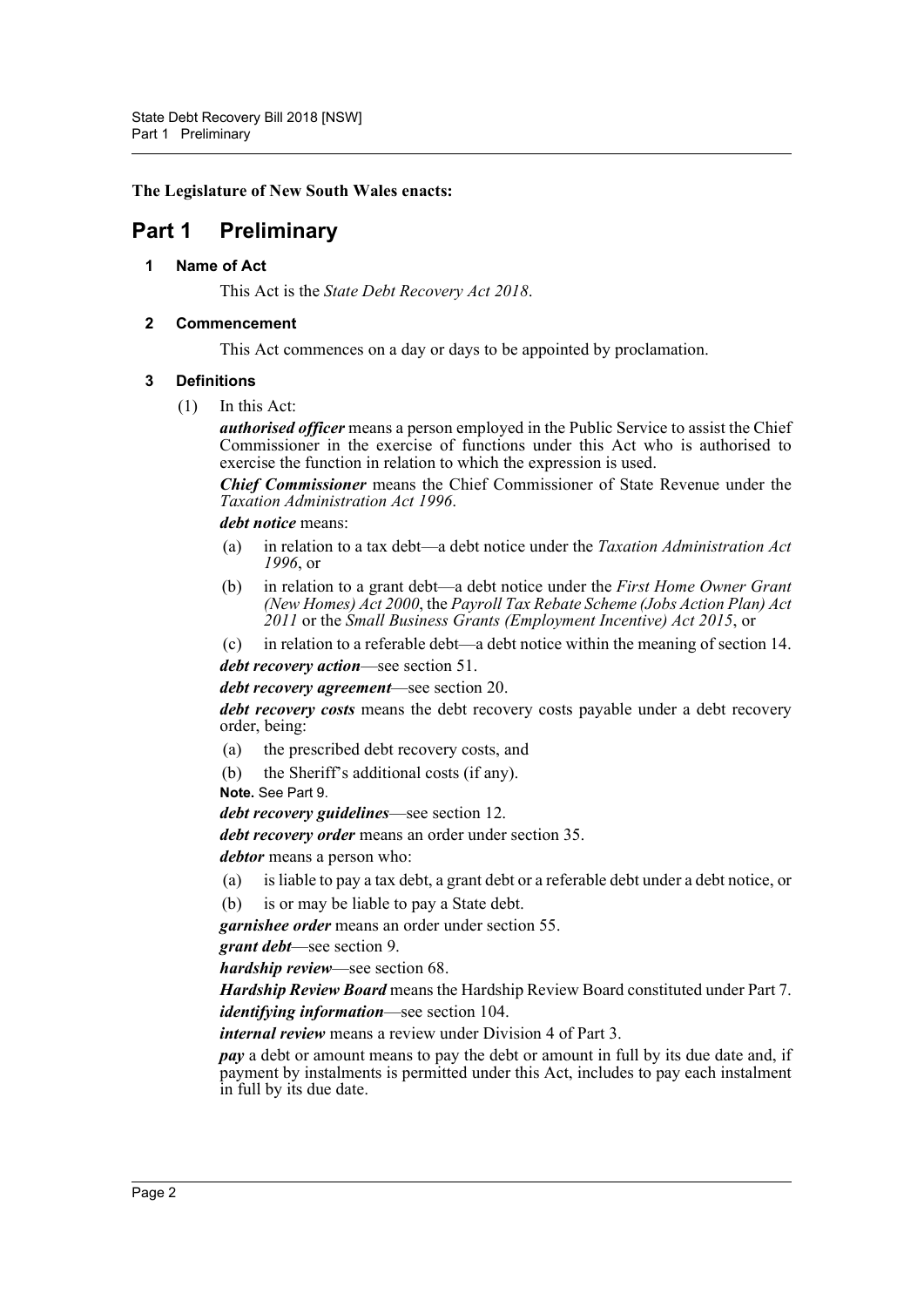*personal information* means personal information under the *Privacy and Personal Information Protection Act 1998* or personal information that is health information under the *Health Records and Information Privacy Act 2002*.

*prescribed debt recovery costs* means the debt recovery costs prescribed under section 88.

*property seizure order* means an order under section 54.

*public authority*—see section 4.

*referable debt*—see section 7.

*referral date* in relation to a referable debt means the date on which the referable debt is referred by the responsible authority to the Chief Commissioner for the making of a debt recovery order under this Act.

# *referring officer* means:

- (a) in relation to a referable debt referred to in Schedule 1, the person specified in Column 2 of that Schedule opposite the referable debt concerned or a delegate of that person, or
- (b) in relation to any other referable debt, any person authorised under a debt recovery agreement relating to the referable debt to exercise the functions of a referring officer under this Act.

*responsible authority* for a referable debt means the public authority to which the referable debt is payable.

*Sheriff's additional costs* means the costs payable in respect of the Sheriff under section 89.

*State debt*—see section 6.

*statutory internal review* means any review or other procedure that is declared by another Act to be a statutory internal review for the purposes of this Act.

*tax debt*—see section 8.

*the State* means the Crown within the meaning of the *Crown Proceedings Act 1988* and includes the Chief Commissioner.

*time to pay order* means an order under section 60.

*unpaid debt* includes a debt that has not been paid in full.

*vulnerable person* means a person who has a mental illness, has an intellectual disability or cognitive impairment, is homeless, is experiencing acute economic hardship or has a serious addiction to drugs, alcohol or volatile substances.

**Note.** The *Interpretation Act 1987* contains definitions and other provisions that affect the interpretation and application of this Act.

(2) Notes included in this Act do not form part of this Act.

# <span id="page-7-0"></span>**4 Public authority—meaning**

- (1) In this Act, a *public authority* means any public or local authority constituted by or under an Act, a Public Service agency or a NSW Government agency.
- (2) A public authority includes:
	- (a) a body constituted or established by or under an Act of New South Wales, whether or not it represents the Crown, and
	- (b) a person exercising functions on behalf of a public authority, and
	- (c) a wholly-owned subsidiary (within the meaning of the *Corporations Act 2001* of the Commonwealth) of one or more public authorities, and
	- (d) any person or body declared by the regulations to be a public authority for the purposes of this Act.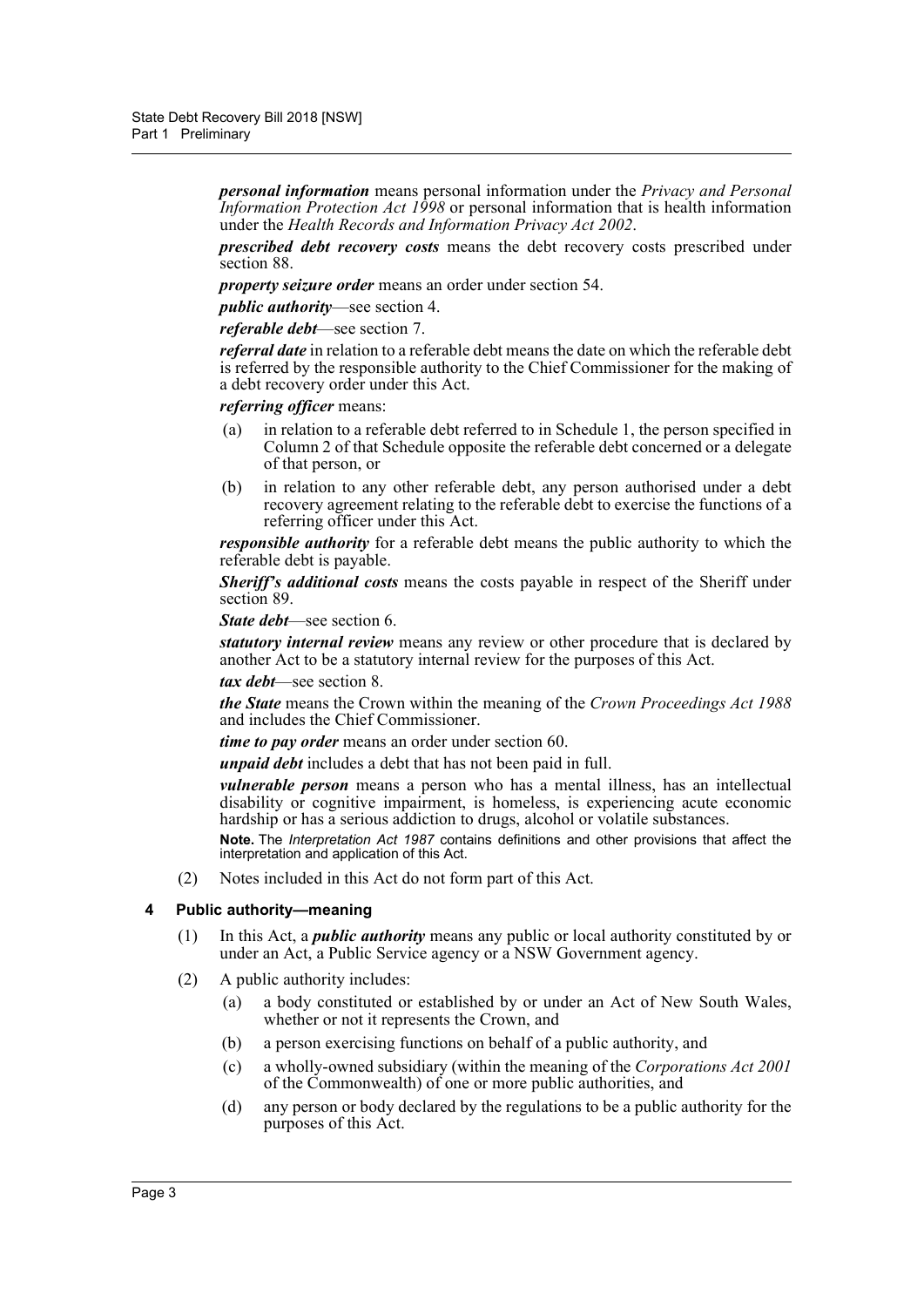- (3) A public authority does not include a State owned corporation, unless it is declared by the regulations to be a public authority for the purposes of this Act.
- (4) A public authority does not include any person or body excluded by the regulations.
- (5) In this Act, a reference to a fee, charge or other amount payable to a public authority includes a reference to a fee, charge or other amount that is charged or administered by the public authority and which, on recovery or payment, is payable to the Consolidated Fund.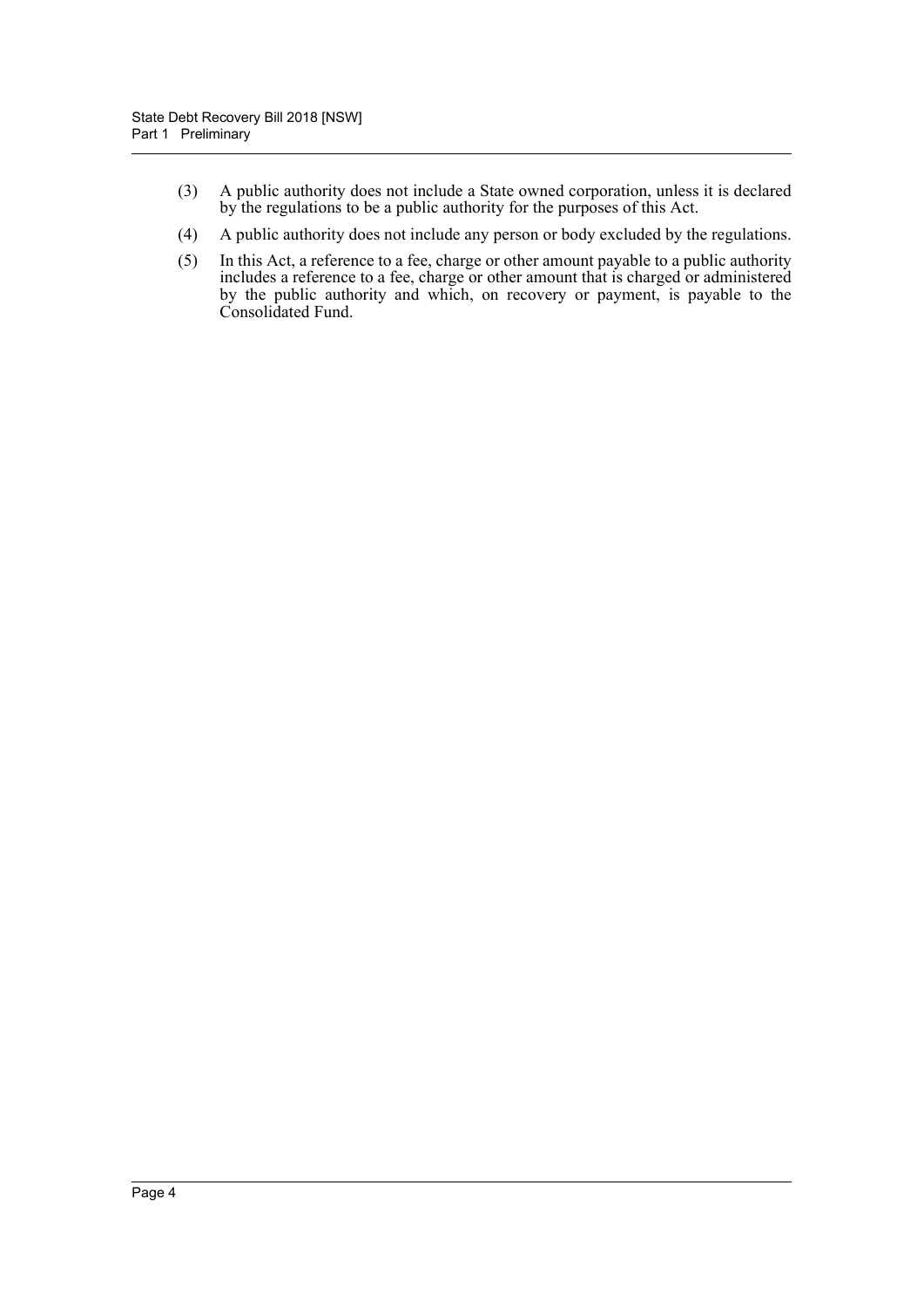# <span id="page-9-1"></span><span id="page-9-0"></span>**Part 2 Chief Commissioner authorised to recover State debts**

# **5 Chief Commissioner may take action to recover State debts**

The Chief Commissioner may take debt recovery action as authorised by this Act for the purpose of recovering a State debt.

# <span id="page-9-2"></span>**6 State debt—meaning**

A *State debt* is any of the following:

- (a) a referable debt,
- (b) a tax debt,
- (c) a grant debt.

# <span id="page-9-3"></span>**7 Referable debt—meaning**

- (1) A *referable debt* means:
	- (a) a fee, charge or other amount payable that is specified in Schedule 1, or
	- (b) a fee, charge or other amount that is declared to be a referable debt by order under subsection (2).
- (2) The Chief Commissioner may, by order published on the NSW legislation website, declare any specified kind of fee, charge or other amount payable to the State or a specified public authority to be a referable debt.
- (3) Sections 40 and 41 of the *Interpretation Act 1987* apply in relation to an order under subsection (2) in the same way as they apply to a statutory rule.
- (4) A referable debt does not include:
	- (a) a fine (within the meaning of the *Fines Act 1996*), or
	- (b) an amount of a kind excluded by the regulations.

# <span id="page-9-4"></span>**8 Tax debt—meaning**

A *tax debt* means a tax debt under the *Taxation Administration Act 1996*.

# <span id="page-9-5"></span>**9 Grant debt—meaning**

# A *grant debt* means:

- (a) a grant debt under the *First Home Owner Grant (New Homes) Act 2000*, or
- (b) a rebate debt under the *Payroll Tax Rebate Scheme (Jobs Action Plan) Act 2011*, or
- (c) a grant debt under the *Small Business Grants (Employment Incentive) Act 2015*.

# <span id="page-9-6"></span>**10 Summary of debt recovery procedures**

- (1) Generally, the procedure for recovery of a referable debt is as follows:
	- (a) the responsible authority for the referable debt may serve a debt notice for the referable debt on the debtor (see Part 3),
	- (b) if the referable debt is not paid within 7 days of the due date specified in the debt notice, the responsible authority for the referable debt may refer the debt to the Chief Commissioner for the making of a debt recovery order under this Act,
	- (c) the Chief Commissioner may then make a debt recovery order against the debtor (see Part 4),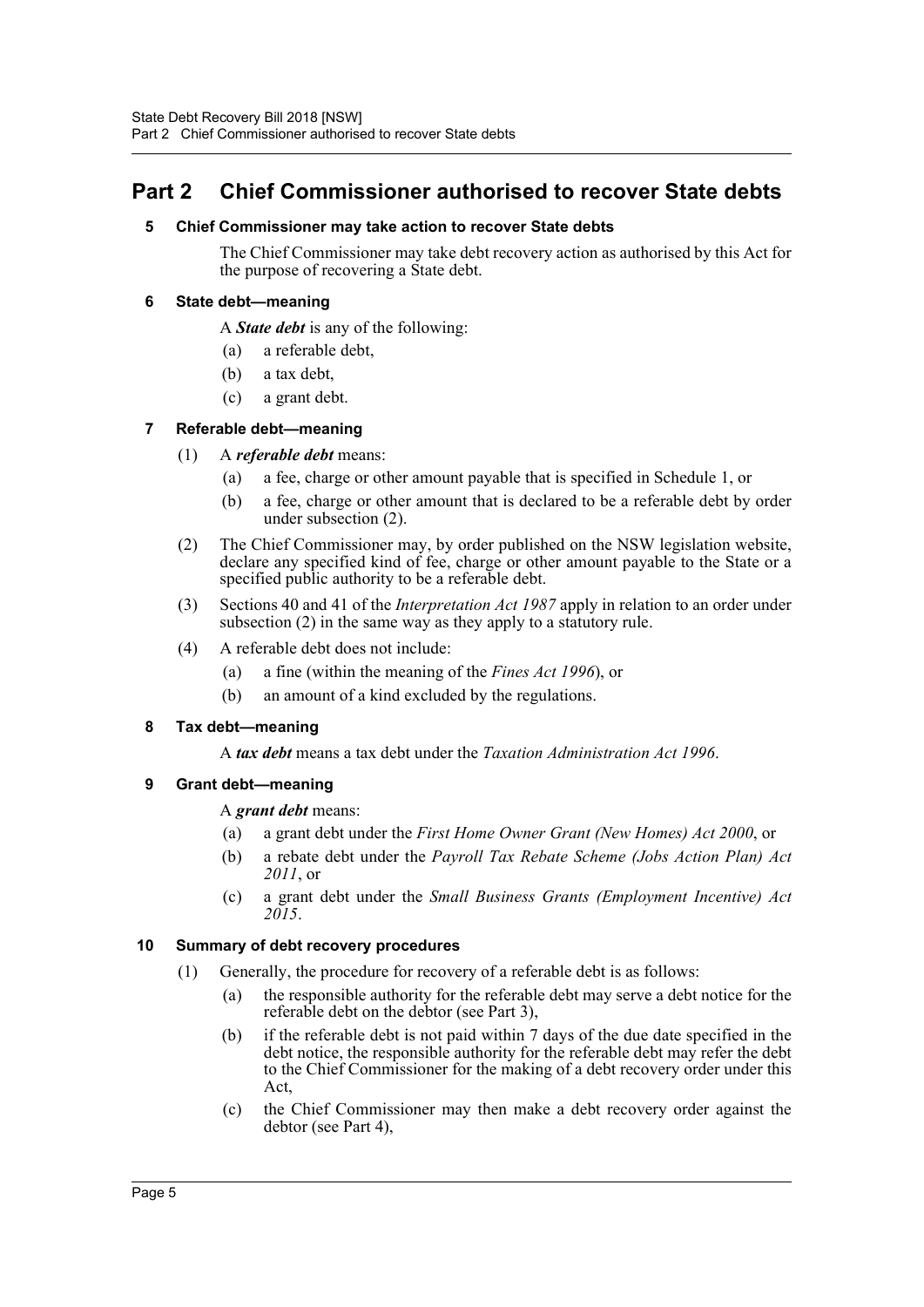- (d) if the referable debt is not paid within 7 days of the due date specified in the notice of debt recovery order, the Chief Commissioner is authorised to take debt recovery action in respect of the debt under Part 6,
- (e) the types of debt recovery action that can be taken are specified in Part 6.
- (2) Generally, the procedure for recovery of a tax debt or grant debt is as follows:
	- (a) the Chief Commissioner may serve a debt notice for the tax debt or grant debt on the debtor under the legislation under which the debt is incurred,
	- (b) if the debt is not paid within 7 days of the due date specified in the debt notice, the Chief Commissioner may then make a debt recovery order under this Act (see Part 4),
	- (c) if the debt is not paid within 7 days of the due date specified in the notice of debt recovery order, the Chief Commissioner is authorised to take debt recovery action in respect of the debt under Part 6,
	- (d) the types of debt recovery action that can be taken are specified in Part 6.
- (3) For referable debts, at various stages of the debt recovery process the debtor is given an opportunity:
	- (a) to obtain an internal review of the decision to recover the debt (see Part 3), or
	- (b) to elect to have the matter dealt with by a court (see Part 5), or
	- (c) to apply for hardship relief (see Part 7).
- (4) For tax debts and grant debts, an objection or review procedure is available under the legislation under which those debts are incurred. Those Acts also make provision for hardship relief.
- (5) For all State debts, the debtor may apply for a time to pay order (see Part 7).
- (6) This section is a summary of debt recovery procedures and does not affect the provisions of this or any other Act that it summarises.

# <span id="page-10-0"></span>**11 Debt recovery action cannot be taken against minors**

- (1) Despite any other provision of this Act, the taking of debt recovery action in respect of a State debt is not authorised if:
	- (a) the debtor is a minor, or
	- (b) the State debt was incurred when the debtor was a minor.
- (2) If the Chief Commissioner ascertains that a debtor in relation to a State debt is a minor, the Chief Commissioner must revoke any debt recovery order made in relation to that State debt.
- (3) This section does not prevent the taking of debt recovery action against a person who is jointly and severally liable with a minor for a State debt. **Note.** Section 21 (1) of the *Interpretation Act 1987* defines a minor as an individual who is under the age of 18 years.

# <span id="page-10-1"></span>**12 Debt recovery guidelines**

- (1) The Minister may, by order, make guidelines (*debt recovery guidelines*) with respect to the following:
	- (a) the exercise by the Chief Commissioner of the Chief Commissioner's functions under this Act, including the following:
		- (i) the making of debt recovery orders, and the taking of debt recovery action, in relation to vulnerable persons,
		- (ii) payment allocation between multiple State debts,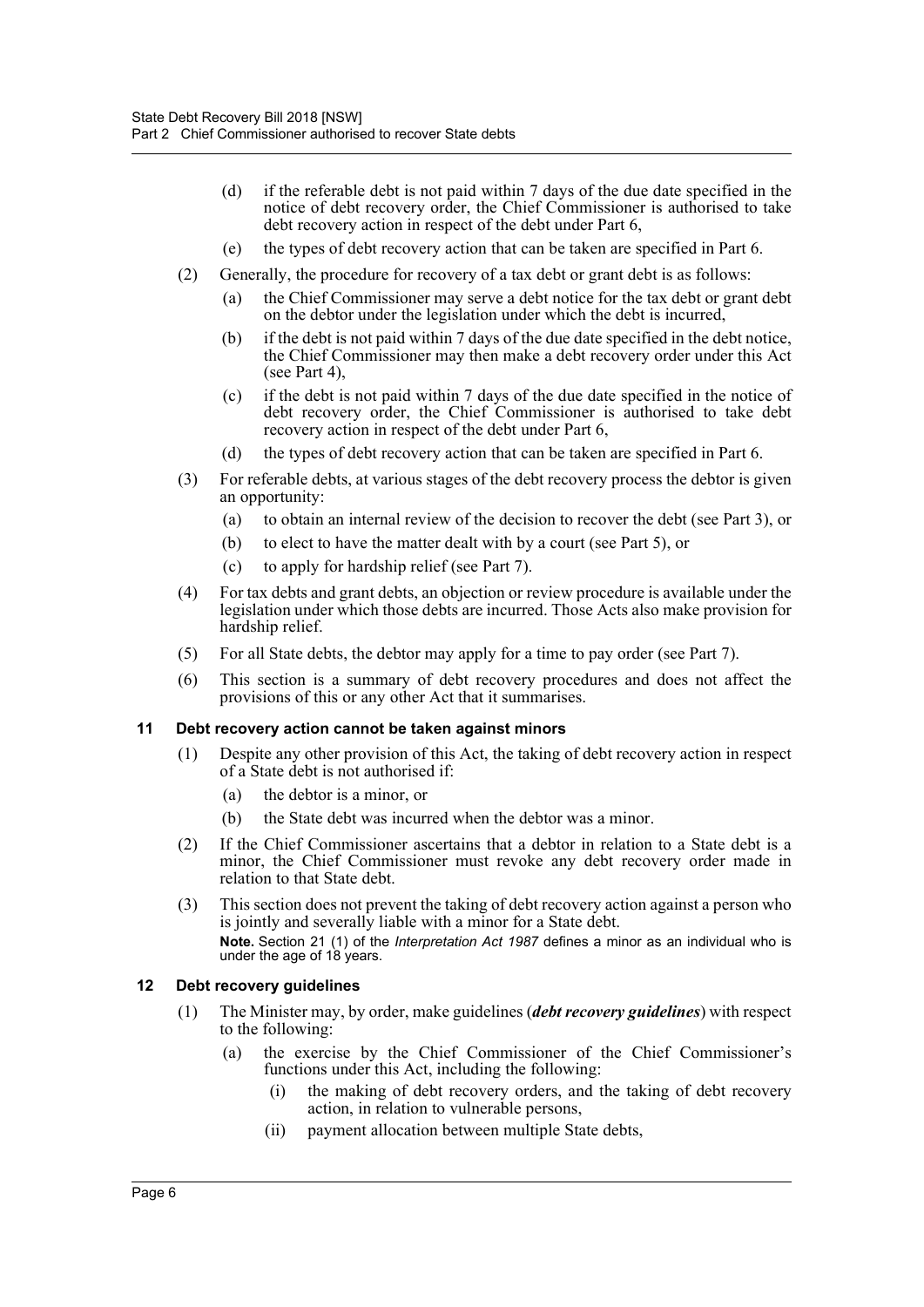- (b) the exercise, by the Commissioner of Fines Administration under the *Fines Act 1996*, of the Commissioner's functions under that Act with respect to State debts.
- (2) The Minister is to consult with the Attorney General about the debt recovery guidelines.
- (3) The Minister is required to make the debt recovery guidelines public.
- (4) The Chief Commissioner, and the Commissioner of Fines Administration under the *Fines Act 1996*, are required to comply with the debt recovery guidelines.
- (5) The debt recovery guidelines must not be inconsistent with this Act or the regulations.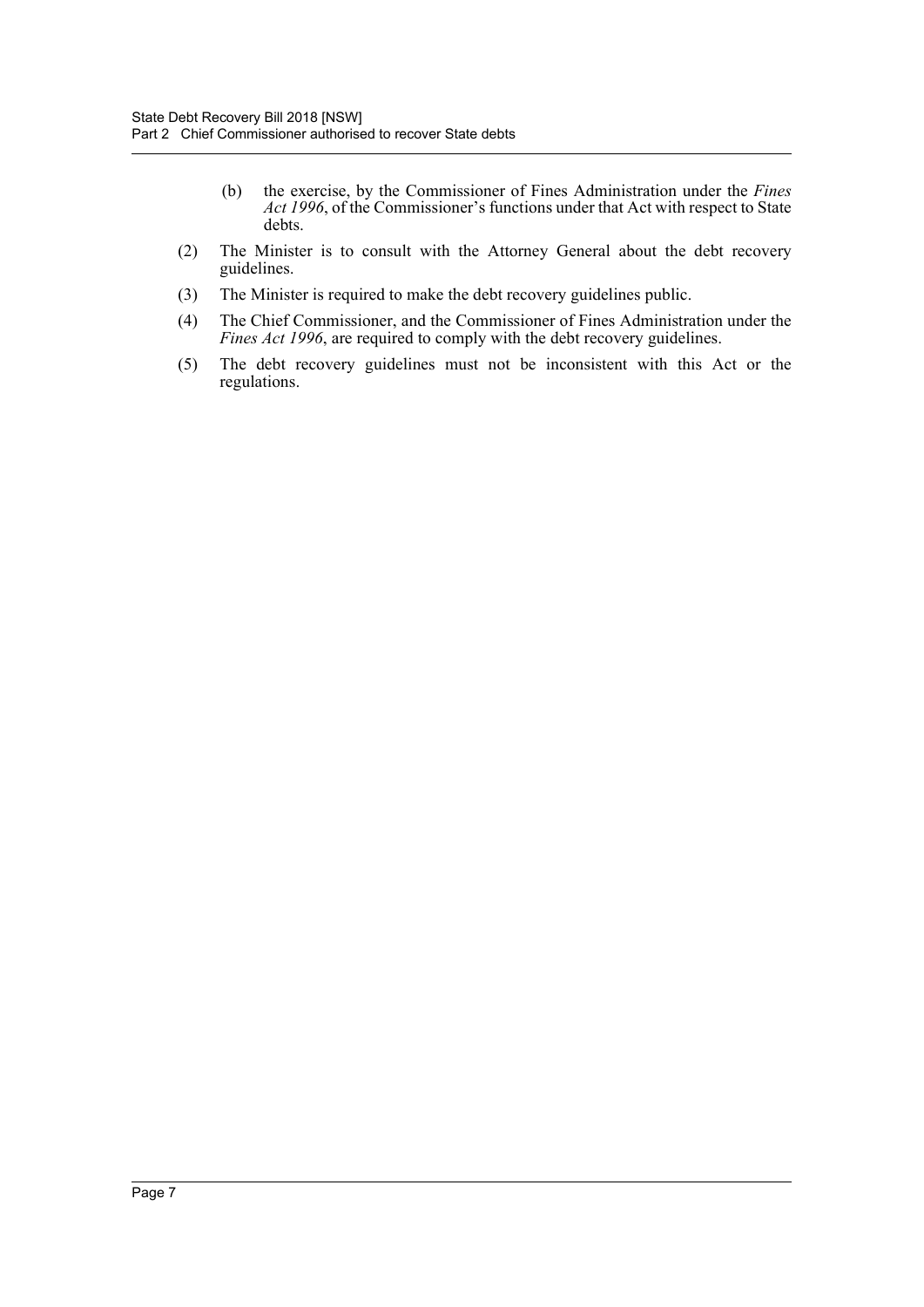# <span id="page-12-0"></span>**Part 3 Referable debts and initiation of debt recovery**

**Note.** This Part applies only to referable debts. It sets out the steps that are preliminary to the making of a debt recovery order under Part 4. This includes provisions which require the responsible authority for the referable debt to serve on a debtor a debt notice for the referable debt before referring it to the Chief Commissioner for debt recovery action. For tax debts and grant debts, debt notices are issued by the Chief Commissioner under the legislation under which those debts are incurred.

# <span id="page-12-1"></span>**Division 1 Debt notices**

# <span id="page-12-2"></span>**13 Responsible authority may serve debt notice for State debt**

A responsible authority for any referable debt that is unpaid may serve a debt notice on the person by whom the referable debt is payable.

# <span id="page-12-3"></span>**14 What is a debt notice**

- (1) A *debt notice* is a notice to the effect that the person to whom it is directed is required to pay a specified referable debt by a date specified in the notice.
- (2) The date must be a date that is at least 21 days after the debt notice is served on the person.
- (3) A debt notice must specify particulars of the referable debt, including any particulars required to be included in the debt notice by any other Act.
- (4) The debt notice must advise the person to whom it is directed:
	- (a) that, if the person does not pay the debt in full by the date specified for payment, the matter may be referred to the Chief Commissioner to take debt recovery action under this Act and debt recovery costs may become payable by the person, and
	- (b) of the review options that are available in relation to the decision to recover the referable debt, and
	- (c) if the person can seek a time to pay order in respect of the referable debt, how an application for a time to pay order should be made.
- (5) A debt notice may include any other information that the responsible authority considers it appropriate to include.
- (6) A notice in relation to a referable debt is taken to be a debt notice if another Act declares that notice to be a debt notice for the purposes of this Act.

# <span id="page-12-4"></span>**15 Revocation of debt notice**

- (1) The responsible authority for a referable debt may revoke a debt notice.
- (2) The responsible authority must not revoke a debt notice after the matter has been referred to the Chief Commissioner for the making of a debt recovery order, unless the referral is first revoked.

# <span id="page-12-5"></span>**Division 2 Referral of debt to Chief Commissioner**

# <span id="page-12-6"></span>**16 Referral of debt to Chief Commissioner**

- (1) A responsible authority for a referable debt may refer the referable debt to the Chief Commissioner for the making of a debt recovery order if:
	- (a) the responsible authority has served a debt notice for the referable debt on the person by whom the referable debt is payable, and
	- (b) the referable debt has not been paid at the end of 7 days after the date for payment specified in the debt notice, and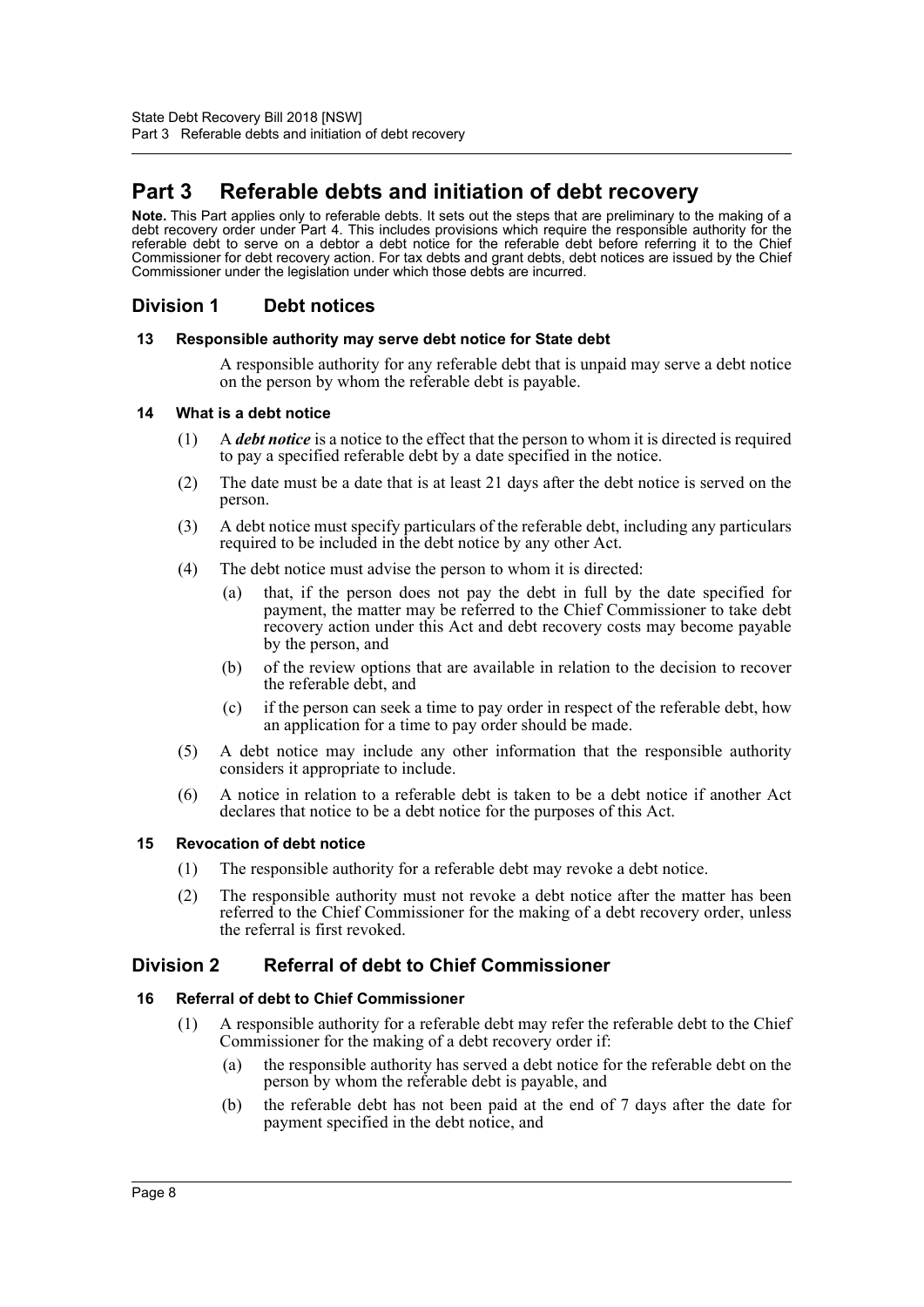- (c) the referable debt remains unpaid.
- (2) A responsible authority for a referable debt may also refer the referable debt to the Chief Commissioner for the making of a debt recovery order if:
	- (a) the responsible authority receives an application for time to pay in relation to the referable debt, and
	- (b) the debt recovery agreement between the Chief Commissioner and the responsible authority permits the responsible authority to refer time to pay matters to the Chief Commissioner.
- (3) A responsible authority is not to refer a referable debt to the Chief Commissioner if the responsible authority is conducting an internal review of the referable debt and the review is not complete.

#### <span id="page-13-0"></span>**17 How referral is made**

- (1) A referral is to be made by a referring officer acting on behalf of the responsible authority.
- (2) The referring officer may refer a referable debt to the Chief Commissioner for the making of a debt recovery order by giving the Chief Commissioner notice in writing of the referral.
- (3) The referral is to be made in accordance with any debt recovery agreement relating to the referable debt.
- (4) Subject to subsection (2), the referral may be made by post, document exchange, facsimile transmission or other electronic transmission.

#### <span id="page-13-1"></span>**18 Information to be provided on referral**

- (1) A referring officer must, for the purpose of enabling the taking of debt recovery action under this Act, provide the following information to the Chief Commissioner in relation to any referable debt that is referred to the Chief Commissioner:
	- (a) identifying information about the person by whom the debt is payable,
	- (b) particulars of the debt, including any particulars required to be provided under a debt recovery agreement,
	- (c) whether an internal review has been conducted in relation to the referable debt,
	- (d) any other information the referring officer is required to provide under any other Act or law,
	- (e) any other information of a kind prescribed by the regulations.
- (2) A requirement to provide identifying information is a requirement to provide so much of that identifying information as is known to the referring officer.

#### <span id="page-13-2"></span>**19 Revocation of referral**

- (1) A referring officer may at any time, by notice in writing to the Chief Commissioner, revoke the referral of a referable debt.
- (2) The Chief Commissioner is not to make a debt recovery order in relation to a referable debt if, before an order is made, the referring officer revokes the referral. **Note.** The Chief Commissioner must revoke a debt recovery order made in relation to a referable debt if the referral is revoked.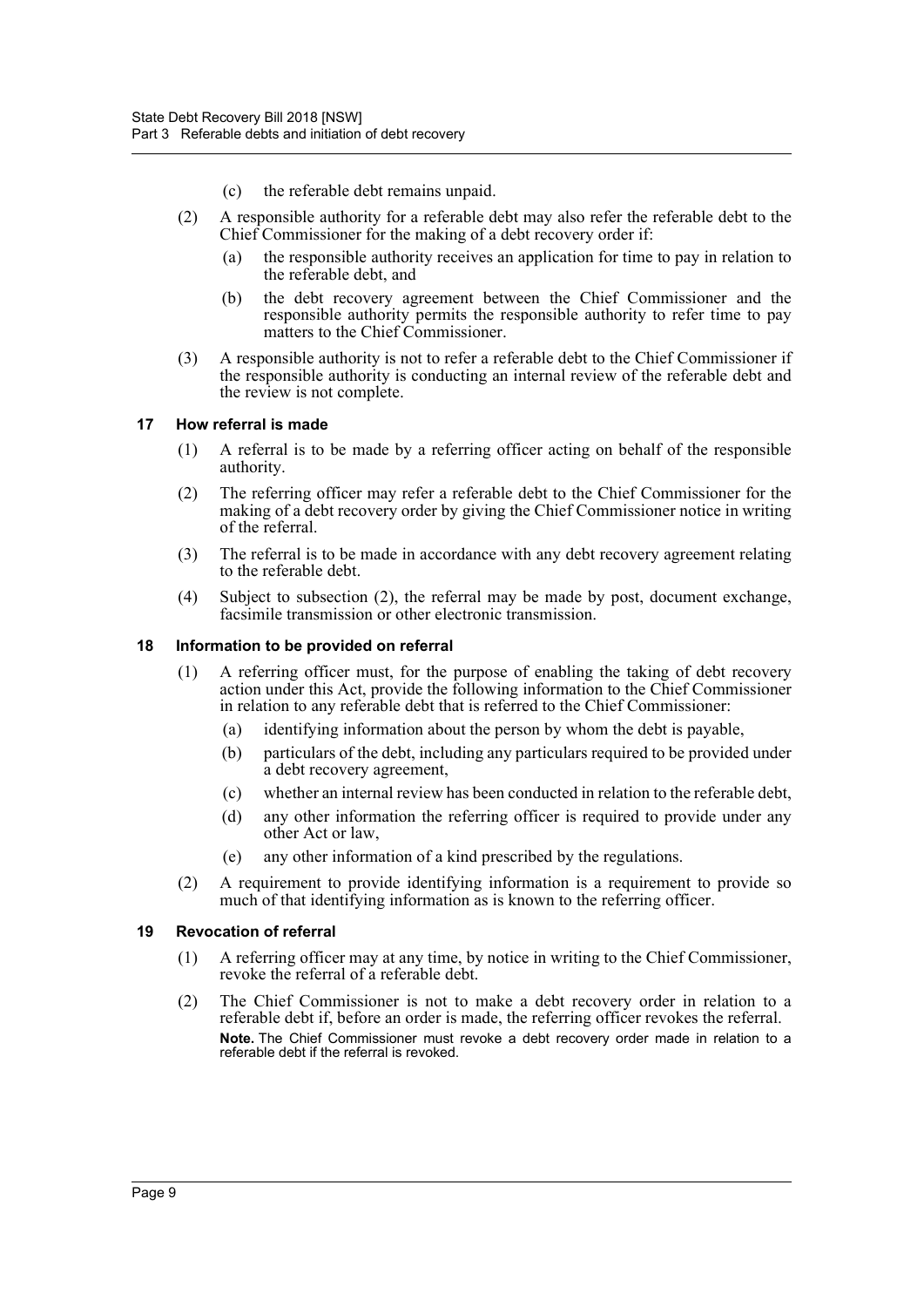# <span id="page-14-0"></span>**Division 3 Administrative arrangements relating to referable debts**

# <span id="page-14-1"></span>**20 Debt recovery agreements**

- (1) The Chief Commissioner may enter into an agreement with a public authority (a *debt recovery agreement*) about the taking of debt recovery action under this Act in respect of fees, charges or other amounts payable to the public authority.
- (2) A debt recovery agreement may make provision for any or all of the following:
	- (a) the referral of fees, charges or other amounts to the Chief Commissioner for the taking of debt recovery action under this Act,
	- (b) the exercise by the Chief Commissioner of any of the public authority's functions in respect of the collection and recovery of fees, charges or other amounts payable to the public authority (including functions of the public authority under this Act),
	- (c) the payment of amounts recovered to the public authority, including provision for recovery of overpayments,
	- (d) the fees to be charged by the Chief Commissioner for the taking of debt recovery action under this Act, and the deduction of those fees from amounts recovered,
	- (e) other ancillary or related matters.
- (3) A debt recovery agreement must not be inconsistent with this Act.
- (4) A debt recovery agreement is subject to the debt recovery guidelines.
- (5) The Chief Commissioner may decline to take debt recovery action in respect of any referable debt that is not the subject of a debt recovery agreement.

# <span id="page-14-2"></span>**21 Functions of responsible authority are limited after referral**

- (1) A responsible authority cannot do any of the following in respect of a referable debt after the referable debt is referred to the Chief Commissioner for debt recovery action under this Act:
	- (a) take or maintain proceedings to recover the referable debt,
	- (b) accept an amount in or towards payment of the referable debt,
	- (c) enter into any agreement with a person regarding payment of the referable debt,
	- (d) write off, waive payment of or reduce the referable debt or any accrued interest.
- (2) Subsection (1) applies on and from the referral date.
- (3) Subsection (1) does not affect the validity of anything done by the responsible authority before the referral date.
- (4) Subsection (1) ceases to apply if the responsible authority revokes the referral of the referable debt to the Chief Commissioner.
- (5) This section is subject to the provisions of any debt recovery agreement between the responsible authority and the Chief Commissioner.
- (6) This section does not limit any function of the Chief Commissioner in respect of the referable debt (whether under this Act or under a debt recovery agreement).

# <span id="page-14-3"></span>**22 Interest ceases to accrue on referral**

(1) A responsible authority is not entitled to charge interest on a referable debt on or after the referral date for the referable debt.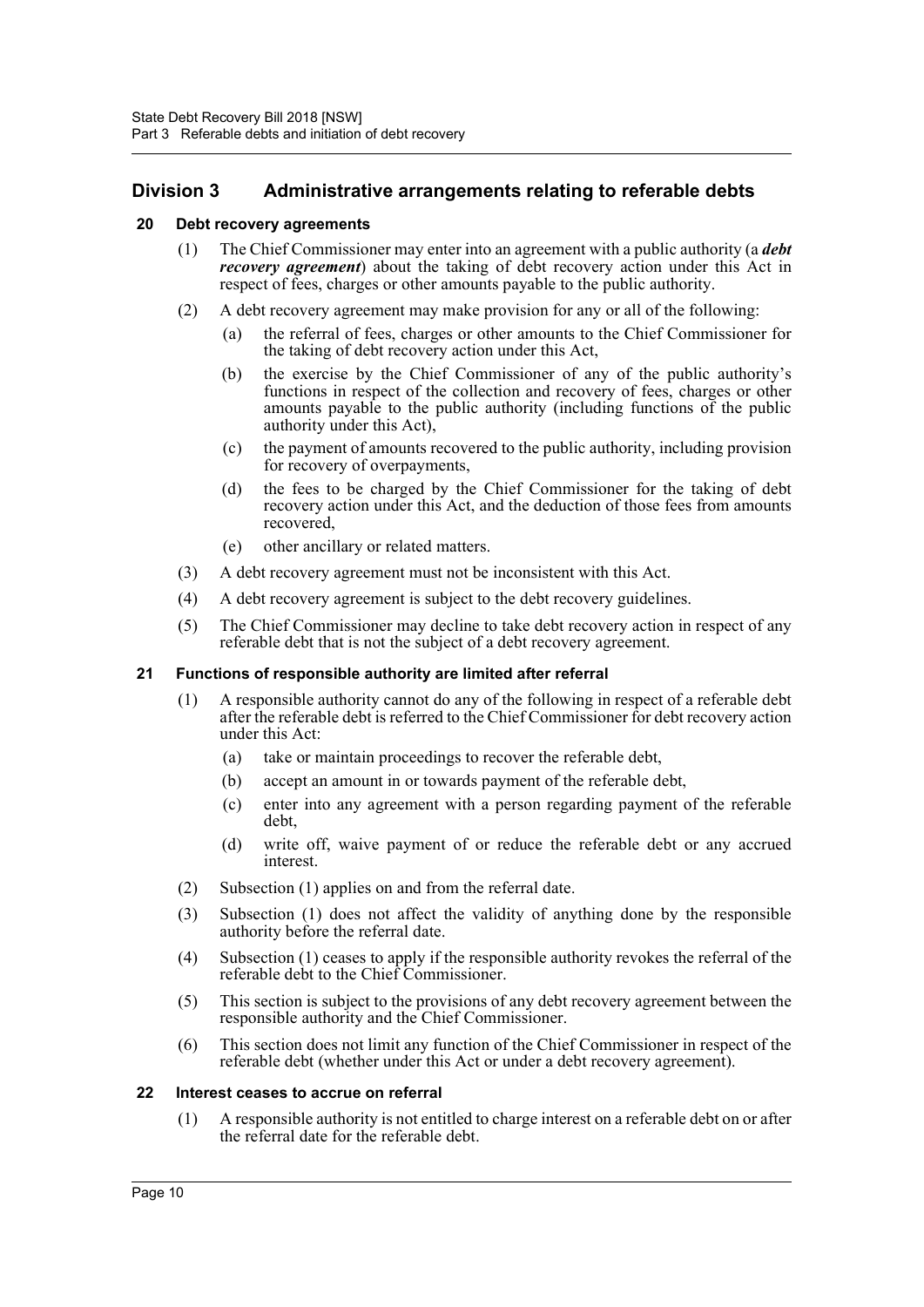- (2) Subsection (1) ceases to apply if the referral is revoked. However, the responsible authority cannot charge interest for the period between the referral date and the date the referral is revoked.
- (3) This section applies despite the provisions of any Act or law or agreement under which the responsible authority charges interest on a referable debt.
- (4) This section does not affect the charging of interest on a referable debt for which judgment has been given by a court.
- (5) This section does not affect Part 9.

**Note.** A referable debt, after it is referred to the Chief Commissioner, accrues interest under Part 9 if the debt is not paid by the due date for payment specified in a notice of debt recovery order. Judgment debts are charged with interest as provided for by the *Civil Procedure Act 2005*.

# <span id="page-15-0"></span>**23 Chief Commissioner may exercise functions of responsible authority**

- (1) The Chief Commissioner may, if authorised to do so by a debt recovery agreement, exercise on behalf of a responsible authority any of the functions of the responsible authority under this Act.
- (2) A reference in this Act to the Chief Commissioner acting on behalf of a responsible authority is a reference to the Chief Commissioner exercising functions on behalf of the responsible authority as authorised by a debt recovery agreement.

# <span id="page-15-1"></span>**Division 4 Internal reviews**

**Note.** For grant debts, an objection and review procedure is available under the Act under which that debt is incurred.

For tax debts, an objection and review procedure is available under Part 10 of the *Taxation Administration Act 1996*.

# <span id="page-15-2"></span>**24 Responsible authority may conduct review**

- (1) The responsible authority for a referable debt may conduct a review of the referable debt.
- (2) A responsible authority may conduct a review under this Division:
	- (a) if an application for a review is made by or on behalf of the person served with a debt notice for the referable debt, or
	- (b) on the initiative of the responsible authority.
- (3) A review under this Division is an *internal review*.

# <span id="page-15-3"></span>**25 Debts for which internal review is available**

- (1) An internal review is available in respect of any referable debt for which a debt notice has been served, other than an excluded debt.
- (2) Each of the following debts is an *excluded debt*:
	- (a) a referable debt for which there is a statutory internal review,
	- (b) any other referable debt that is declared by an Act to be an excluded debt for the purposes of this Division.

**Note.** For ambulance fees, a statutory internal review is available under Part 6 of Chapter 5A of the *Health Services Act 1997*.

# <span id="page-15-4"></span>**26 Application for internal review**

(1) An application for an internal review may be made by or on behalf of a person if the person is served with a debt notice for a referable debt.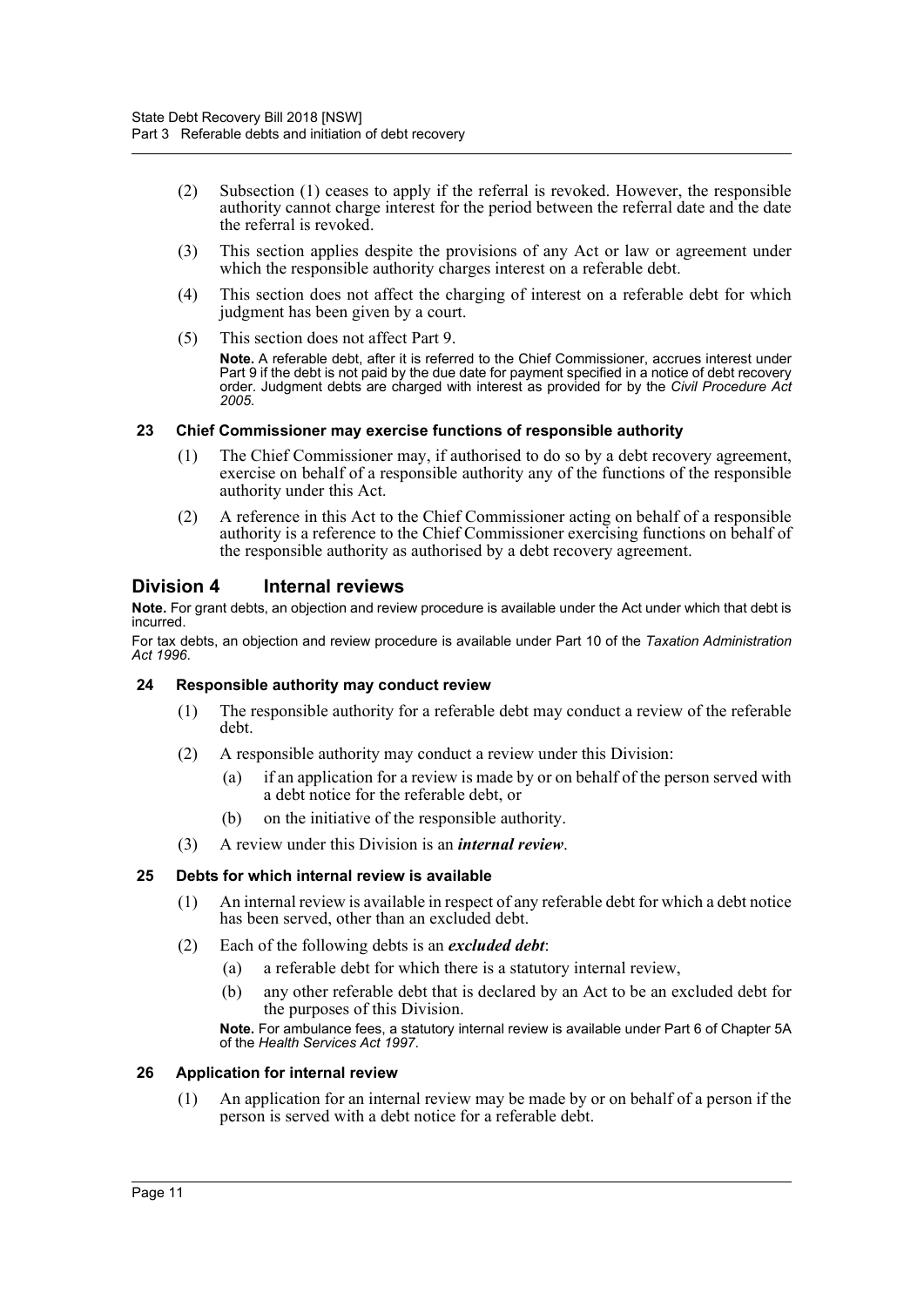- (2) An application for an internal review:
	- (a) is to be made in writing to the responsible authority for the referable debt, and
	- (b) is to include the mailing address of the applicant and the grounds on which the review is sought (including supporting information or evidence).
- (3) An application for an internal review may be made even if:
	- (a) a debt recovery order has been made against the person in relation to the referable debt, or
	- (b) the whole or part of the referable debt has been paid.
- (4) An application for an internal review may be made to the Chief Commissioner if a debt recovery order has been made for the referable debt or if the Chief Commissioner served the debt notice on behalf of the responsible authority.
- (5) The Chief Commissioner is to refer the application to the responsible authority, unless the Chief Commissioner is conducting the review on behalf of the responsible authority.
- (6) An application for an internal review may be made no later than the date specified for payment in a debt recovery order relating to that referable debt.
- (7) For the purposes of this Act, a person duly applies for an internal review if the person applies for the internal review in accordance with this section.
- (8) The regulations may make provision for or with respect to applications for internal reviews.

#### <span id="page-16-0"></span>**27 Circumstances in which review is to be conducted**

- (1) If a person duly applies for an internal review, the responsible authority must review the decision to recover the referable debt.
- (2) A responsible authority is not required to conduct an internal review:
	- (a) if an internal review has already been conducted in relation to the referable debt under this Division, or
	- (b) if the applicant has failed to provide sufficient supporting information or evidence to conduct the review, or
	- (c) in such other circumstances as may be prescribed by the regulations.
- (3) The responsible authority may determine the procedure for an internal review.

# <span id="page-16-1"></span>**28 Request for additional information**

- (1) Before or during the conduct of an internal review, the responsible authority may, by notice in writing served on an applicant, request additional information from the applicant.
- (2) The additional information must be provided by the applicant to the responsible authority within 28 days of service of the request.
- (3) If the information is not provided within the time specified, the responsible authority:
	- (a) may refuse to conduct, or may terminate, an internal review, or
	- (b) may conduct the internal review without that information.

#### <span id="page-16-2"></span>**29 Mandatory suspension of debt recovery action for timely review application**

(1) If an application for an internal review is made before the earliest referral date for the referable debt, the following applies during the review period: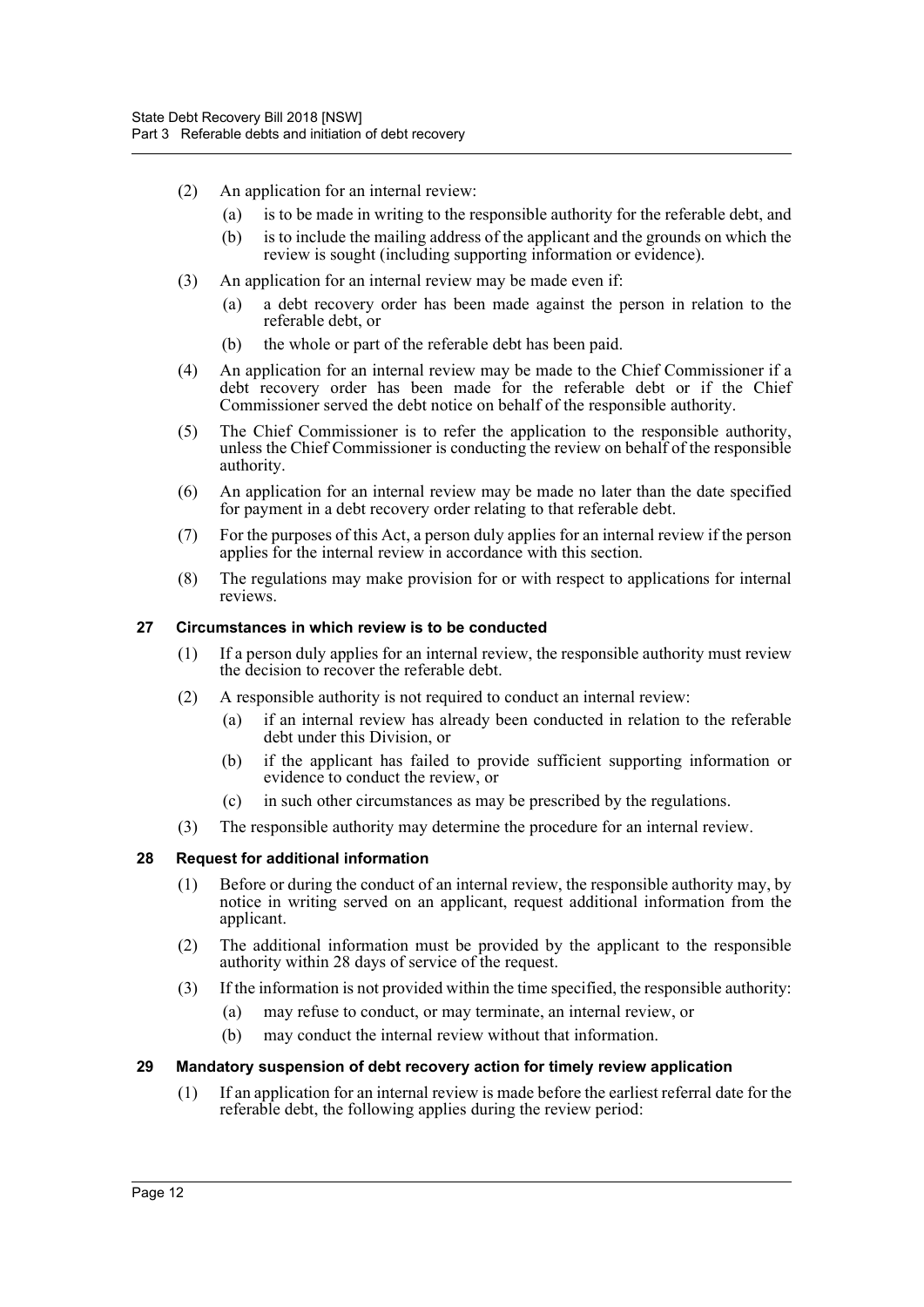- (a) the responsible authority must not refer the referable debt to the Chief Commissioner for the making of a debt recovery order,
- (b) the requirement to pay the referable debt under the debt notice is suspended.
- (2) The earliest referral date is the date that is 7 days after the due date for payment of the referable debt specified in the debt notice for the referable debt.
- (3) The review period is the period starting on (and including) the day on which the application is received by the responsible authority and ending on (and including) the day on which notice of the outcome of the review application is served on the person who sought the review.

**Note.** Notice served by post is taken to be served on the person 7 days after it is sent, unless the person establishes otherwise.

- (4) After conducting the review or deciding not to conduct the review, the responsible authority must extend the time to pay the referable debt by setting a new due date that is at least 7 days after the end of the review period.
- (5) Subsection (4) does not apply if:
	- (a) the responsible authority decides to withdraw the debt notice for the referable debt, or
	- (b) the due date for the referable debt falls more than 7 days after the end of the review period.

#### <span id="page-17-0"></span>**30 Discretionary suspension of debt recovery action in other cases**

A responsible authority that conducts an internal review on an application made after a referable debt has been referred to the Chief Commissioner for the making of a debt recovery order may, at its discretion, request the Chief Commissioner to suspend debt recovery action in respect of the referable debt.

# <span id="page-17-1"></span>**31 Actions to be taken after review**

- (1) After conducting an internal review, the responsible authority may:
	- (a) confirm the debt notice, with or without changing the payment arrangements for the referable debt, or
	- (b) revoke the debt notice.
- (2) The responsible authority must change the payment arrangements for a referable debt by reducing the amount payable if the amount of the debt was overstated on the debt notice.
- (3) The responsible authority must change the payment arrangements for a referable debt in any other circumstances required by this Act or the regulations.
- (4) The responsible authority must revoke the debt notice:
	- (a) if the applicant is not liable for the referable debt (including if the issue of the debt notice involved a mistake of identity), or
	- (b) in any circumstances prescribed by the regulations.
- (5) If the responsible authority revokes a debt notice, the responsible authority must, if the matter has already been referred to the Chief Commissioner for the making of a debt recovery order, revoke the referral.
- (6) If a debt notice is revoked because of a mistake of identity, the responsible authority may serve a new debt notice for the referable debt on a person who is liable for payment of the debt.
- (7) The regulations may provide for other circumstances in which a new debt notice can be served.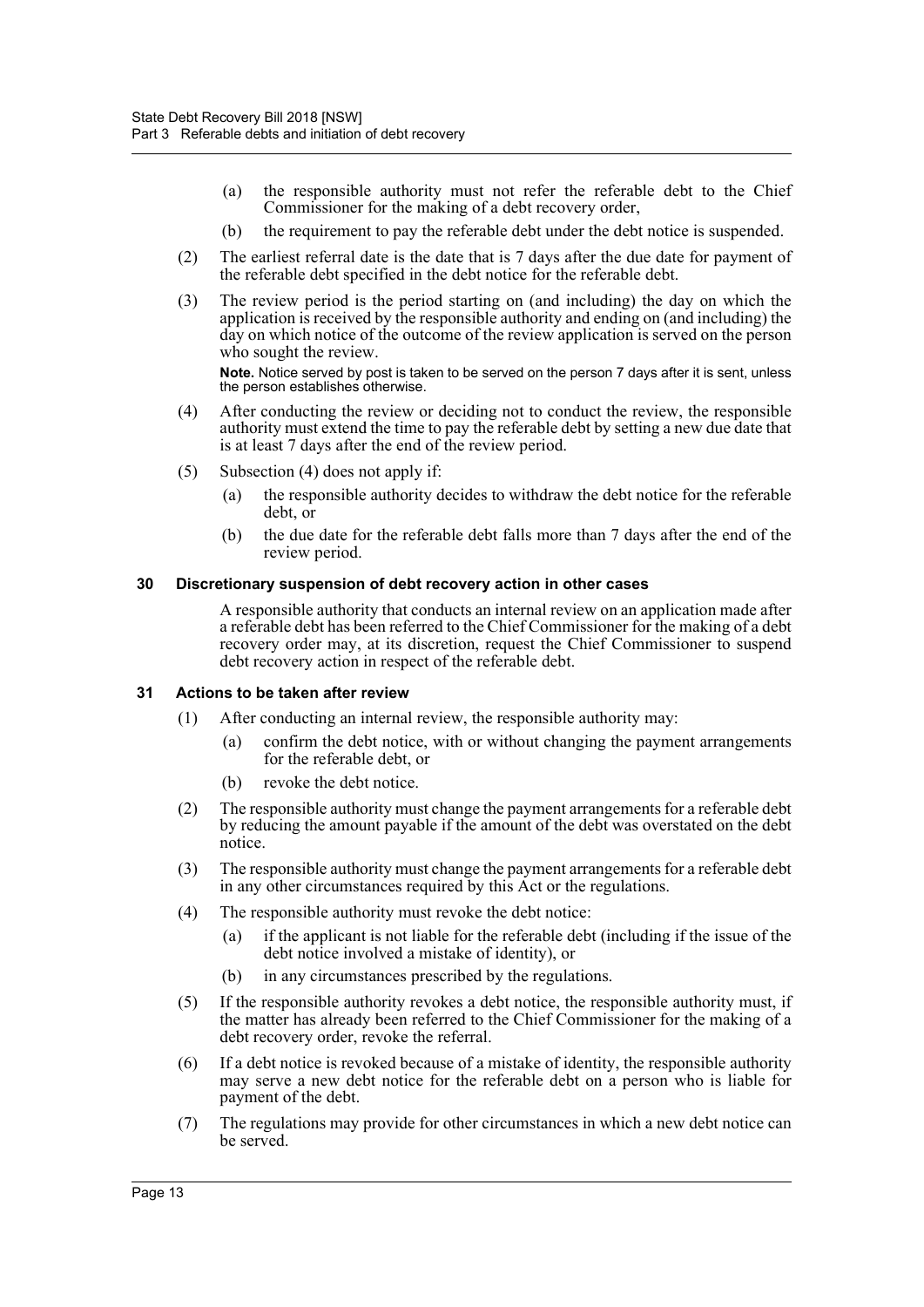# <span id="page-18-0"></span>**32 Change of payment arrangements**

- (1) The responsible authority may, after conducting a review under this Division, change the payment arrangements for a referable debt by:
	- (a) reducing the amount payable, or
	- (b) extending the time to pay, or
	- (c) permitting the debt to be paid by instalments or reducing instalments.
- (2) The responsible authority must change the payment arrangements if required to do so by this Division.
- (3) Otherwise, a decision to change the payment arrangements is at the discretion of the responsible authority.
- (4) The responsible authority changes the payment arrangements for a referable debt by serving notice in writing of the change on the person who has been served with a debt notice for the referable debt.
- (5) Any debt notice served on the person before notice of the change is taken to be amended in accordance with the changed payment arrangements.
- (6) If the responsible authority permits payment of a referable debt by instalments and an instalment of the referable debt is not paid by a due date for payment of the instalment, the remaining instalments immediately become payable.
- (7) The responsible authority must not change payment arrangements for a referable debt after the referable debt has been referred to the Chief Commissioner for the making of a debt recovery order, unless the referral is first revoked. **Note.** The Chief Commissioner must withdraw a debt recovery order made in relation to a referable debt if the referral is revoked.

# <span id="page-18-1"></span>**33 Notice of outcome of application**

- (1) The responsible authority is to give an applicant for an internal review notice in writing of the outcome of the application as soon as practicable after the review is completed.
- (2) A reference in this Act to the outcome of an application includes a reference to a decision not to conduct a review on an application.

# <span id="page-18-2"></span>**34 Chief Commissioner exercising functions of responsible authority**

- (1) A reference in this Division to the responsible authority includes a reference to the Chief Commissioner acting on behalf of the responsible authority.
- (2) If the Chief Commissioner conducts an internal review on behalf of a responsible authority, a requirement to revoke a referral of a referable debt to the Chief Commissioner is satisfied if the Chief Commissioner revokes the debt recovery order made as a result of that referral.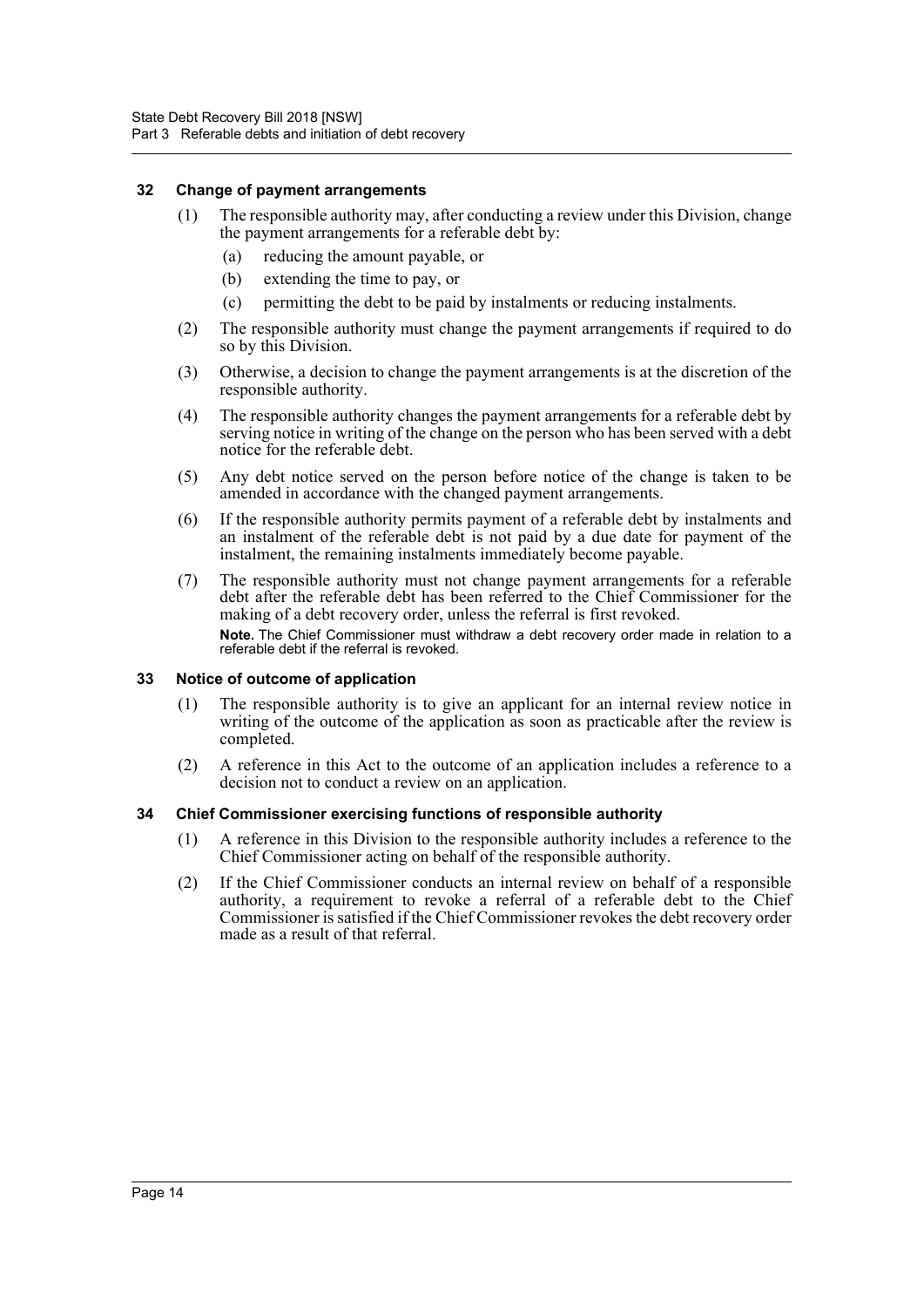# <span id="page-19-0"></span>**Part 4 Debt recovery orders**

**Note.** A debt recovery order is the pre-cursor to the taking of debt recovery action under Part 6.

# <span id="page-19-1"></span>**Division 1 Debt recovery orders**

# <span id="page-19-2"></span>**35 What is a debt recovery order**

- (1) The Chief Commissioner may make an order for the recovery of a State debt (a *debt recovery order*).
- (2) A single order may be made for the recovery of 2 or more State debts payable by a person.
- (3) A debt recovery order may be made in the absence of, and without notice to, the debtor.
- (4) The Chief Commissioner may make, but is not required to make, a debt recovery order if a State debt to which it is to apply has previously been the subject of a debt recovery order in respect of which any debt recovery action has been taken.

#### <span id="page-19-3"></span>**36 When order can be made—referable debts**

- (1) The Chief Commissioner may make a debt recovery order in respect of a referable debt if the responsible authority for the referable debt refers the referable debt to the Chief Commissioner for the making of a debt recovery order.
- (2) The Chief Commissioner is not required to inquire into whether this Act authorises a matter to be referred to the Chief Commissioner for the making of a debt recovery order.
- (3) If the Chief Commissioner serves a debt notice in relation to a referable debt on behalf of a responsible authority, it is not necessary for the debt to be referred to the Chief Commissioner for the making of a debt recovery order.
- (4) However, the Chief Commissioner is not to make a debt recovery order unless the matter could have been referred to the Chief Commissioner if the responsible authority had served the debt notice.

# <span id="page-19-4"></span>**37 When order can be made—tax debts and grant debts**

The Chief Commissioner may make a debt recovery order in respect of a tax debt or grant debt if:

- (a) the person by whom the debt is payable has been served with a debt notice for the State debt, and
- (b) the debtor does not pay the State debt within 7 days of the time for payment specified in the notice, and
- (c) the State debt remains unpaid.

# <span id="page-19-5"></span>**Division 2 Form and notice of debt recovery order**

# <span id="page-19-6"></span>**38 Content of debt recovery order**

A debt recovery order must specify the following matters:

- (a) the debtor's name and address,
- (b) the debtor's date of birth (if known),
- (c) a description of the matter in respect of which the State debt is payable,
- (d) the date or dates on which the State debt became payable under the debt notice,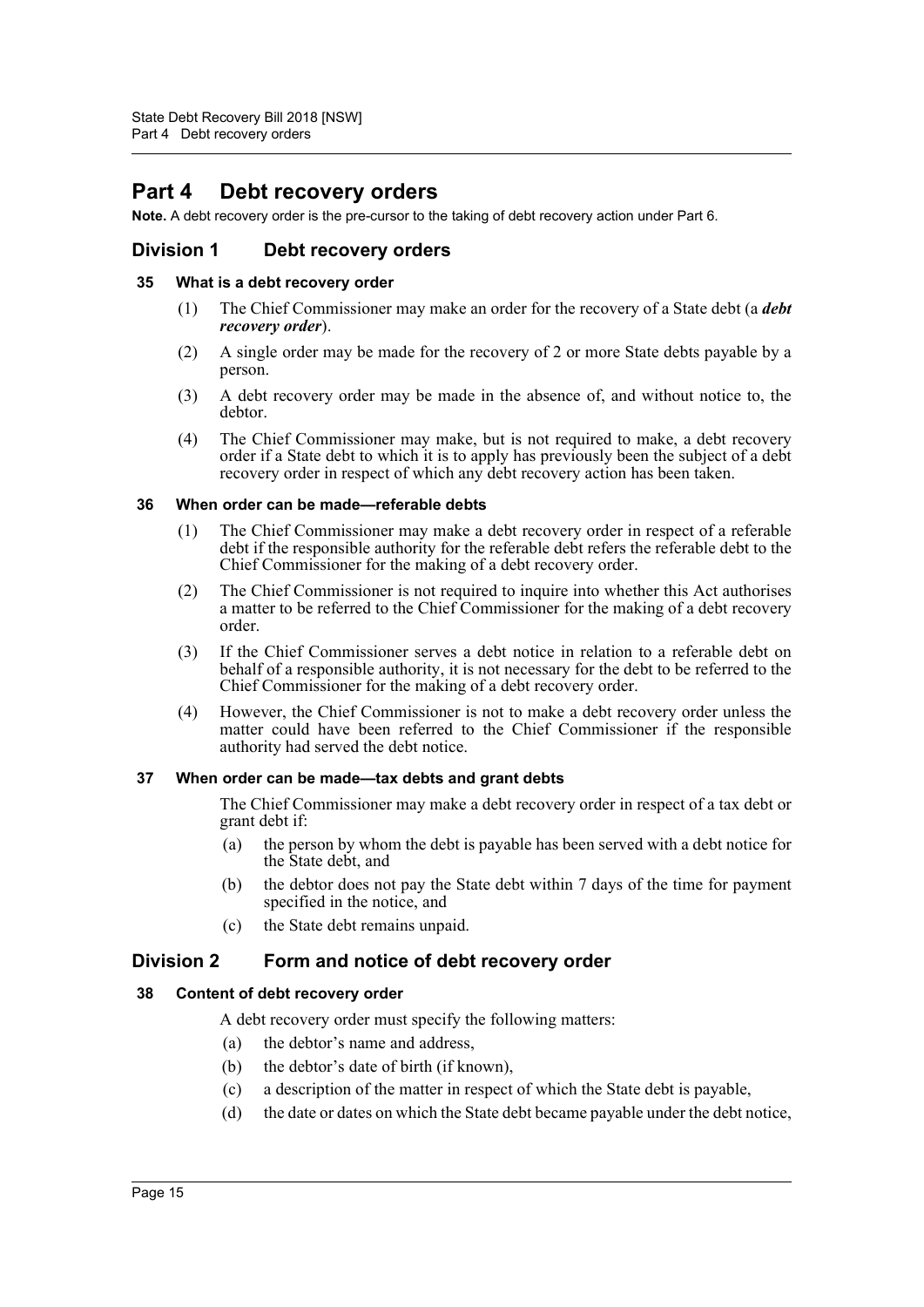(e) the amount required to be paid, being the amount of the State debt that remains to be paid, together with specified debt recovery costs.

#### <span id="page-20-0"></span>**39 Service on debtor of notice of order**

As soon as practicable after a debt recovery order is made, the Chief Commissioner is to serve notice of the order on the debtor.

#### <span id="page-20-1"></span>**40 What notice must say**

- (1) The notice of a debt recovery order must inform the debtor of the following:
	- (a) that the order has been made,
	- (b) that the debtor has until the final date specified in the notice to pay the State debt and debt recovery costs specified in the notice,
	- (c) that, if the payment is not made by that final date, debt recovery action will be taken against the debtor to recover the State debt in accordance with this Act,
	- (d) that, if the payment is not made by that final date, further debt recovery costs will be payable (indicating, except as provided by subsection  $(2)$ , the amount of those costs and the circumstances in which they are payable),
	- (e) of the interest that is payable or that may become payable on the State debt if it is not paid by that final date,
	- (f) of the types of debt recovery actions that can be taken under this Act,
	- (g) of the review options that are available relating to the debt recovery order, including time to pay and hardship,
	- (h) of any special arrangements for vulnerable persons,
	- (i) that, if the State debt is a referable debt, the person can elect to have the matter dealt with by a court,
	- (j) that, if the person elects to have the matter dealt with by a court and the judgment of the court is favourable to the Chief Commissioner, the person may be required to pay the State's costs in the proceedings.
- (2) The notice of a debt recovery order may (but need not) contain information relating to the Sheriff's additional costs.
- (3) The inclusion in the notice of additional information and directions for the assistance or guidance of the person on whom it is served does not affect the validity of the notice.

# <span id="page-20-2"></span>**41 Final date for payment in notices**

- (1) The final date for payment in a notice of a debt recovery order must be at least 21 days after it is served on the person.
- (2) Accordingly, a notice that is posted may specify a date that is at least 28 days after the notice of the debt recovery order is posted as the final date for making the payment concerned.

#### <span id="page-20-3"></span>**42 Extension of final date if notice takes more than 7 days**

- (1) If a notice is served on a person more than 7 days after it was posted, the notice is not invalid merely because it specifies as the final date a date that is less than 21 days after it was served on the person.
- (2) In such a case, however, the final date is extended to a date that is 21 days after the notice was served and the notice is taken to specify that date as the final date.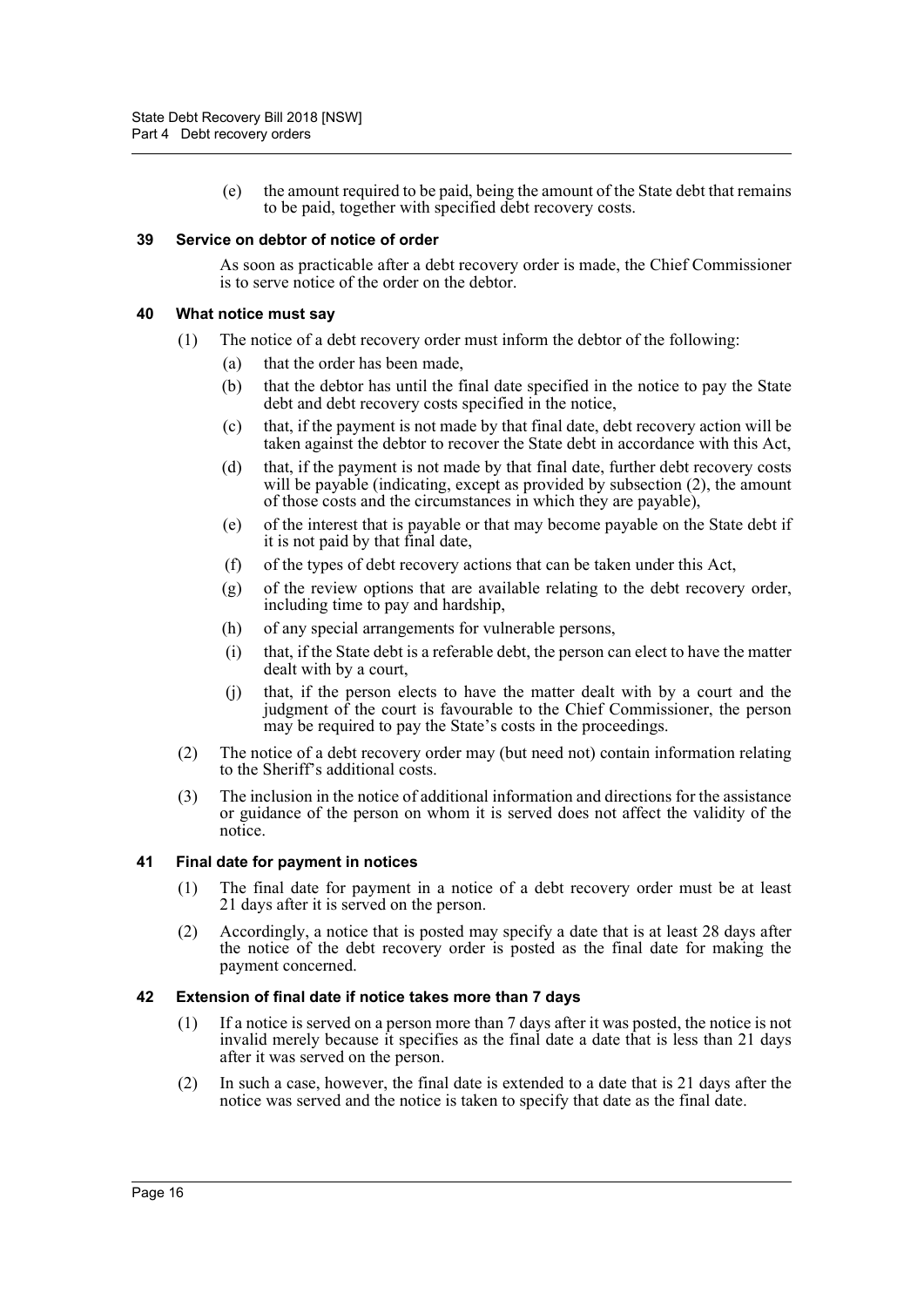#### <span id="page-21-0"></span>**43 Amendment of debt recovery order**

- (1) The Chief Commissioner may, on the application of the person liable to pay a State debt or on the Chief Commissioner's own initiative, amend a debt recovery order to correct an error.
- (2) An amendment is to be made by notice in writing served on the debtor in the same way as the notice of the debt recovery order.
- (3) An amendment cannot increase the amount payable under the order.
- (4) The Chief Commissioner must give the debtor written notice of the amendment as soon as practicable after amending the debt recovery order.
- (5) An amendment made to a debt recovery order does not affect the validity of anything done before that amendment in relation to the State debt.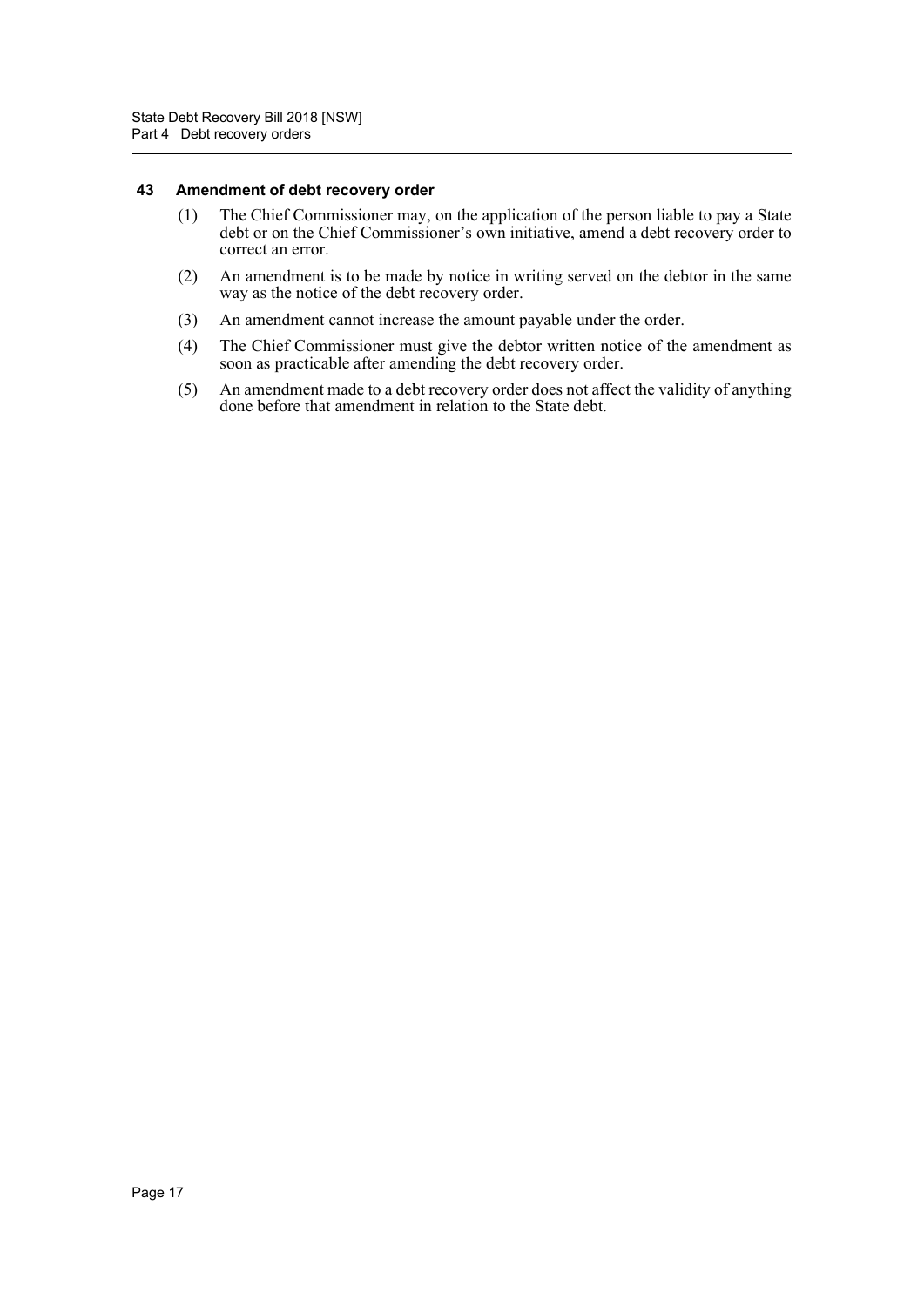# <span id="page-22-0"></span>**Part 5 Election to have matter dealt with by court—referable debts**

# <span id="page-22-1"></span>**44 Election to have referable debt dealt with by court**

- (1) A debtor who is served with notice of a debt recovery order for a referable debt may, by notice in writing to the Chief Commissioner, elect to have the referable debt dealt with by a court.
- (2) A person cannot make that election if judgment for the debt has already been obtained from a court.

# <span id="page-22-2"></span>**45 Deadline for court election**

- (1) An election to have a referable debt dealt with by a court is to be made before the deadline for a court election.
- (2) For the purposes of this Act, the *deadline for a court election* is:
	- (a) the date for payment of the referable debt specified in a debt recovery order, or
	- (b) the date that is 28 days after the date notice of the outcome of an internal review or a statutory internal review in relation to the referable debt is served on the person,

whichever is the later.

- (3) The Chief Commissioner may, by notice in writing to a debtor, accept an election made after the deadline for a court election if:
	- (a) the Chief Commissioner has not yet commenced debt recovery action in respect of the referable debt, or
	- (b) the Chief Commissioner is satisfied that the debtor was not aware that a debt recovery order had been made, but only if the election is made within a reasonable time after service of the debt recovery order, or
	- (c) the Chief Commissioner is satisfied that the debtor was hindered by accident, illness, misadventure or other cause from taking action in relation to the debt recovery order, but only if the election is made within a reasonable time after the person ceased being so hindered.
- (4) For the purposes of this Act, a debtor duly elects to have a referable debt dealt with by a court if:
	- (a) the debtor makes an election to have the referable debt dealt with by a court on or before the deadline for a court election, or
	- (b) the debtor makes an election to have the referable debt dealt with by a court after the deadline for a court election and the Chief Commissioner accepts the election under this section.
- (5) An election is made when notice of the election is served on the Chief Commissioner.

# <span id="page-22-3"></span>**46 Internal review to be conducted**

- (1) If a debtor duly elects to have a referable debt dealt with by a court, and an internal review has not been conducted in relation to the referable debt, the Chief Commissioner is to arrange for an internal review to be conducted.
- (2) The Chief Commissioner must not take proceedings in a court for the recovery of the referable debt unless the debt notice for the referable debt is confirmed following that review.
- (3) This section applies only if an internal review is available in respect of the referable debt.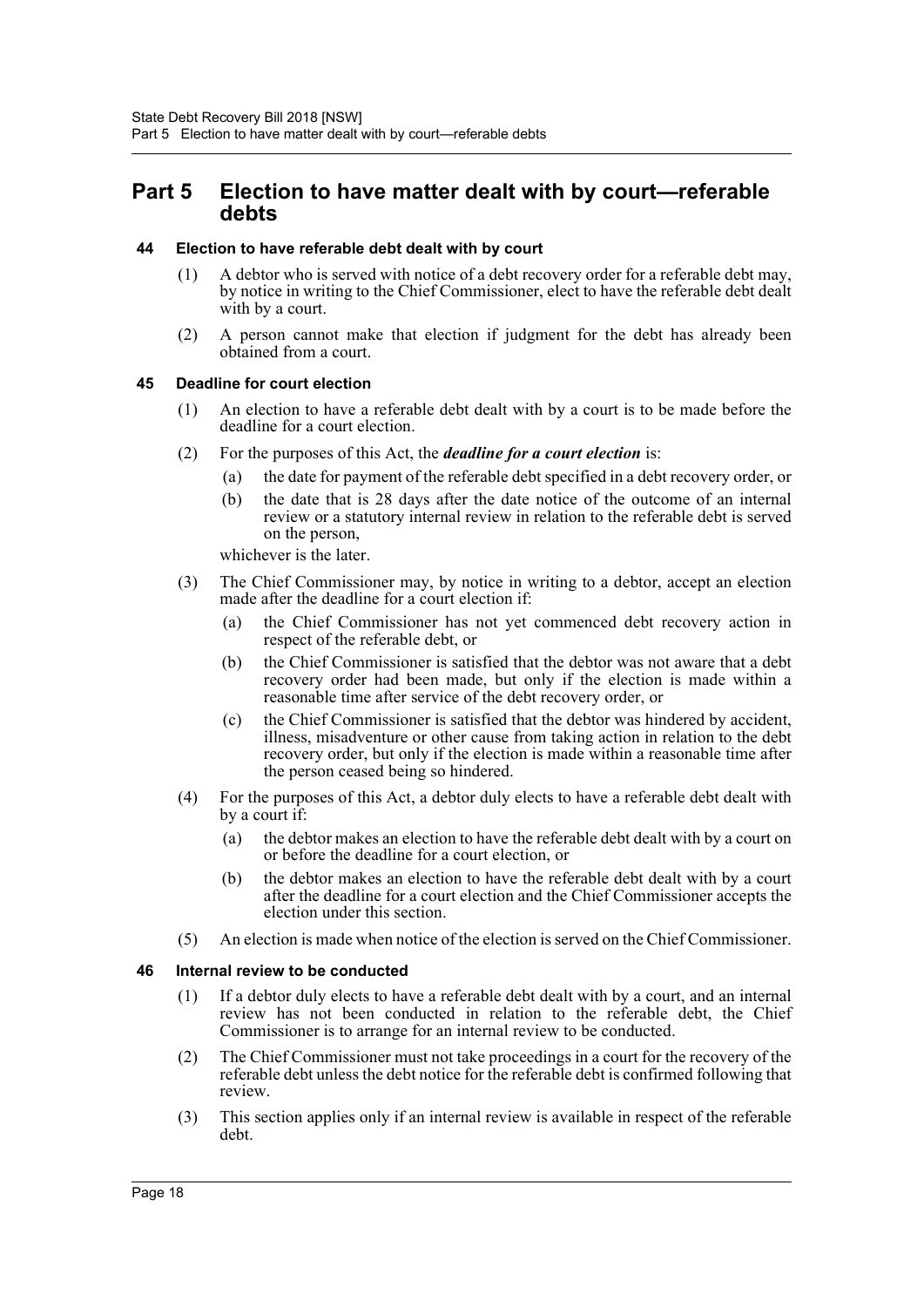# <span id="page-23-0"></span>**47 Debt recovery order to be revoked**

- (1) If a debtor duly elects to have a referable debt dealt with by a court, the Chief Commissioner must revoke the debt recovery order relating to that referable debt to the extent that it relates to that referable debt.
- (2) This section does not prevent the Chief Commissioner from making a further debt recovery order if the Chief Commissioner obtains judgment against the person for payment of the debt, or any part of the debt, from a court of competent jurisdiction.

# <span id="page-23-1"></span>**48 Chief Commissioner may obtain judgment for referable debt**

- (1) The Chief Commissioner may take proceedings in a court of competent jurisdiction to recover a referable debt that has been referred to the Chief Commissioner as a debt owed to the Chief Commissioner.
- (2) If the Chief Commissioner obtains judgment for the debt, the Chief Commissioner may:
	- (a) make a debt recovery order for the amount for which judgment was obtained (including any costs payable under the judgment), and
	- (b) take debt recovery action under that order in respect of the amount in the circumstances authorised by this Act.
- (3) If the Chief Commissioner makes a debt recovery order in respect of the debt, the Chief Commissioner cannot take action for the enforcement of the judgment under Part 8 of the *Civil Procedure Act 2005* unless the debt recovery order is revoked.
- (4) Subsection (3) does not limit the Chief Commissioner's functions under Part 6.

# <span id="page-23-2"></span>**49 Chief Commissioner entitled to costs if judgment for debt is obtained from a court**

- (1) If a debtor duly elects to have a referable debt dealt with by a court, and the Chief Commissioner obtains a judgment from a court in the matter that is favourable to the Chief Commissioner, the court is to award the Chief Commissioner costs in respect of the claim unless it appears to the court that some other order should be made as to the whole or part of the costs.
- (2) An order or judgment is favourable to the Chief Commissioner if it requires the debtor to pay to the Chief Commissioner the whole of the amount specified in the debt notice or such part of that amount that has not yet been paid (disregarding any amount awarded by the court for interest or costs).
- (3) This section does not apply to a debt notice that is revoked.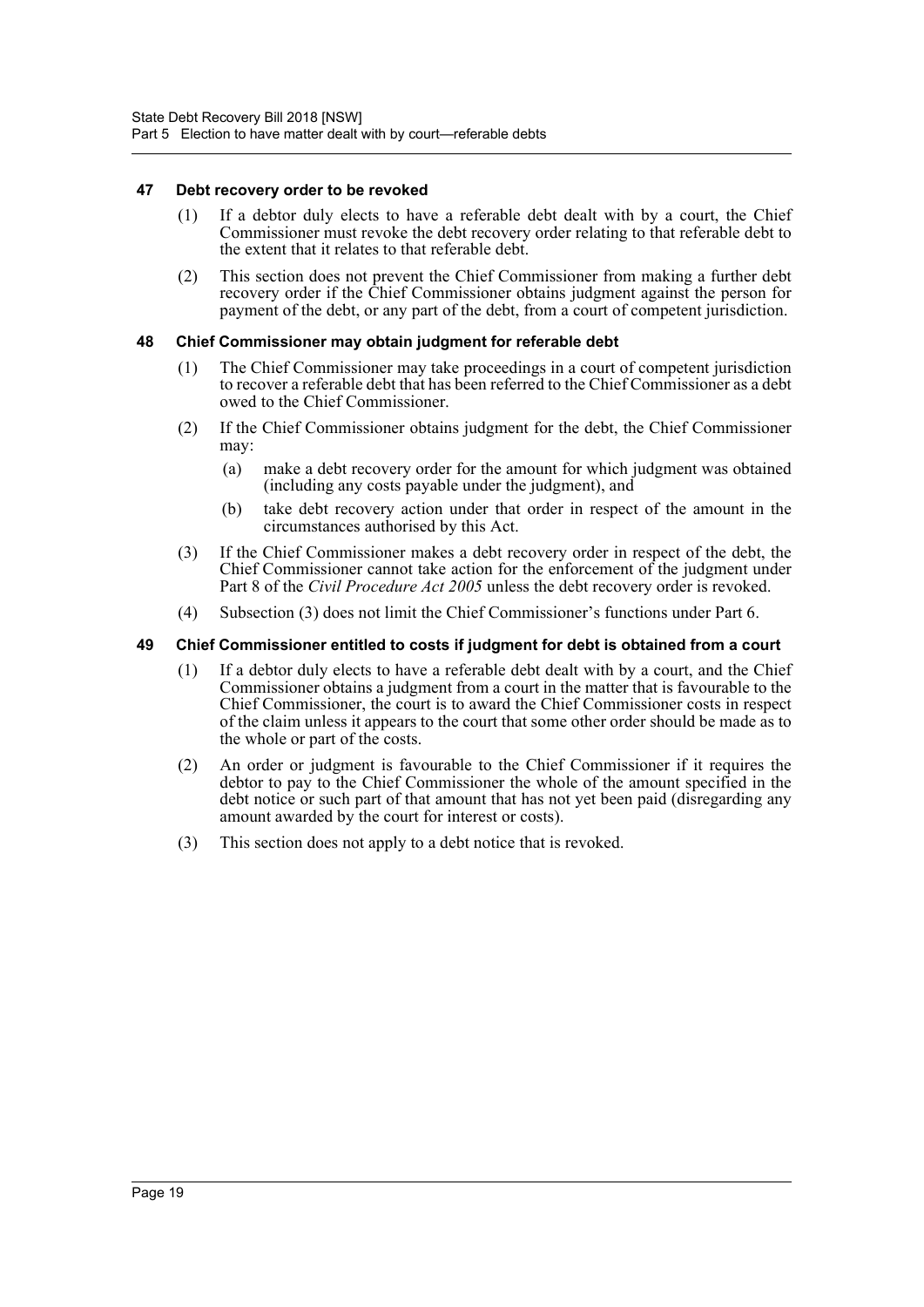# <span id="page-24-0"></span>**Part 6 Debt recovery actions**

# <span id="page-24-1"></span>**Division 1 General**

# <span id="page-24-2"></span>**50 When debt recovery action is authorised**

The Chief Commissioner is authorised to take debt recovery action in respect of a State debt only if:

- (a) the Chief Commissioner makes a debt recovery order in relation to the State debt and serves notice of the order on the debtor, and
- (b) the debtor does not pay the State debt as required by the notice, and
- (c) the State debt remains unpaid 7 days after the due date specified in the notice.

# <span id="page-24-3"></span>**51 Debt recovery action—meaning**

The Chief Commissioner takes *debt recovery action* by exercising any of the functions conferred on the Chief Commissioner by this Part.

# <span id="page-24-4"></span>**52 More than one type of debt recovery action can be taken**

The Chief Commissioner may take any or all, or any combination, of debt recovery actions, subject to this Act.

# <span id="page-24-5"></span>**53 Debt recovery guidelines**

The Chief Commissioner's functions under this Part are subject to the debt recovery guidelines.

# <span id="page-24-6"></span>**Division 2 Principal debt recovery actions**

# <span id="page-24-7"></span>**54 Property seizure order**

(1) The Chief Commissioner may make an order (a *property seizure order*) for the seizure of the property of a debtor for the purpose of recovering the State debt payable by the debtor.

**Note.** The *Interpretation Act 1987* defines property to include land as well as personal property.

- (2) A property seizure order is to be directed to the Sheriff and provided to the Sheriff by the Chief Commissioner for execution.
- (3) A property seizure order operates as a writ for the levy of property issued by the Local Court under Part 8 of the *Civil Procedure Act 2005* and, for that purpose, the Chief Commissioner is taken to be the judgment creditor.
- (4) If the Sheriff is required to execute a property seizure order and a writ of execution issued by a court, or to execute more than one property seizure order, priority to their execution is to be given in the order in which they are received by the Sheriff, subject to subsection (5).
- (5) The Chief Commissioner may direct the Sheriff to give priority to a property seizure order over another property seizure order, regardless of the order in which they are received by the Sheriff.
- (6) A property seizure order under the *Fines Act 1996* takes priority over a property seizure order under this Act.
- (7) The Sheriff is to return a property seizure order to the Chief Commissioner if the order has not been executed within 12 months after it was made or if the Sheriff is satisfied that the order is not capable of execution. The Chief Commissioner is to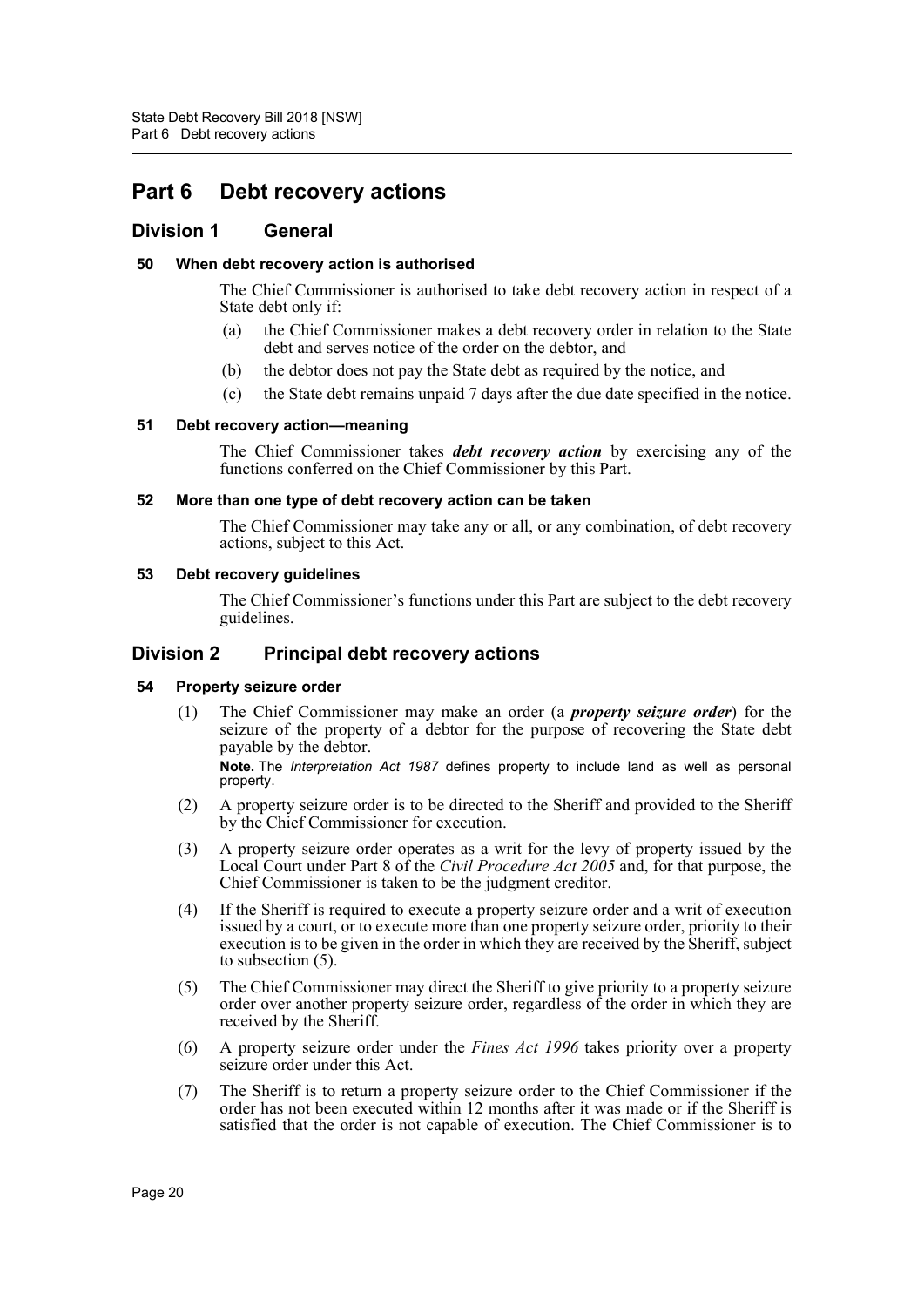cancel an order so returned, but nothing in this subsection prevents the making of a further order in the matter.

- (8) The Sheriff or other person executing a property seizure order is to cease executing the order if the order is revoked by the Chief Commissioner.
- (9) A property seizure order remains in force until revoked under this Act.

# <span id="page-25-0"></span>**55 Garnishee order**

- (1) The Chief Commissioner may make an order (a *garnishee order*) that all debts due and accruing to a debtor from any person specified in the order are attached for the purposes of satisfying the State debt payable by the debtor (including an order expressed to be for the continuous attachment of the wage or salary of the debtor).
- (2) A garnishee order operates as a garnishee order made by the Local Court under Part 8 of the *Civil Procedure Act 2005* and, for that purpose:
	- (a) the Chief Commissioner is taken to be the judgment creditor, and
	- (b) an instalment order under section 107 of that Act includes an order under this Act by the Chief Commissioner for the payment of a State debt by instalments.
- (3) A garnishee order is sufficiently served on a corporation if the order is transmitted electronically to the corporation and received through an information system designated by or on behalf of the corporation as the system to be used for the purpose of receiving the order.
- (4) An order served electronically pursuant to subsection (3):
	- (a) if served after 5 pm on any day—is taken (subject to paragraph (b)) to have been served on the next day, and
	- (b) if served on a Saturday, Sunday or public holiday—is taken to have been served on the next day that is not a Saturday, Sunday or public holiday.
- (5) A garnishee order remains in force until revoked under this Act.

# <span id="page-25-1"></span>**56 Registration of debt recovery order as charge on land**

- (1) The Chief Commissioner may apply to the Registrar-General for registration of a debt recovery order in relation to any land owned by the debtor (including any land owned jointly with another person).
- (2) An application may not be made under this section unless the amount payable under the order (or the total amount payable under the orders) to which the application relates exceeds \$1,000 or such other amount as is prescribed by the regulations.
- (3) An application under this section must define the land to which it relates.
- (4) The Registrar-General must, on application under this section and lodgment of a copy of the debt recovery order, register the order in relation to the land in such manner as the Registrar-General thinks fit.
- (5) There is created by force of this section, on the registration of the order, a charge on the land in relation to which the order is registered to secure the payment to the Chief Commissioner of the amount payable under the order.
- (6) Such a charge ceases to have effect in relation to the land:
	- (a) when the Registrar-General registers the cancellation of the charge on the application of the Chief Commissioner, or
	- (b) on the sale or other disposition of the property with the consent of the Chief Commissioner, or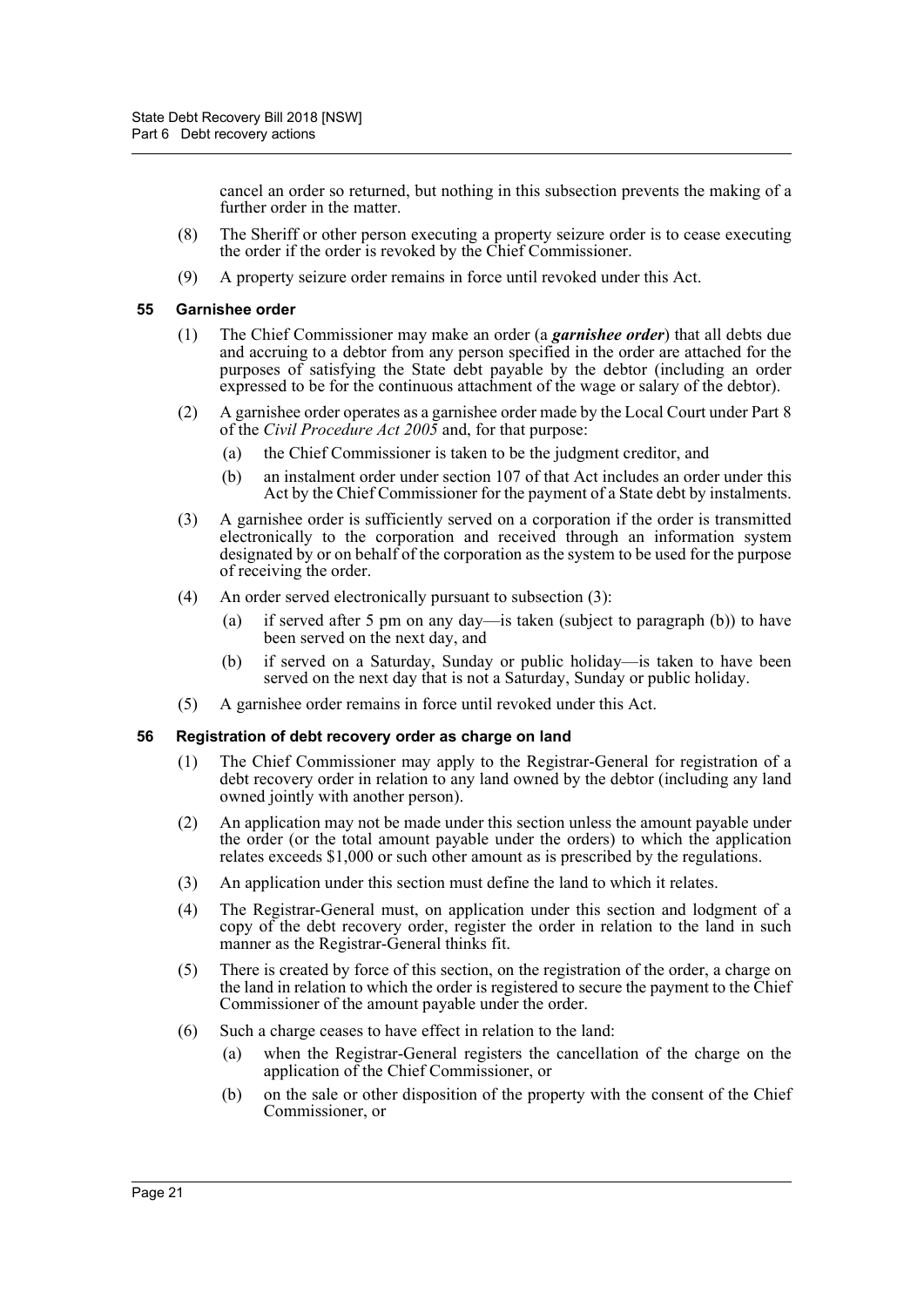- (c) on the sale of the land to a purchaser in good faith for value who, at the time of the sale, has no notice of the charge, whichever first occurs.
- (7) Such a charge is subject to every charge or encumbrance to which the land was subject immediately before the order was registered and, in the case of land under the provisions of the *Real Property Act 1900*, is subject to every prior mortgage, lease or other interest recorded in the Register kept under that Act.
- (8) Such a charge is not affected by any change of ownership of the land, except as provided by subsection (6).
- (9) A person who purchases or otherwise acquires land after the registration of the charge is, for the purposes of subsection  $(6)$ , taken to have notice of the charge if:
	- (a) the provisions of any law of the State provide for the registration of title to, or charges over, land of the kind to which the charge applies, and
	- (b) the charge is registered in accordance with that law.
- (10) If such a charge relates to land under the provisions of the *Real Property Act 1900*, the charge has no effect until it is registered under that Act.

# <span id="page-26-0"></span>**Division 3 Ancillary functions**

# <span id="page-26-1"></span>**57 Power to require information, records and attendance**

- (1) The Chief Commissioner may, by notice served on a person, require the person to do any one or more of the following:
	- (a) provide to the Chief Commissioner (either orally or in writing) information that is described in the notice,
	- (b) produce to the Chief Commissioner a record in the person's custody or control that is described in the notice,
	- (c) attend and give evidence before the Chief Commissioner or an authorised officer at a place and time that is reasonable in the circumstances.
- (2) Information, records or evidence may be required under this section for the following purposes only:
	- (a) enabling debt recovery action to be taken under this Act,
	- (b) ascertaining the debtor's financial circumstances, including the debtor's property and other means of satisfying a State debt.
- (3) A notice may be directed:
	- (a) if the debtor is a natural person—to the debtor, or
	- (b) if the debtor is a corporation—to an officer or former officer of the corporation.
- (4) The Chief Commissioner may require information or evidence that is not given orally to be provided in the form of, or verified by, a statutory declaration.
- (5) The Chief Commissioner may require evidence that is given orally to be given on oath or by affirmation and for that purpose the Chief Commissioner or an authorised officer may administer an oath or affirmation.
- (6) The Chief Commissioner may make a recording, by such means as the Chief Commissioner determines, of the evidence given orally by a person.
- (7) A person is not bound to produce any document or other thing that is not specified or sufficiently described in the notice or that the person would not be bound to produce on a subpoena for production in the Supreme Court.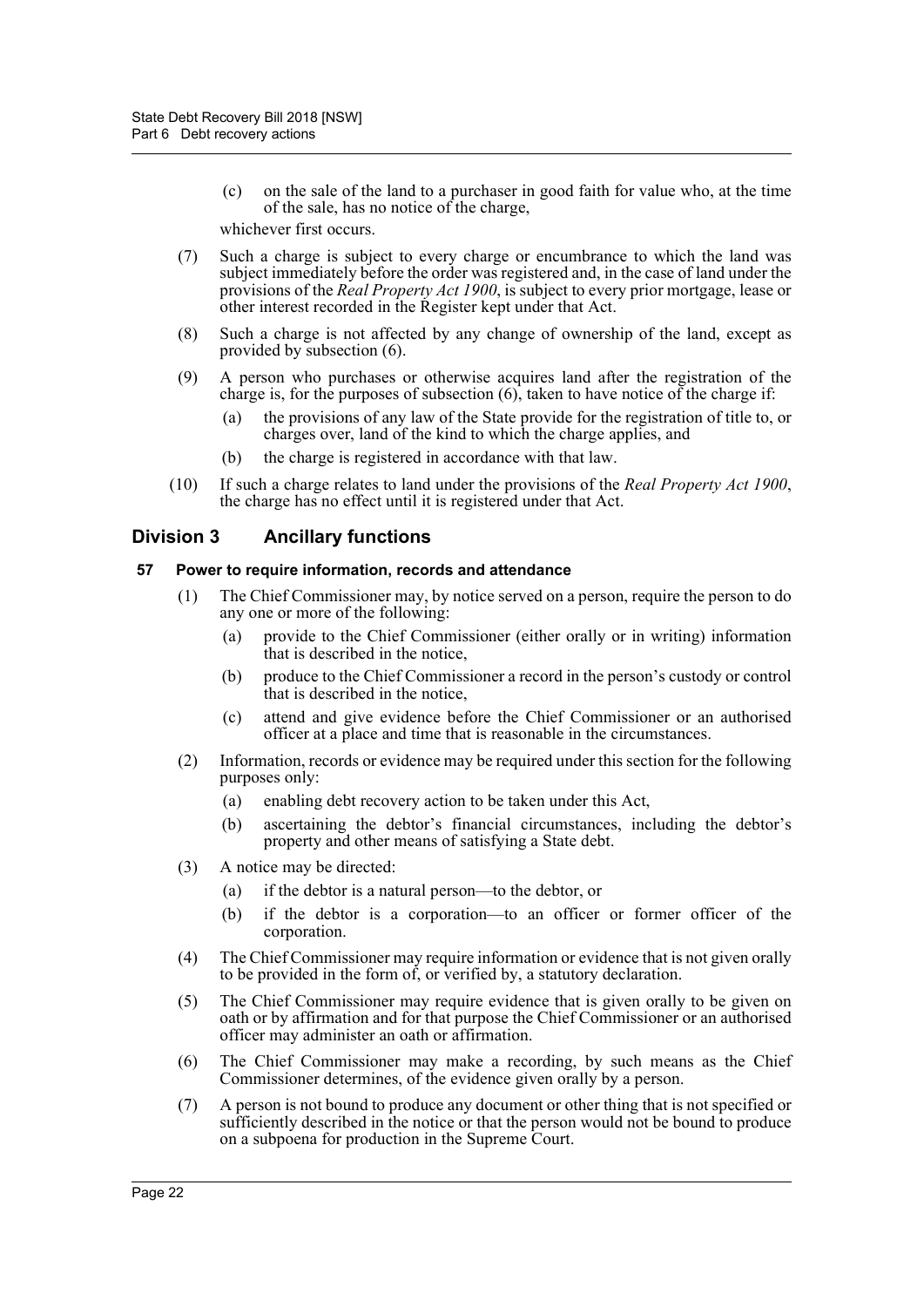- (8) A notice must not require the attendance of a person if the person has previously attended before the Chief Commissioner or an authorised officer in accordance with a requirement under this section in connection with the matter within the previous 3 months.
- (9) A person who, without reasonable excuse, fails to comply with a notice under this section within such period as is specified in the notice or any extended period as the Chief Commissioner may allow is guilty of an offence.

Maximum penalty (subsection (9)): 100 penalty units in the case of a corporation or 10 penalty units in any other case.

# <span id="page-27-0"></span>**58 Power of entry to execute property seizure order**

- (1) The person executing a property seizure order may, at any reasonable time of the day or night, enter any premises for the purposes of executing the order.
- (2) Subsection (1) does not authorise any such person to enter any part of premises used only for residential purposes without the permission of the occupier of the premises or the authority of a search warrant under this section.
- (3) Any such person may apply to an authorised officer for the issue of a search warrant if the person believes on reasonable grounds that there may be property liable to seizure under the property seizure order in any premises.
- (4) An authorised officer to whom any such application is made may, if satisfied that there are reasonable grounds for doing so, issue a search warrant authorising any person who is executing the property seizure order to enter the premises and seize property in the premises in accordance with that or any other property seizure order.
- (5) Division 4 of Part 5 of the *Law Enforcement (Powers and Responsibilities) Act 2002* applies to a search warrant issued under this section.
- (6) Without affecting the generality of section 71 of the *Law Enforcement (Powers and Responsibilities) Act 2002*, a police officer:
	- (a) may accompany a person executing a search warrant, and
	- (b) may take all reasonable steps to assist the person in the exercise of the person's functions under this section.
- (7) This section does not authorise a person to seize property under any warrant of execution or order (other than a property seizure order) while the person is in premises in pursuance only of the authority conferred by this section.
- (8) In this section:

*authorised officer* has the same meaning as it has in the *Law Enforcement (Powers and Responsibilities) Act 2002*.

*premises* includes any structure, building, aircraft, vehicle, vessel or place (whether built upon or not).

#### <span id="page-27-1"></span>**59 Power of person executing order or warrant to demand name and address**

- (1) The Sheriff or other person executing an order or warrant under this Part may require a person whom the Sheriff or other person suspects on reasonable grounds to be the debtor to state the person's full name and residential address and to produce evidence of the person's identity.
- (2) A person is not required to comply with such a requirement unless the person was warned on that occasion that a failure to comply is an offence.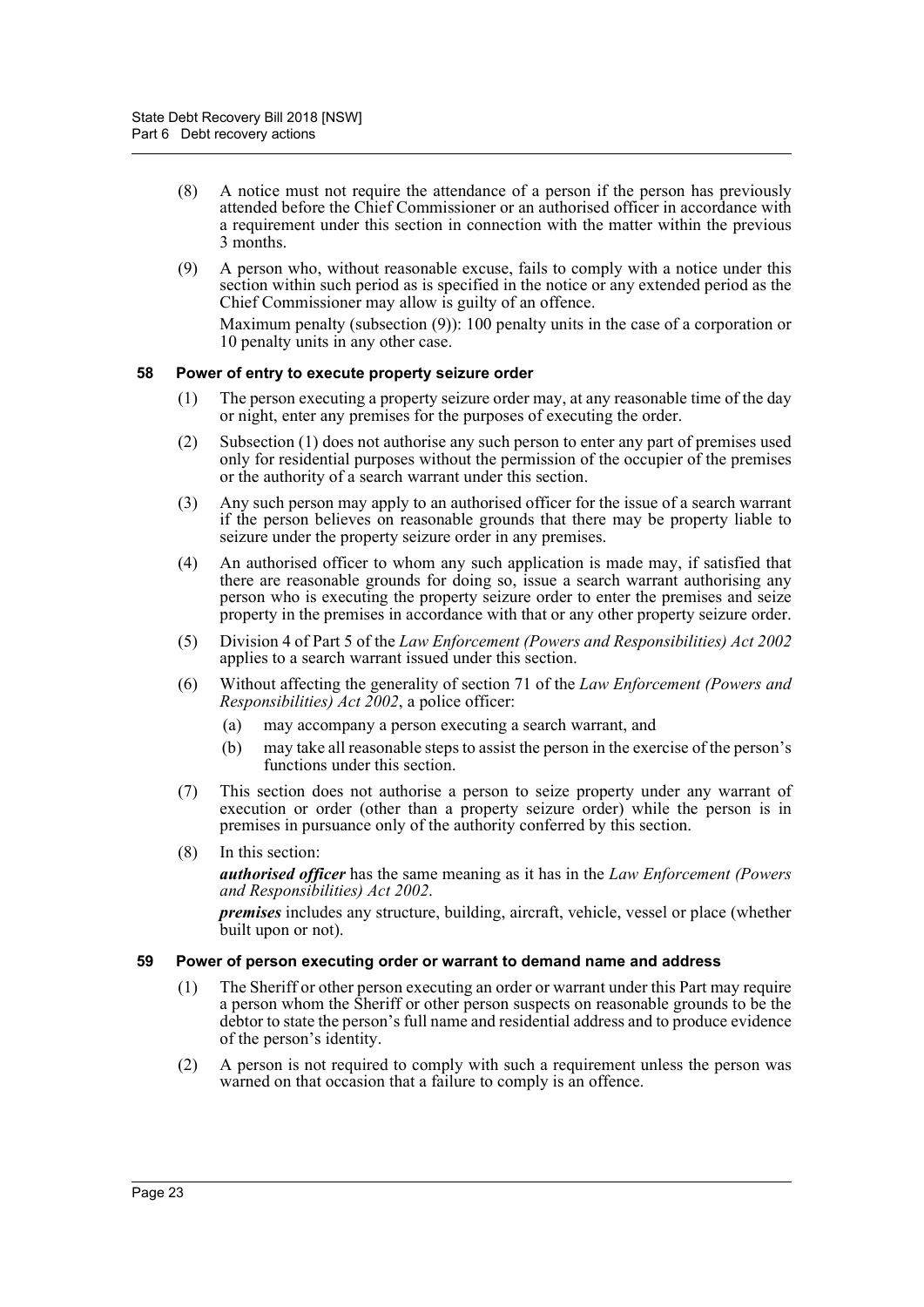(3) A person who, without reasonable excuse, fails to comply with such a requirement is guilty of an offence. Maximum penalty: 10 penalty units.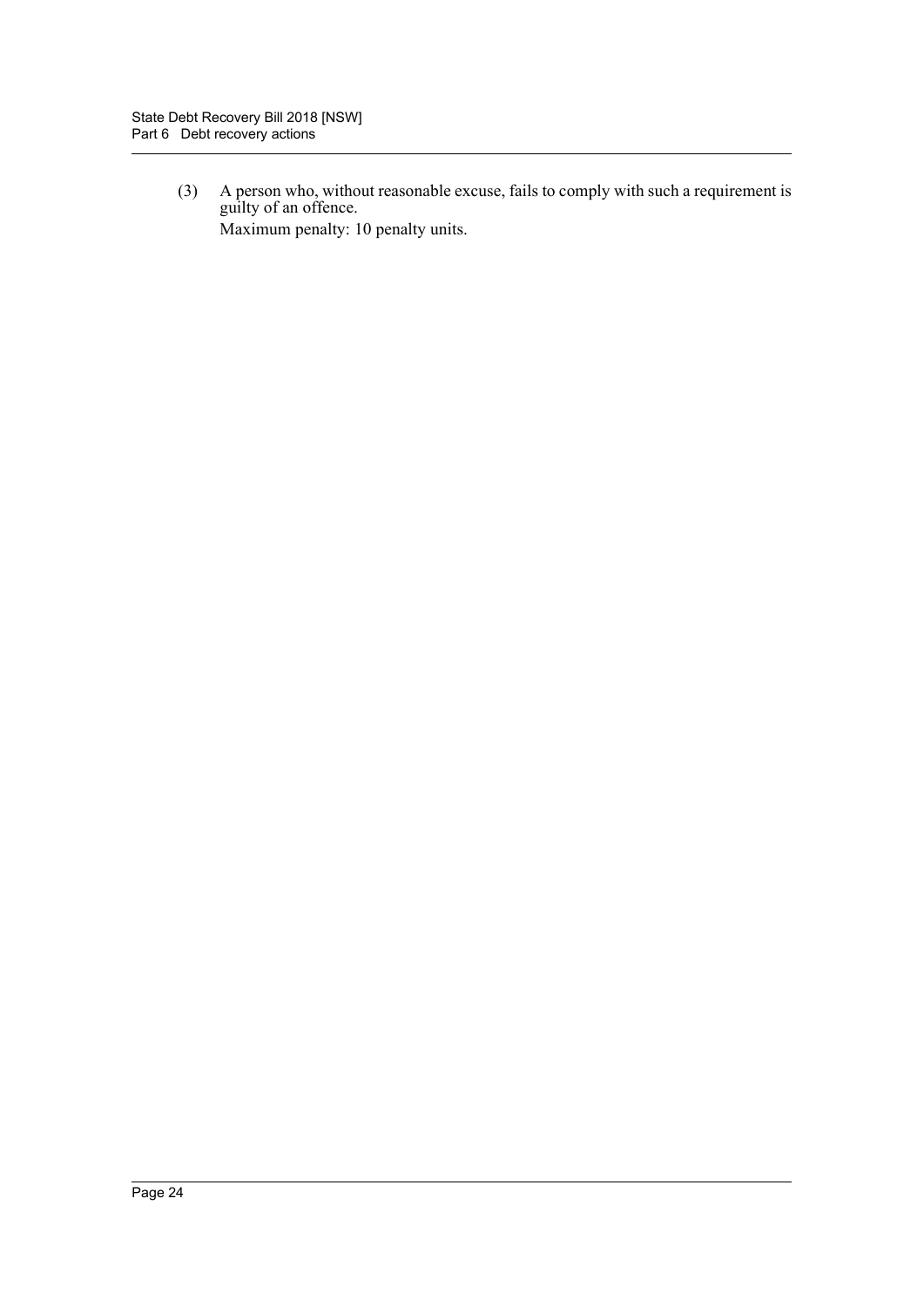# <span id="page-29-0"></span>**Part 7 Time to pay and hardship**

# <span id="page-29-1"></span>**Division 1 Time to pay**

# <span id="page-29-2"></span>**60 Time to pay order**

- (1) The Chief Commissioner may, on application by or with the consent of a debtor, make an order (a *time to pay order*) allowing further time to pay a State debt.
- (2) A time to pay order may be made:
	- (a) after a debt recovery order is made, or
	- (b) in conjunction with the making of a debt recovery order.

**Note.** Section 16 enables a responsible authority to refer a referable debt to the Chief Commissioner for the making of a debt recovery order if the debtor has applied to the responsible authority for the referable debt for time to pay.

- (3) A time to pay order may:
	- (a) extend the time for payment of the whole State debt, or
	- (b) allow the State debt to be paid by instalments of such amounts, and at such times, as are specified in the order.
- (4) In particular, a time to pay order may allow a person to pay the State debt in instalments, as a regular direct debit, if the Chief Commissioner:
	- (a) is satisfied that adequate arrangements are in place for such a regular payment to be made, and
	- (b) agrees to the State debt being paid in this manner.
- (5) If an instalment of a State debt is not paid by the due date, the remaining instalments then become due and payable unless the Chief Commissioner otherwise orders.
- (6) A time to pay order may be made in relation to more than one State debt and may provide for a combined payment arrangement (meaning an arrangement for the payment of a State debt in conjunction with payment of another State debt for which a debt recovery order has been made).

# <span id="page-29-3"></span>**61 Amendment of time to pay order**

- (1) The Chief Commissioner may amend a time to pay order by a further order made on the application of the person liable to pay the State debt or on the Chief Commissioner's own initiative.
- (2) Without limiting subsection (1), the Chief Commissioner may, on the Chief Commissioner's own initiative, amend a time to pay order by extending the arrangements under the order to payment of another State debt for which a debt recovery order has been made against the debtor.
- (3) The Chief Commissioner must give the debtor written notice of the amendment as soon as practicable after amending the time to pay order.
- (4) On being given notice by the debtor that the debtor does not agree to an amendment made under subsection (2), the Chief Commissioner must amend the time to pay order to remove the extension to the other State debt.
- (5) An amendment made to a time to pay order does not affect the validity of anything done before that amendment in relation to the State debt or any other State debt.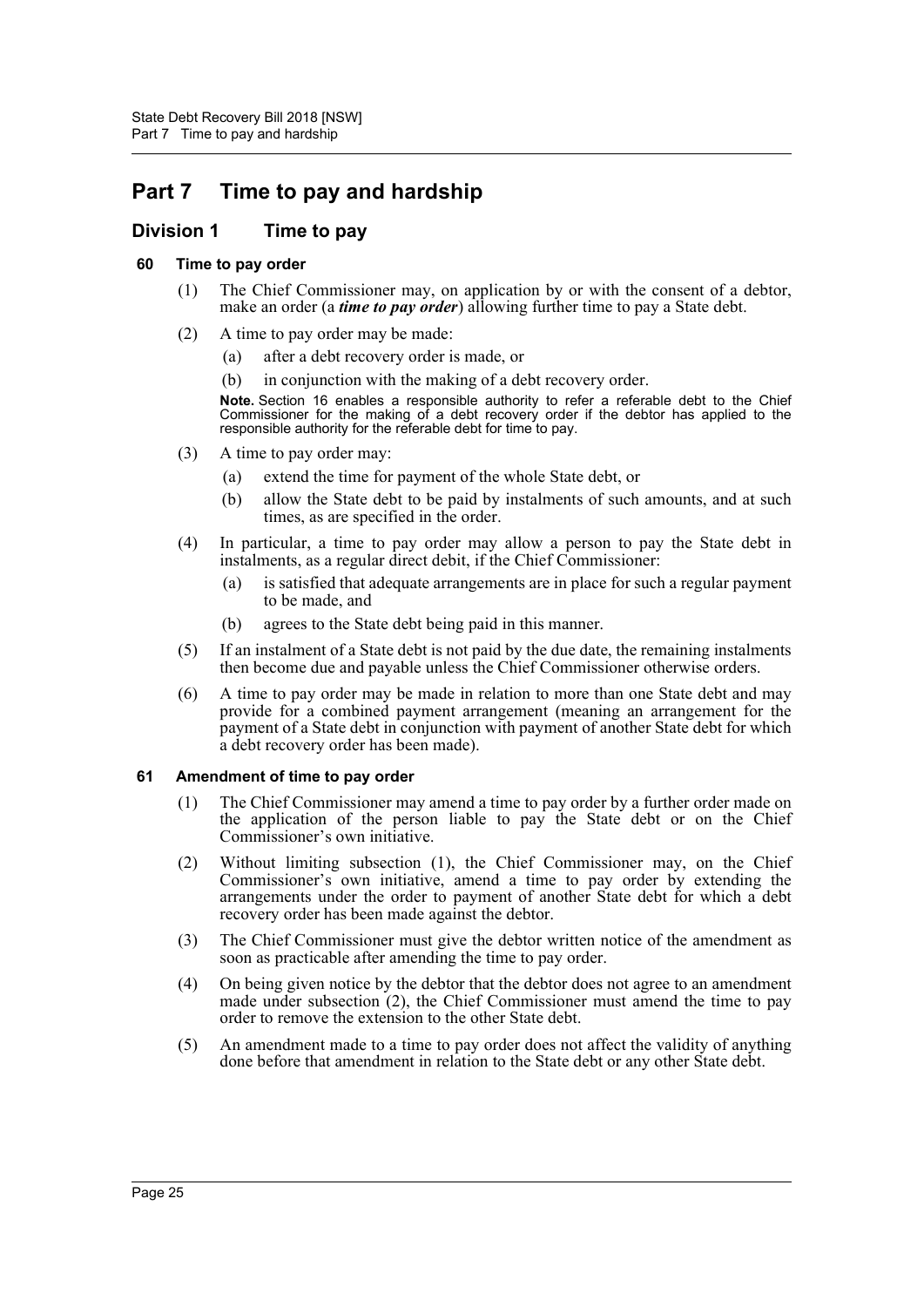#### <span id="page-30-0"></span>**62 Revocation of time to pay order**

- (1) The Chief Commissioner may revoke a time to pay order by a further order made on the application of the person liable to pay the State debt or on the Chief Commissioner's own initiative.
- (2) The Chief Commissioner must give the debtor written notice of the revocation as soon as practicable after the order is made.

#### <span id="page-30-1"></span>**63 Time to pay order taken to be refused**

The Chief Commissioner is taken to have refused to make a time to pay order if an application for the order is duly made to the Chief Commissioner and the Chief Commissioner does not determine the application within 30 days of it having been made to the Chief Commissioner.

# <span id="page-30-2"></span>**Division 2 Powers of Chief Commissioner in hardship cases**

#### <span id="page-30-3"></span>**64 Power to revoke debt recovery order (referable debts)**

The Chief Commissioner may, on application by a debtor, revoke a debt recovery order in respect of the whole or part of an unpaid referable debt if satisfied that, due to any financial, medical or personal circumstances of the debtor:

- (a) the debtor does not have sufficient means to pay the State debt and is not likely to have sufficient means to pay the State debt, and
- (b) debt recovery action has not been or is unlikely to be successful in satisfying the State debt.

**Note.** Part 8 provides for the cancellation of debt recovery action following the revocation of a debt recovery order.

#### <span id="page-30-4"></span>**65 Garnishee order refunds in case of hardship**

- (1) The Chief Commissioner may, on the Chief Commissioner's own initiative or on the application of a debtor, refund all or part of an amount paid to the Chief Commissioner under a garnishee order if the Chief Commissioner thinks it appropriate to do so on the ground of hardship experienced by the debtor or a dependant of the debtor because of payments under the garnishee order.
- (2) A refund does not affect the liability of the debtor for any debt that is the subject of the garnishee order, including for any amount refunded to the debtor.

#### <span id="page-30-5"></span>**66 Functions of Hardship Review Board not affected**

This Part does not limit the functions of the Hardship Review Board in respect of a State debt under this or any other Act.

# <span id="page-30-6"></span>**Division 3 Hardship Review Board**

# <span id="page-30-7"></span>**67 Hardship Review Board**

- (1) There is to be a Hardship Review Board consisting of:
	- (a) the Secretary of the Department of Finance, Services and Innovation, and
	- (b) the Secretary of the Treasury, and
	- (c) the Secretary of the Department of Justice.
- (2) A member of the Hardship Review Board may appoint a person to act in the place of the member at meetings of the Board.
- (3) An acting member, while so acting, has the functions of, and is taken to be, a member of the Hardship Review Board.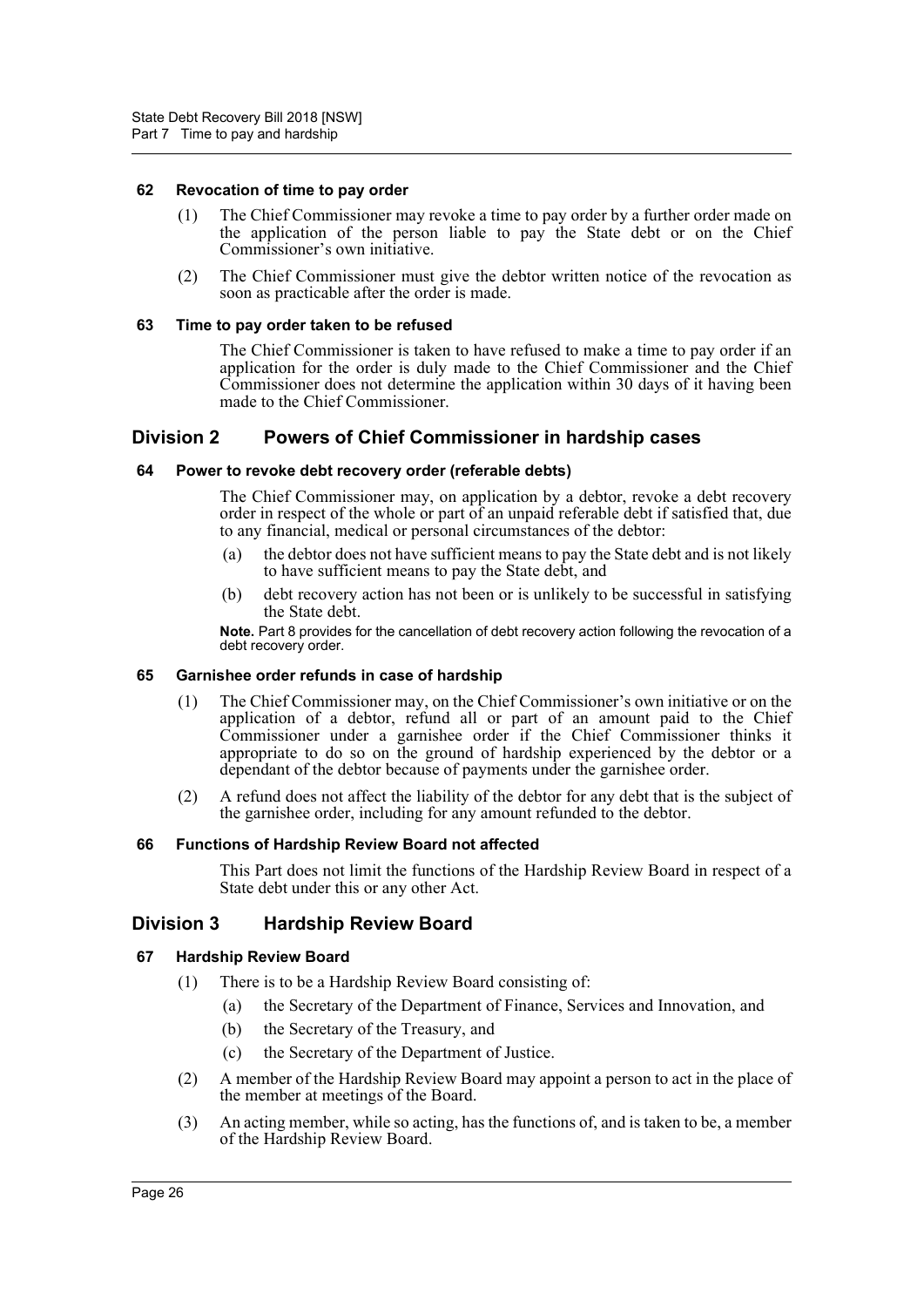#### <span id="page-31-0"></span>**68 Functions of Hardship Review Board**

- (1) The Hardship Review Board may conduct a review (a *hardship review*) in relation to any of the following decisions:
	- (a) a decision by the Chief Commissioner to make or refuse to make a time to pay order,
	- (b) a decision by the Chief Commissioner to refuse to revoke a debt recovery order in respect of the whole or part of a referable debt under Division 2.
- (2) The Hardship Review Board has any other functions that are conferred on it by this or any other Act.
- (3) The Hardship Review Board may exercise its functions under this Act in conjunction with any functions that the Board may exercise under the *Taxation Administration Act 1996* or the *Fines Act 1996*.

**Note.** For tax debts, the *Taxation Administration Act 1996* enables the Hardship Review Board to waive the payment of all or part of a tax debt payable by a person in hardship cases, if authorised by a taxation law (within the meaning of that Act).

For grant debts, the Chief Commissioner has power to write off or remit a liability for payment of the debt in hardship cases under the Acts under which those debts are incurred.

#### <span id="page-31-1"></span>**69 Applications for review**

- (1) The Hardship Review Board may conduct a hardship review if an application is made by or on behalf of the debtor for the review.
- (2) The debtor must be a natural person.
- (3) A debtor may not make more than one application under this section in relation to the same State debt, unless the Hardship Review Board is satisfied that new material facts or circumstances have been disclosed to the Board that:
	- (a) were not previously disclosed, and
	- (b) could not, by the exercise of reasonable diligence, have been previously disclosed.

#### <span id="page-31-2"></span>**70 Review procedure**

- (1) The Hardship Review Board may determine the procedure for a hardship review.
- (2) A hardship review may be conducted in the absence of the parties.

# <span id="page-31-3"></span>**71 Suspension of debt recovery action**

- (1) The Hardship Review Board may direct that debt recovery action under this Act against a debtor be suspended pending its review if it thinks it appropriate in the circumstances.
- (2) The Hardship Review Board may revoke that direction at any time.
- (3) The Chief Commissioner may suspend debt recovery action against a debtor who makes an application under this section but is not required to do so unless given a direction under this section.

# <span id="page-31-4"></span>**72 Powers of Hardship Review Board following review**

- (1) The Hardship Review Board may:
	- (a) affirm a decision of the Chief Commissioner that the Board has power to review, or
	- (b) direct the Chief Commissioner to change any decision that the Board has power to review, or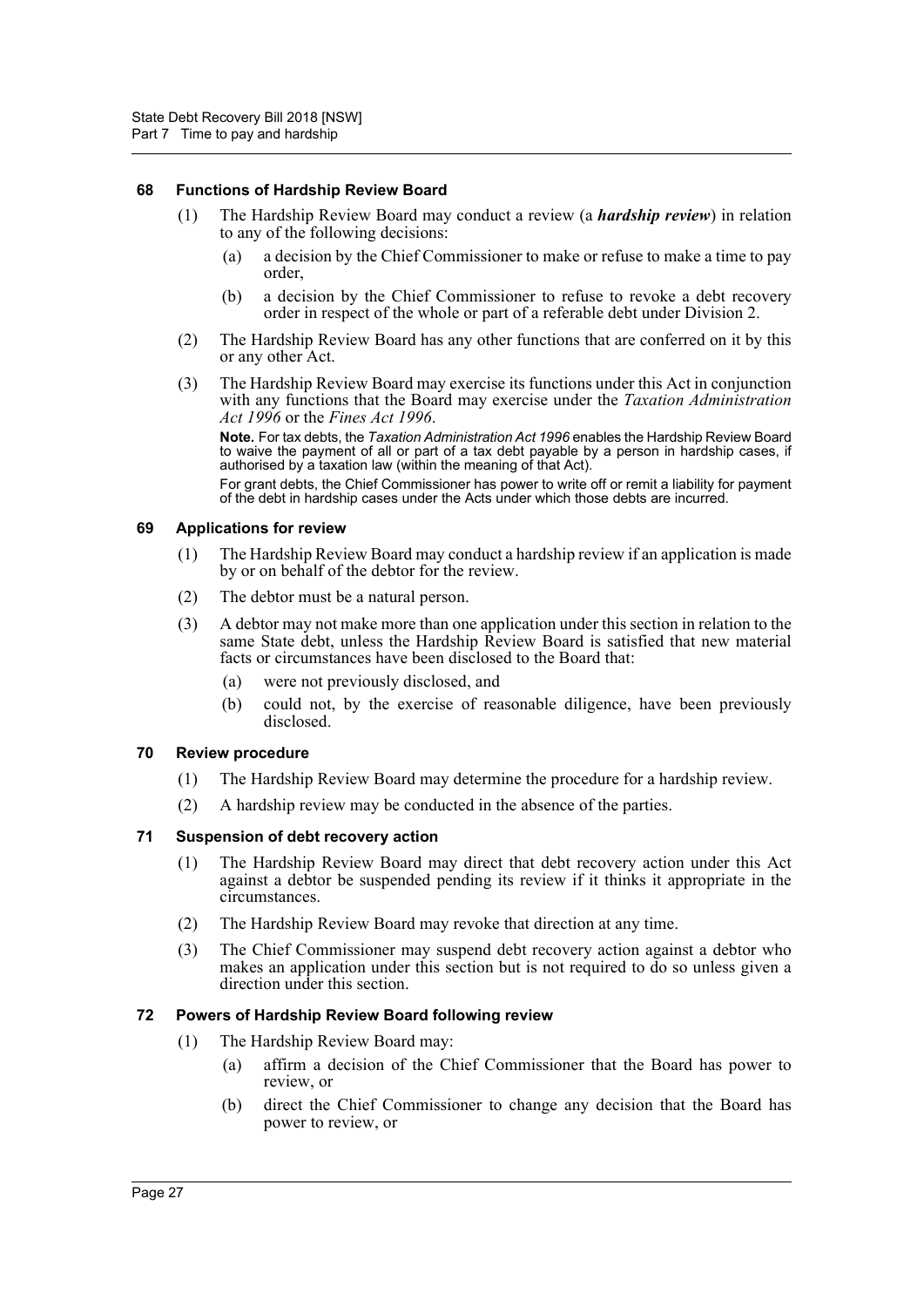- (c) exercise any other functions it is authorised to exercise under any other Act that confers functions on the Hardship Review Board.
- (2) The Hardship Review Board may give a direction under this section if it thinks it is appropriate to do so having regard to the circumstances of the debtor.
- (3) The Chief Commissioner must give effect to any direction of the Hardship Review Board.
- (4) A decision that is made by the Chief Commissioner in accordance with the direction of the Hardship Review Board is not subject to review by the Hardship Review Board.

#### <span id="page-32-0"></span>**73 Disclosure of information by Hardship Review Board**

The Hardship Review Board, a member of the Board, or a person otherwise engaged in the administration of this Part or any other statutory provisions that confer functions on the Hardship Review Board, may disclose to the Chief Commissioner or any other person engaged in the administration of this Act or any other Act that confers functions on the Hardship Review Board, information obtained in connection with the exercise of the Board's functions.

#### <span id="page-32-1"></span>**74 Refunds to be given if required by Board**

The Chief Commissioner is to refund any money already paid or recovered to the extent necessary to give effect to a decision of the Hardship Review Board under this Part.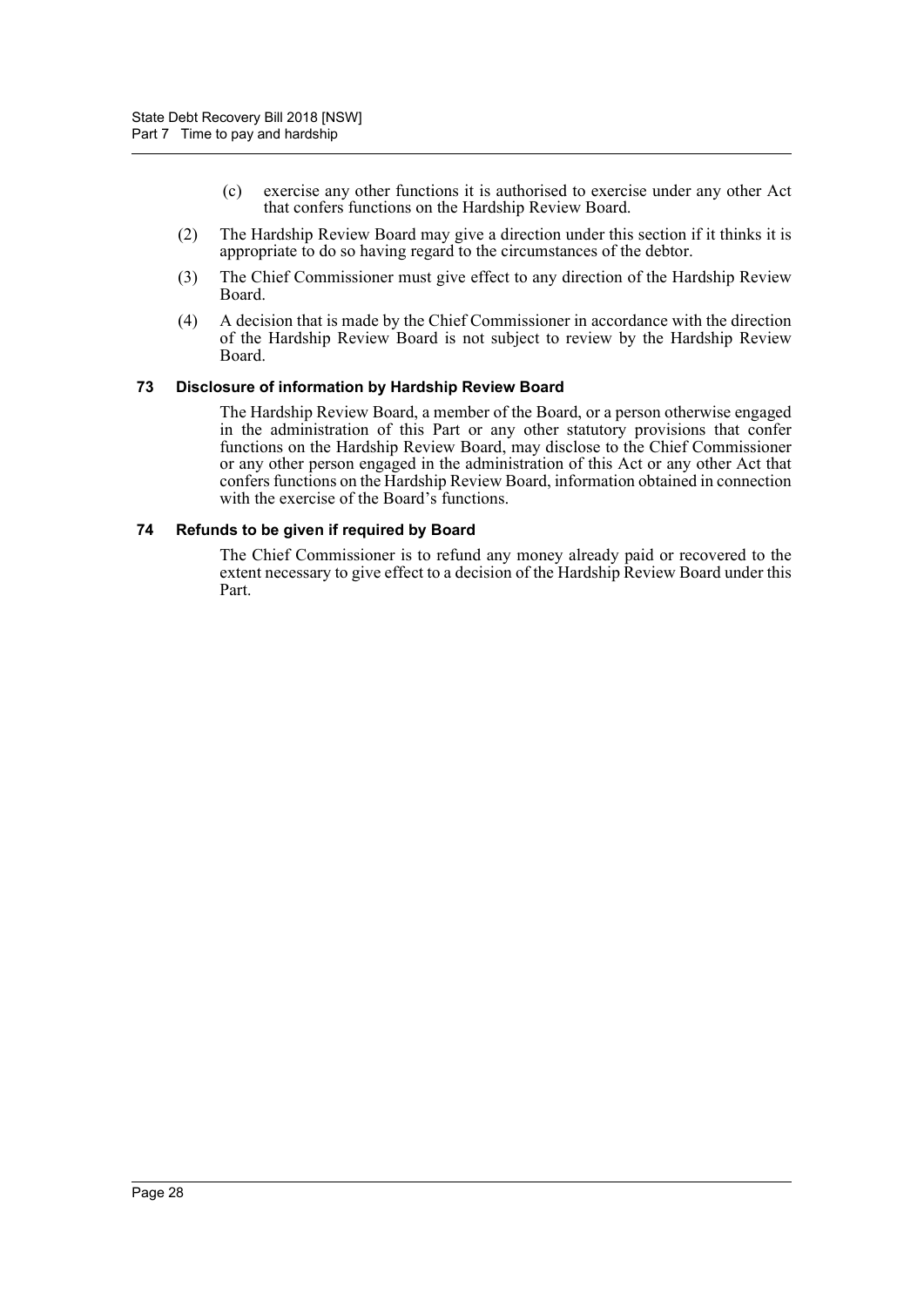# <span id="page-33-0"></span>**Part 8 Suspension and cancellation of debt recovery action**

# <span id="page-33-1"></span>**Division 1 Preliminary**

# <span id="page-33-2"></span>**75 Review—meaning**

In this Part:

*review* means:

- (a) in relation to a tax debt—an objection under the *Taxation Administration Act 1996* to the Chief Commissioner's decision to require the person to pay the tax debt or a review by the Civil and Administrative Tribunal of that decision, or
- (b) in relation to a grant debt—an objection under the Act under which the grant debt is incurred to the Chief Commissioner's decision to require the person to pay the grant debt or a review by the Civil and Administrative Tribunal of that decision, or
- (c) in relation to a referable debt—an internal review or a statutory internal review.

# <span id="page-33-3"></span>**Division 2 Suspension of debt recovery action**

# <span id="page-33-4"></span>**76 Circumstances in which debt recovery action must be suspended**

The Chief Commissioner is to suspend debt recovery action if:

- (a) the Chief Commissioner makes a time to pay order in respect of the relevant State debt and the debt is being paid in accordance with that order, or
- (b) the Chief Commissioner is satisfied that the debtor has duly applied for a review of the State debt and that review has not been finalised, or
- (c) the Chief Commissioner is directed to do so by the Hardship Review Board, or
- (d) in the case of a referable debt, the referring officer or responsible authority requests the suspension of debt recovery action.

# <span id="page-33-5"></span>**77 How debt recovery action is suspended**

- (1) The Chief Commissioner suspends debt recovery action by:
	- (a) revoking any property seizure order that is in force in relation to the State debt and has not been executed, and
	- (b) revoking any garnishee order that is in force in relation to the State debt.
- (2) If the Chief Commissioner suspends debt recovery action, any property obtained as a result of debt recovery action is not required to be returned, and a charge on land created under this Act need not be cancelled, unless the relevant debt recovery order is revoked or the relevant State debt is paid.
- (3) Interest on an unpaid State debt is not to be charged in respect of any days occurring while the suspension has effect.
- (4) The Chief Commissioner must give notice in writing of the suspension of debt recovery action:
	- (a) to the Sheriff, if a property seizure order has already been made in relation to the State debt, and
	- (b) to any person on whom a garnishee order that is revoked as a result of the suspension is required to be served.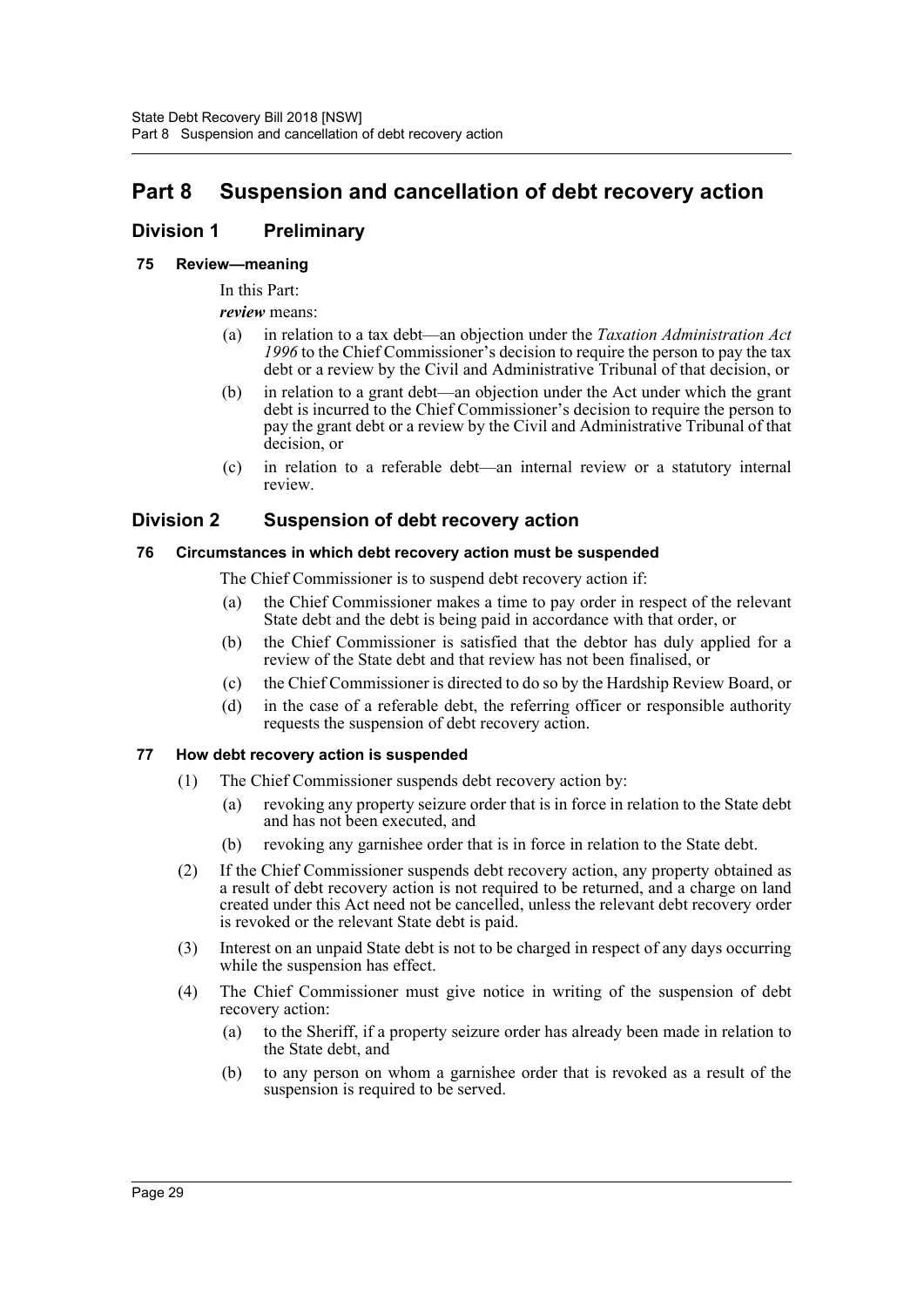# <span id="page-34-0"></span>**78 Circumstances in which debt recovery action may be resumed**

- (1) If debt recovery action is suspended because of the making of a time to pay order, the Chief Commissioner may resume debt recovery action if the time to pay order is revoked.
- (2) If debt recovery action is suspended because of review, the Chief Commissioner may resume debt recovery action if the review is finalised (unless resumption of the debt recovery action is inconsistent with the outcome of the review).
- (3) If debt recovery action is suspended at the direction of the Hardship Review Board, the Chief Commissioner may resume debt recovery action if the direction is revoked.
- (4) If debt recovery action is suspended at the request of the referring officer or responsible authority, the Chief Commissioner may resume debt recovery action if the referring officer or responsible authority requests the resumption of debt recovery action.

#### <span id="page-34-1"></span>**79 How debt recovery action is resumed**

The Chief Commissioner resumes debt recovery action by taking or continuing any debt recovery action that the Chief Commissioner was authorised to take before the suspension.

# <span id="page-34-2"></span>**Division 3 Cancellation of debt recovery action**

#### <span id="page-34-3"></span>**80 Power to revoke debt recovery order**

- (1) The Chief Commissioner may, on application or on the Chief Commissioner's own initiative, revoke a debt recovery order.
- (2) A debt recovery order may be revoked completely or only to the extent of some of the amount or amounts to which it applies.
- (3) The Chief Commissioner must give the responsible authority notice in writing of a decision to revoke a debt recovery order in respect of a referable debt, unless notice is not required under a debt recovery agreement that applies to the debt.

#### <span id="page-34-4"></span>**81 Circumstances in which power may be exercised**

- (1) The Chief Commissioner may revoke a debt recovery order if satisfied that:
	- (a) the State debt is not payable by the debtor, or
	- (b) the State debt is not recoverable by debt recovery action.
- (2) The Chief Commissioner must revoke a debt recovery order:
	- (a) if the State debt is a referable debt and the referring officer revokes the referral of the referable debt to the Chief Commissioner, or
	- (b) if the State debt is a referable debt and debtor duly elects to have the referable debt dealt with by a court, or
	- (c) if the State debt is a referable debt and the Chief Commissioner decides to revoke the debt recovery order under Part 7, or is directed to do so by the Hardship Review Board under Part 7, but only to the extent necessary to give effect to the decision or direction (as the case requires), or
	- (d) if the State debt is a tax debt and the revocation is necessary to give effect to a decision of the Hardship Review Board under the *Taxation Administration Act 1996*, or a decision of the Chief Commissioner exercising the functions of the Hardship Review Board under that Act, to waive payment of the debt in whole or in part, but only to the extent necessary to give effect to the decision, or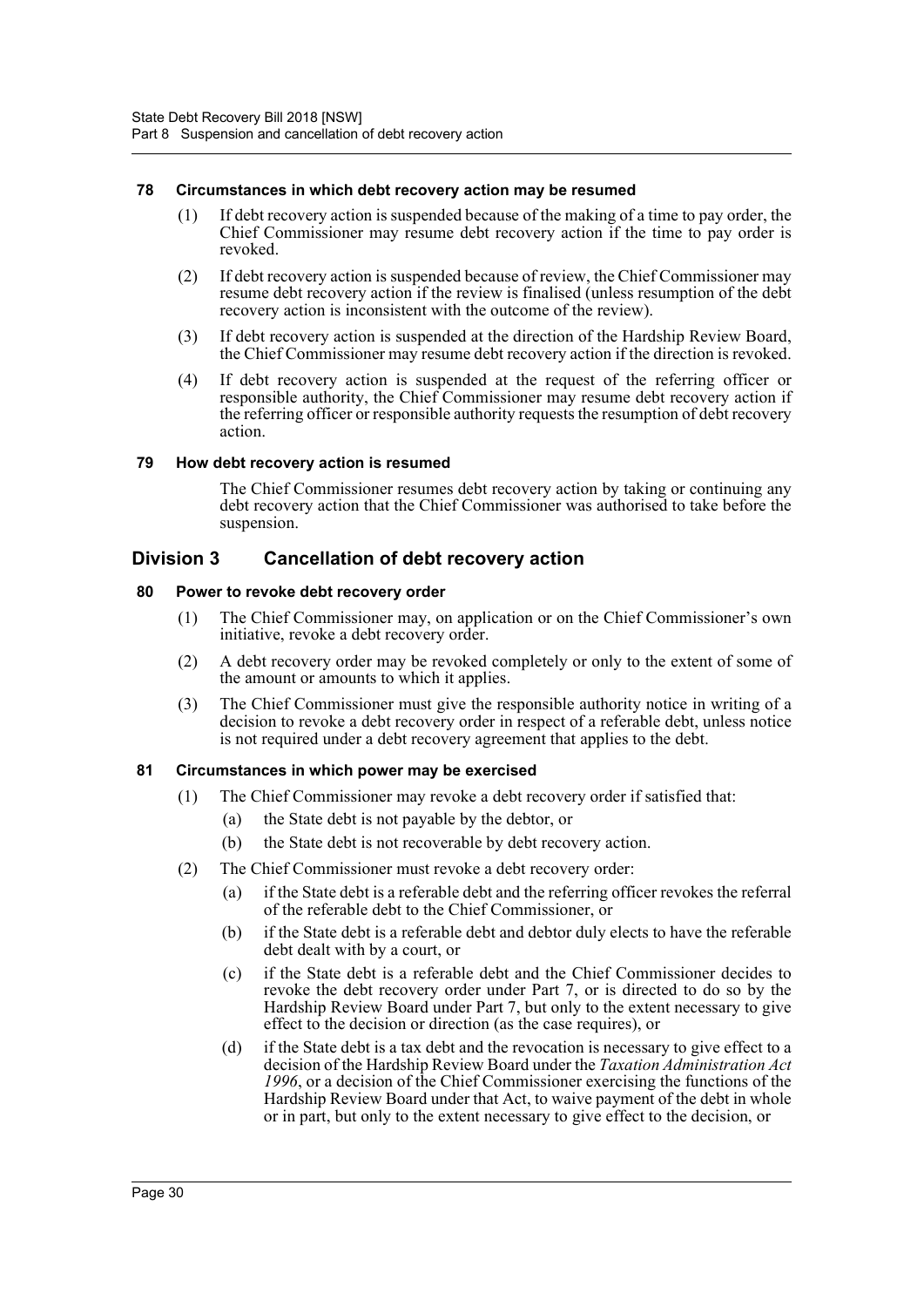- (e) if the State debt is a grant debt and the Chief Commissioner decides to write off or remit the whole or part of the liability for the debt under the Act under which the grant debt is incurred, but only to the extent necessary to give effect to the decision, or
- (f) if the revocation is required to give effect to the outcome of a review.

# <span id="page-35-0"></span>**82 Consequences of revocation**

- (1) If a debt recovery order is revoked completely:
	- (a) the order then ceases to have effect, and
	- (b) any debt recovery action is to be cancelled, and
	- (c) any debt recovery action already taken is to be reversed, unless the same debt recovery action is authorised under another debt recovery order, and
	- (d) debt recovery costs are not payable under the order and, if paid, are repayable.
- (2) If a debt recovery order is revoked only to the extent of some of the amount or amounts to which it applies:
	- (a) the order continues to have effect in respect of the remaining amount or amounts to which it applies, and
	- (b) any debt recovery action under the order is to be limited to that remaining amount or amounts, and
	- (c) any amount that has been paid under the order is to be applied to payment of the remaining amount or amounts to which it applies and any debt recovery costs payable under the order.
- (3) The revocation of a debt recovery order does not prevent the making of a further debt recovery order in respect of the State debt.

# <span id="page-35-1"></span>**83 How Chief Commissioner cancels debt recovery action**

- (1) The Chief Commissioner cancels debt recovery action in respect of a State debt:
	- (a) by revoking any property seizure order or garnishee order in respect of the State debt, and
	- (b) if the debt recovery order has been registered as a charge on land, by applying to the Registrar-General for a cancellation of that registration.
- (2) The Chief Commissioner must give notice in writing of the cancellation of debt recovery action:
	- (a) to the Sheriff, if a property seizure order has already been made in relation to the State debt, and
	- (b) to any person on whom a garnishee order that is revoked as a result of the cancellation is required to be served.
- (3) The Registrar-General must, on application of the Chief Commissioner under this section, cancel the registration of a debt recovery order as a charge on land.
- (4) The cancellation of a charge on land does not take effect until the Registrar-General registers the cancellation of the charge.

# <span id="page-35-2"></span>**84 Debt recovery action taken to be cancelled in certain circumstances**

- (1) Debt recovery action in respect of a State debt is taken to be cancelled on payment in full of the State debt.
- (2) The cancellation of a charge on land does not take effect until the Registrar-General registers the cancellation of the charge.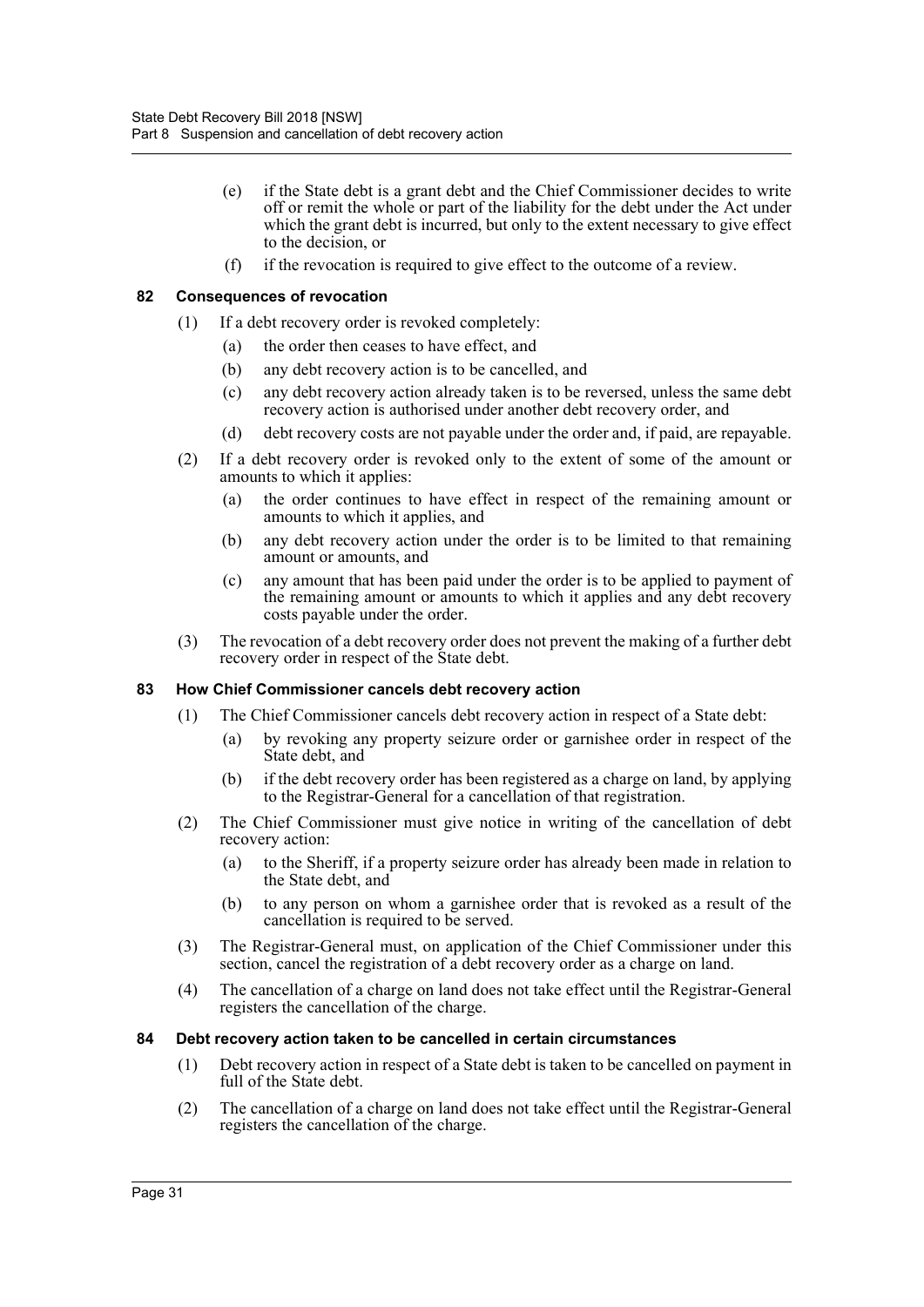# <span id="page-36-0"></span>**Part 9 Interest and debt recovery costs**

# <span id="page-36-1"></span>**Division 1 Interest**

# <span id="page-36-2"></span>**85 Interest may be charged**

- (1) Interest is payable on the amount of any State debt that is unpaid after the due date specified for payment in the notice of a debt recovery order served on a debtor, unless the Chief Commissioner otherwise directs.
- (2) Interest is also payable in respect of any debt recovery costs that are unpaid after that due date.
- (3) Interest is to be calculated on a daily basis from the day after the day that is the due date for payment until the day it is paid.
- (4) The interest rate payable is the prescribed rate under section 101 of the *Civil Procedure Act 2005*.
- (5) This section does not apply to the following:
	- (a) a tax debt,
	- (b) any State debt for which a judgment has been given by a court.
- (6) In the case of a tax debt, interest is payable as provided for by the *Taxation Administration Act 1996*.
- (7) In the case of a State debt for which judgment has been given by a court, interest is payable as provided for by the *Civil Procedure Act 2005* or any other Act or as otherwise directed by the court.

# <span id="page-36-3"></span>**86 Interest forms part of State debt**

- (1) The State debt to which a debt recovery order applies is taken to include any interest that becomes payable on the State debt after the order is made.
- (2) Accordingly, a reference in this Act to a State debt includes a reference to any interest payable on the State debt.
- (3) Interest is not payable on the interest component of a State debt.
- (4) This section extends to any interest and penalty tax payable under the *Taxation Administration Act 1996* or payable in respect of a State debt for which judgment has been given by a court.

# <span id="page-36-4"></span>**Division 2 Debt recovery costs**

# <span id="page-36-5"></span>**87 Debt recovery costs to be paid**

- (1) Debt recovery costs are payable under a debt recovery order, unless the Chief Commissioner otherwise directs.
- (2) The following amounts are the only amounts payable as debt recovery costs under a debt recovery order:
	- (a) the prescribed debt recovery costs,
	- (b) the Sheriff's additional costs (if any).

# <span id="page-36-6"></span>**88 Prescribed debt recovery costs**

(1) The regulations may prescribe the debt recovery costs payable under a debt recovery order.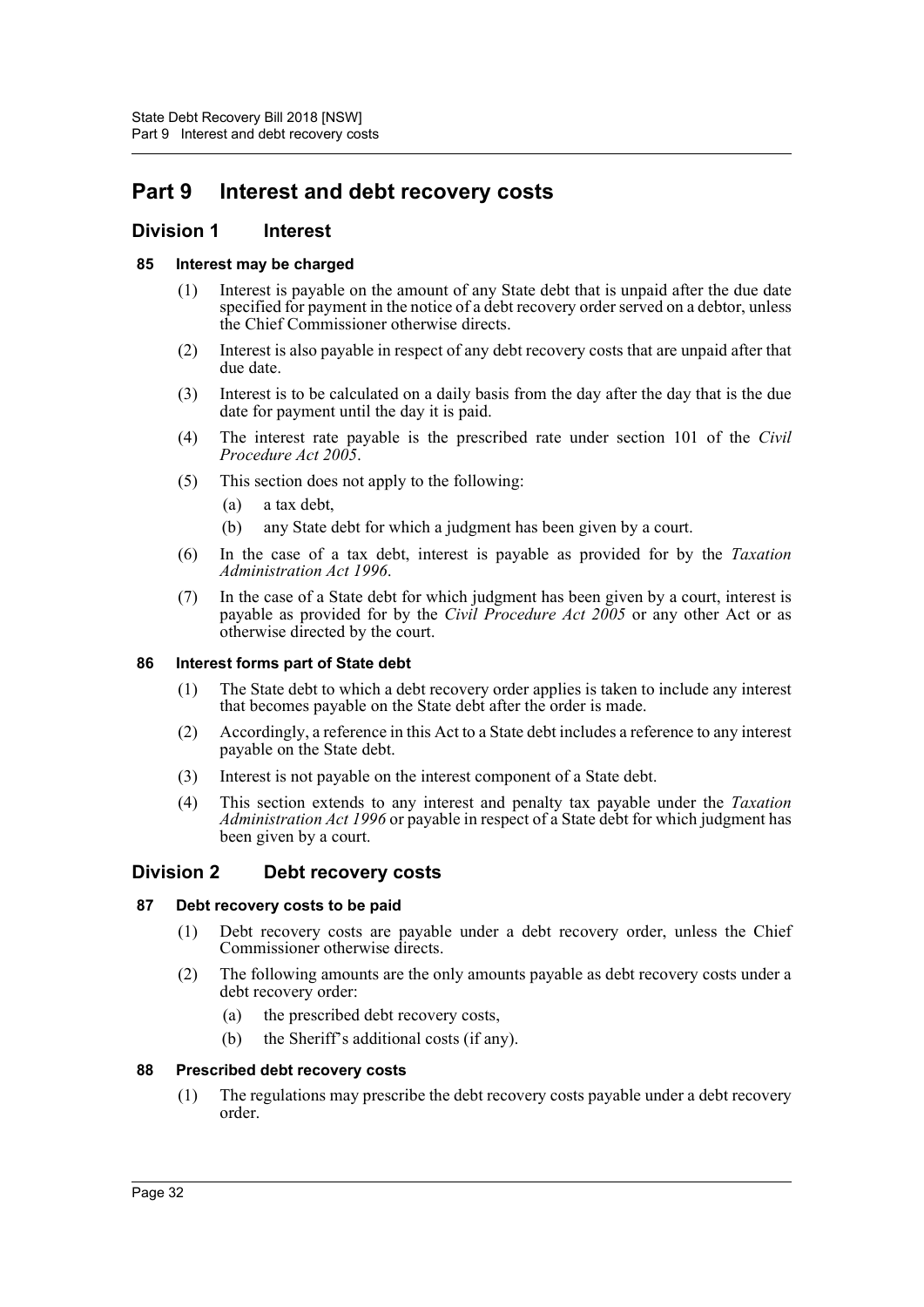- (2) The regulations may:
	- (a) prescribe an amount as the debt recovery costs payable to the Chief Commissioner on the making of the order, and
	- (b) prescribe an amount as the debt recovery costs payable into the Consolidated Fund for any action taken by the Sheriff or other official under this Act before payment is made under the order.

# <span id="page-37-0"></span>**89 Sheriff's additional costs**

- (1) The Chief Commissioner may approve any costs and expenses reasonably incurred by the Sheriff in taking action to recover a debt under this Act as debt recovery costs payable by the debtor under the debt recovery order.
- (2) The amount of those costs and expenses is to be determined in accordance with the scale applicable to the enforcement of judgment debts under the *Civil Procedure Act 2005*, but is to be reduced by the prescribed debt recovery costs payable to the Consolidated Fund for any action taken by the Sheriff or other official under this Act.
- (3) For the purposes of this section, the Chief Commissioner has the functions of the registrar of the relevant court with respect to the approval of those costs and expenses.
- (4) Debt recovery costs recoverable under this section are payable to the Sheriff and not to the Consolidated Fund.
- (5) The power of the Local Court to review a decision of a registrar of the Court in respect of any such debt recovery costs applies to a decision of the Chief Commissioner under this section.

#### <span id="page-37-1"></span>**90 Debt recovery costs form part of State debt**

- (1) The State debt to which a debt recovery order applies is taken to include the debt recovery costs payable under the debt recovery order.
- (2) Accordingly, a reference in this Act to a State debt includes a reference to any debt recovery costs payable under the debt recovery order.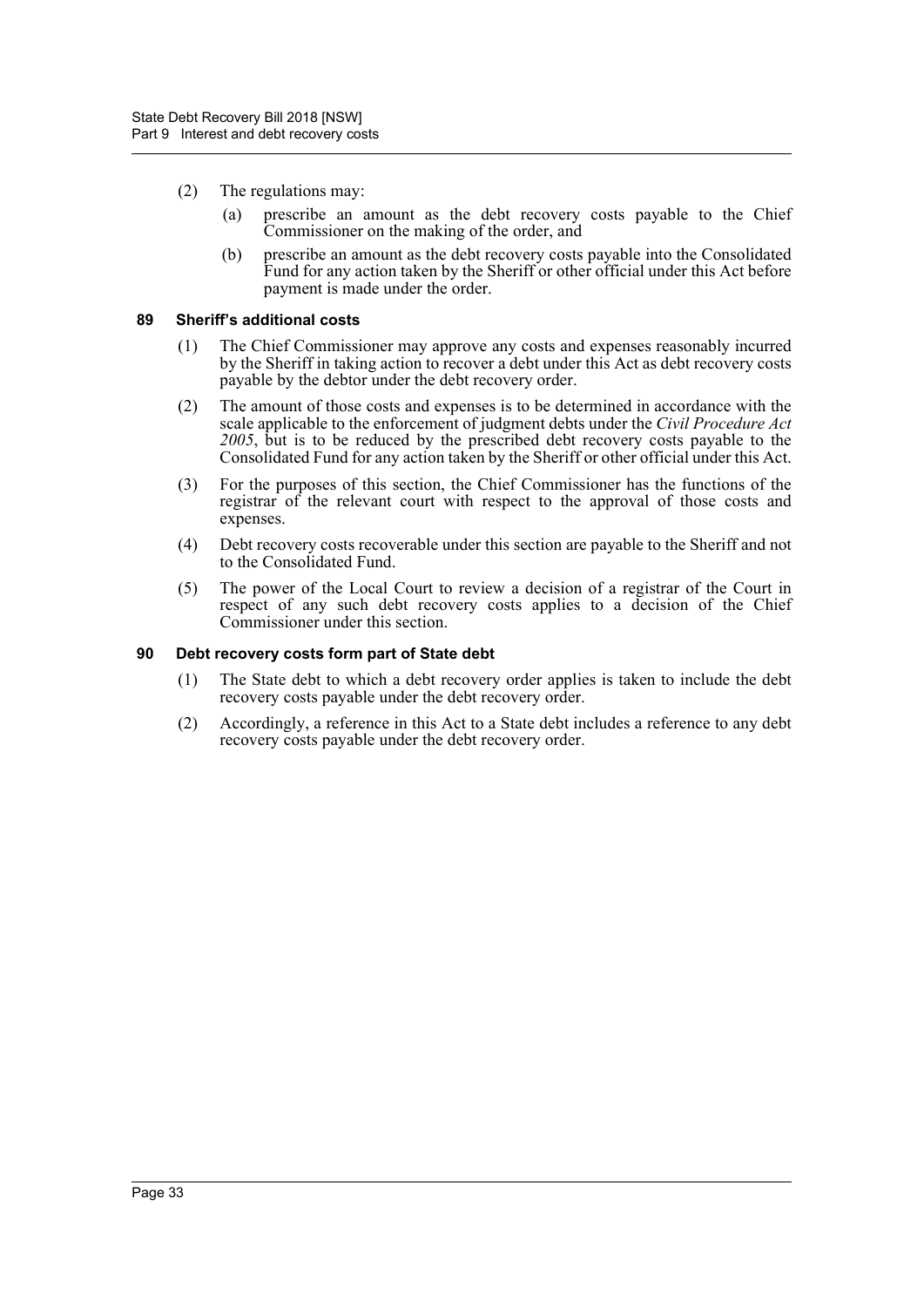# <span id="page-38-0"></span>**Part 10 Payment, allocation of payments and refunds**

# <span id="page-38-1"></span>**91 Disposition of money paid by or recovered from debtors**

- (1) After the making of a debt recovery order in respect of a State debt, the State debt is payable to the Chief Commissioner.
- (2) However, with the approval of the Chief Commissioner, the State debt may be paid to another person or body and directly credited to the Consolidated Fund or another account, or retained, in accordance with this or any other Act or law.

# <span id="page-38-2"></span>**92 Payment of tax debts and grant debts**

- (1) A tax debt or grant debt, including any interest or penalty tax payable on the debt, is, when recovered, to be paid into the Consolidated Fund.
- (2) This section is subject to the requirements of this Act with respect to the payment of debt recovery costs.

# <span id="page-38-3"></span>**93 Payment of referable debts**

- (1) A referable debt, including any interest payable on the debt, is, when recovered under this Act, to be paid to the responsible authority, subject to this Act.
- (2) Payment is to be made in accordance with any debt recovery agreement relating to the referable debt.
- (3) The Chief Commissioner may, in accordance with a debt recovery agreement, deduct or retain from any amount paid or to be paid to a responsible authority under this section the Chief Commissioner's fee or payment for exercising functions under this Act in relation to the amount concerned.
- (4) This section is subject to the requirements of this Act with respect to the payment of debt recovery costs.

# <span id="page-38-4"></span>**94 Amounts recovered to be applied towards debt recovery costs first**

Any amount recovered under a debt recovery order is to be applied as follows:

- (a) firstly, towards payment of the debt recovery costs payable under the debt recovery order,
- (b) secondly, towards payment of the remainder of the State debt.

# <span id="page-38-5"></span>**95 Allocation of recovered amounts between State debts**

- (1) If more than one State debt is payable under a debt recovery order, and the amount recovered is insufficient to satisfy all of the State debts:
	- (a) tax debts have priority over all other State debts, and
	- (b) tax debts and grant debts have priority over referable debts.
- (2) Accordingly, the amount recovered is to be applied as follows:
	- (a) firstly, towards payment of tax debts,
	- (b) secondly, towards payment of grant debts,
	- (c) thirdly, towards payment of referable debts.
- (3) If there is more than one tax debt, and the amount recovered is insufficient to satisfy all of them, the amount recovered is to be allocated pro rata between those tax debts.
- (4) If there is more than one grant debt, and the amount recovered is insufficient, after payment of any tax debts, to satisfy all of the grant debts, the amount recovered is to be allocated pro rata between those grant debts.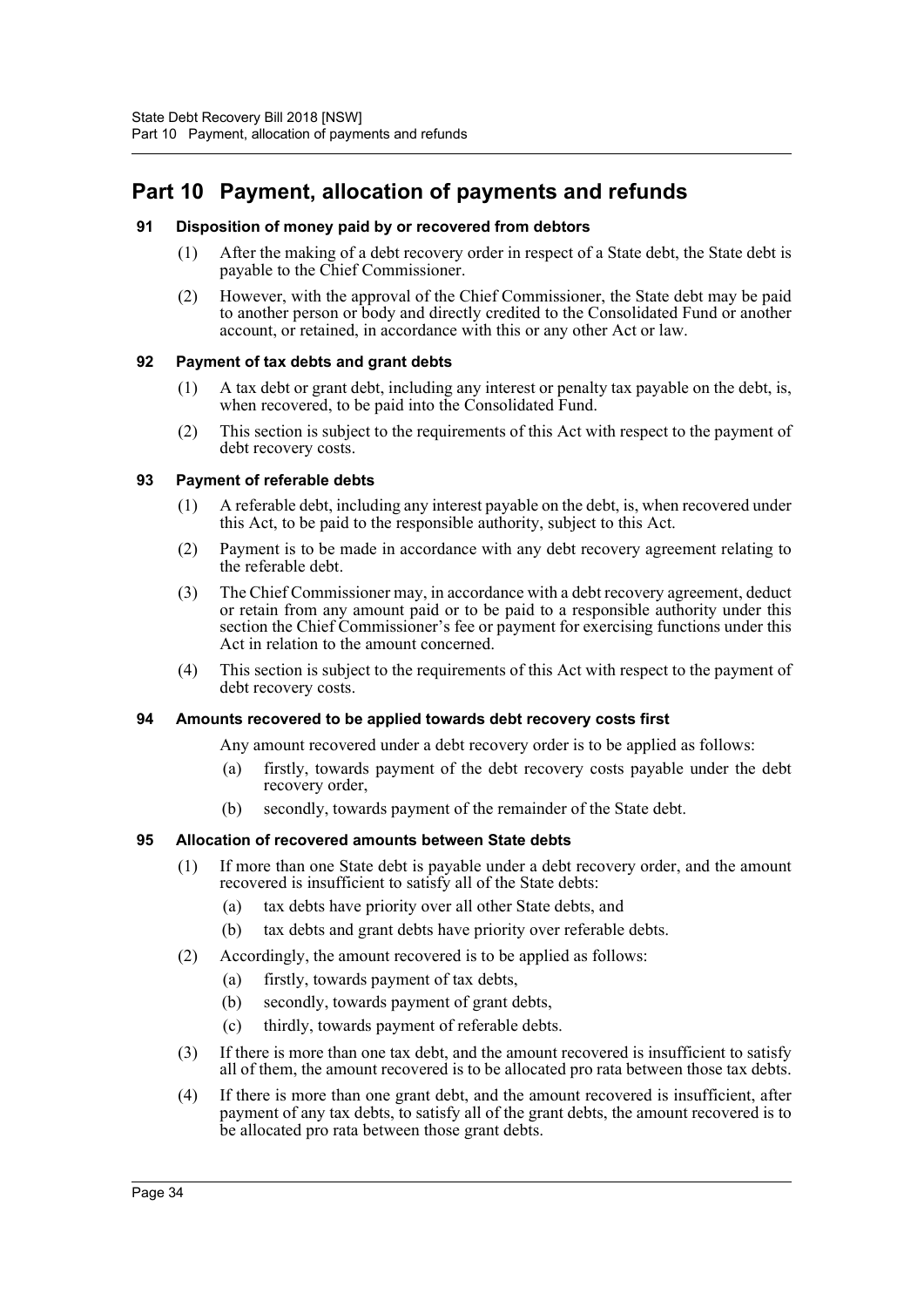- (5) If there is more than one referable debt, priority between those debts is determined on the basis of the referral date, with an earlier referral date taking priority over a later referral date.
- (6) Accordingly, the amount recovered is to be applied firstly towards payment of the referable debt with the oldest referral date, next towards payment of the referable debt with the next oldest referral date, and so on.
- (7) The Chief Commissioner may, at his or her discretion, apply any amount recovered under a debt recovery order otherwise than as provided for by this section having regard to any of the following:
	- (a) the wishes of the debtor,
	- (b) the nature of the debt,
	- (c) the consequences of non-payment of the debt,
	- (d) the date on which the debt became payable.
- (8) The Chief Commissioner is to exercise that discretion in accordance with the debt recovery guidelines.

#### <span id="page-39-0"></span>**96 Entitlement to refund**

- (1) If the Chief Commissioner recovers from a debtor an amount that exceeds the State debt payable by the debtor, the Chief Commissioner must refund the difference to the debtor, subject to this section.
- (2) Instead of making a refund to a debtor, the Chief Commissioner may apply the amount that would otherwise be refunded to meet any of the following:
	- (a) a referable debt for which a debt recovery order has been made against the debtor,
	- (b) a tax debt or grant debt (whether or not a debt recovery order has been made against the debtor).

# <span id="page-39-1"></span>**97 Payment of refunds**

If the Chief Commissioner is authorised or required to refund an amount under this Act, the amount is to be paid from the Consolidated Fund or as otherwise authorised by a debt recovery agreement.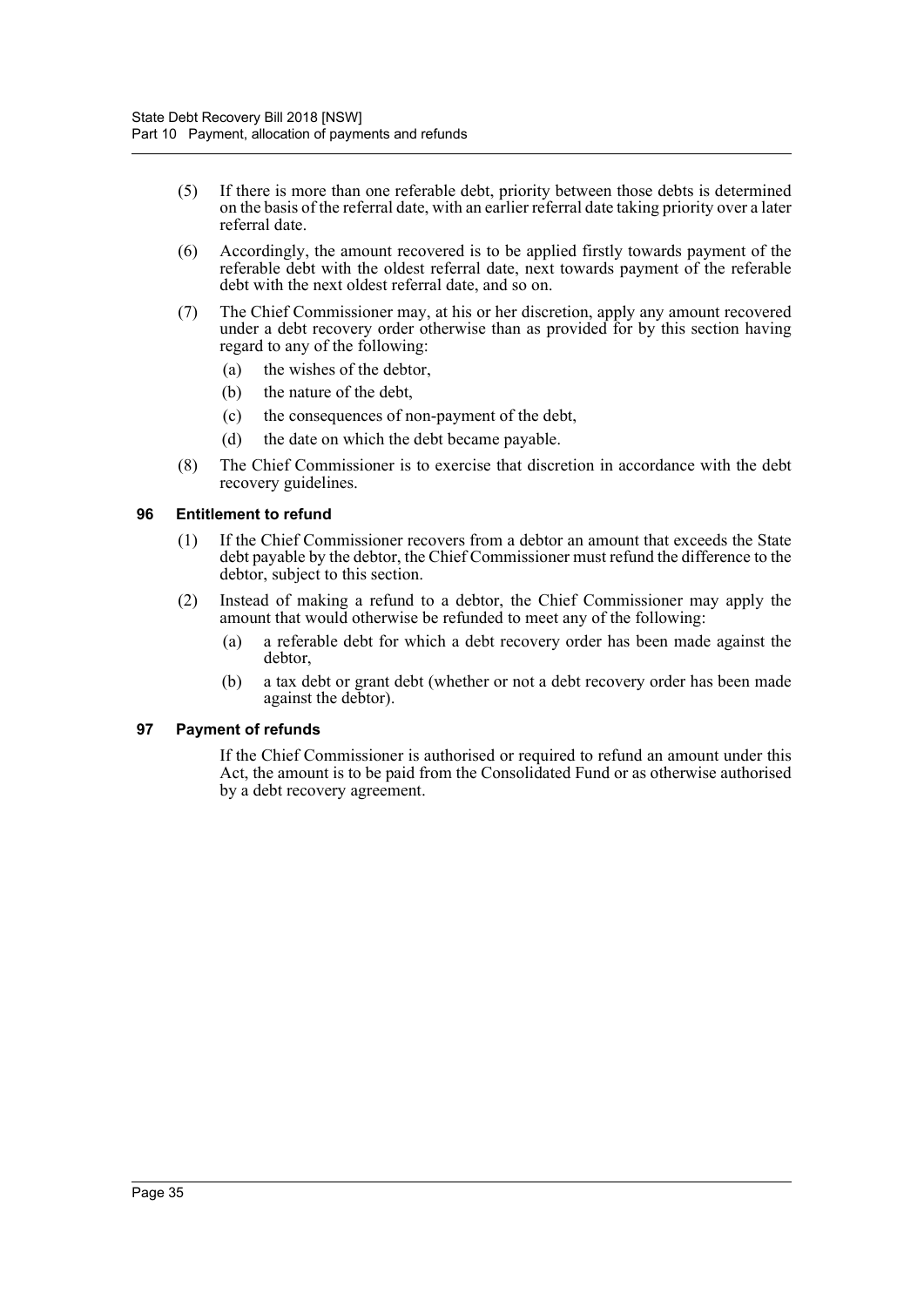# <span id="page-40-0"></span>**Part 11 Administration**

# <span id="page-40-1"></span>**98 Chief Commissioner to administer debt recovery action**

- (1) The Chief Commissioner has the function of administering the following:
	- (a) the making of debt recovery orders,
	- (b) the taking of debt recovery action under this Act,
	- (c) the receipt and collection of State debts.
- (2) The Chief Commissioner has any other functions that are conferred or imposed on the Chief Commissioner by or under this Act.

# <span id="page-40-2"></span>**99 Use of name "State Debt Recovery"**

A person must not take proceedings or carry on any other activity under the name "State Debt Recovery" unless authorised to do so by the Chief Commissioner or by or under any other Act.

Maximum penalty: 10 penalty units.

# <span id="page-40-3"></span>**100 Employees**

- (1) Persons may be employed in the Public Service to assist the Chief Commissioner in the exercise of his or her functions under this Act.
- (2) The Chief Commissioner may engage consultants or contractors to assist the Chief Commissioner in the exercise of his or her functions under this Act.

# <span id="page-40-4"></span>**101 Delegation**

- (1) The Chief Commissioner may delegate to any person a function of the Chief Commissioner under this Act, other than this power of delegation, a principal debt recovery function or an information gathering function.
- (2) The Chief Commissioner may delegate a principal debt recovery function or information gathering function to any person employed in the Public Service.
- (3) The Chief Commissioner and any person to whom a principal debt recovery function is delegated has, in the exercise of principal debt recovery functions, the same protection and immunities as an officer of a court.
- (4) In this section:

*information gathering function* means a function of the Chief Commissioner under this Act that enables the Chief Commissioner to obtain personal information about a person.

*principal debt recovery function* means a function of the Chief Commissioner of:

- (a) making, amending or revoking an order under this Act, or
- (b) suspending or cancelling debt recovery action under this Act.

# <span id="page-40-5"></span>**102 Personal liability**

- (1) A matter or thing done or omitted by the Chief Commissioner, a Public Service delegate or any other person engaged in the administration or execution of this Act does not, if the matter or thing was done or omitted in good faith for the purpose of administering or executing this Act, subject the Chief Commissioner, delegate or other person so acting personally to any action, liability, claim or demand.
- (2) Any liability that would, but for subsection (1), attach to a person, attaches instead to the State.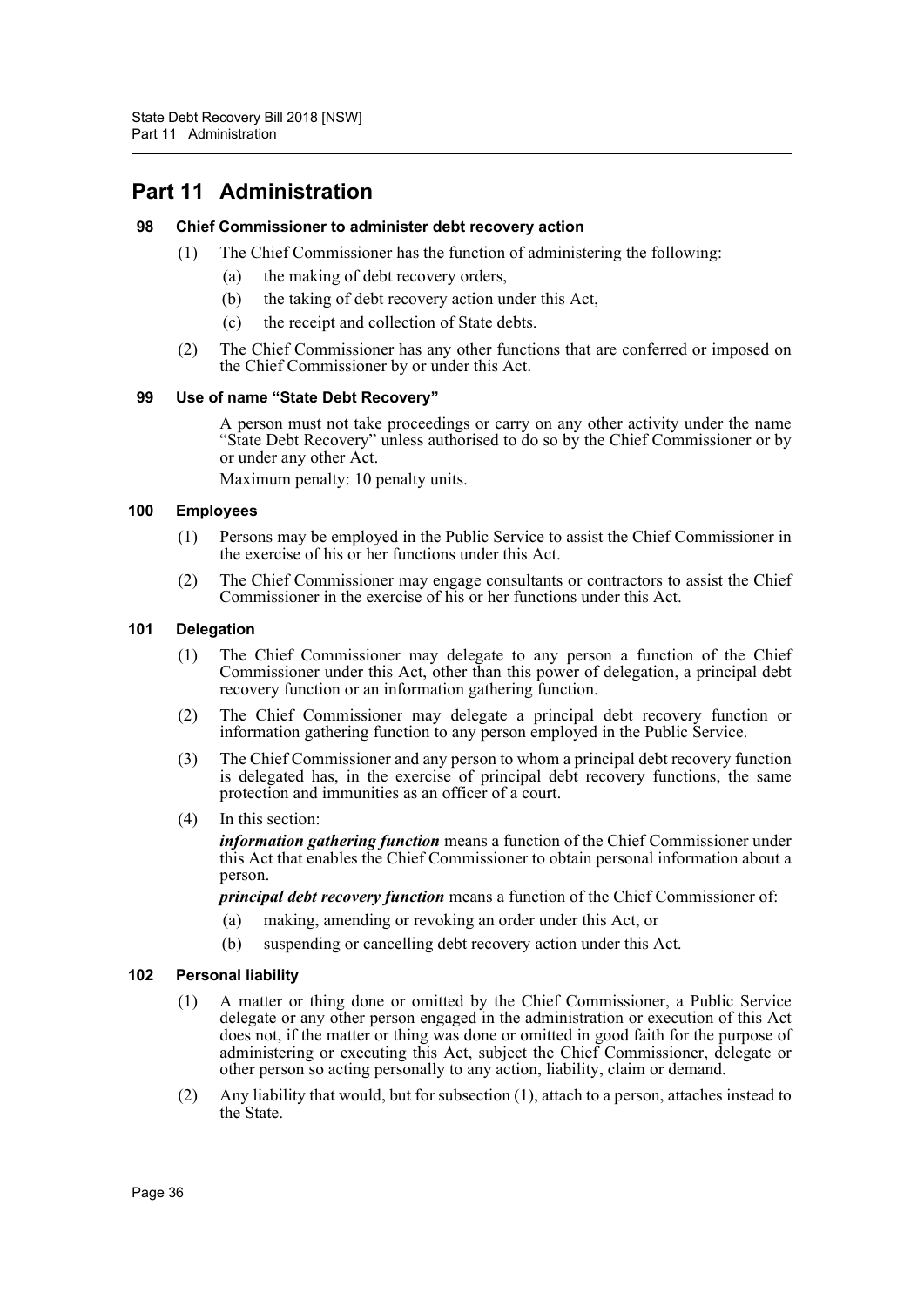# (3) In this section:

*Public Service delegate* means a person employed in the Public Service to whom a function of the Chief Commissioner under this Act is delegated.

# <span id="page-41-0"></span>**103 Registration of debt recovery orders**

The Chief Commissioner is to register each debt recovery order made and to record details of payment of a State debt and the taking of debt recovery action.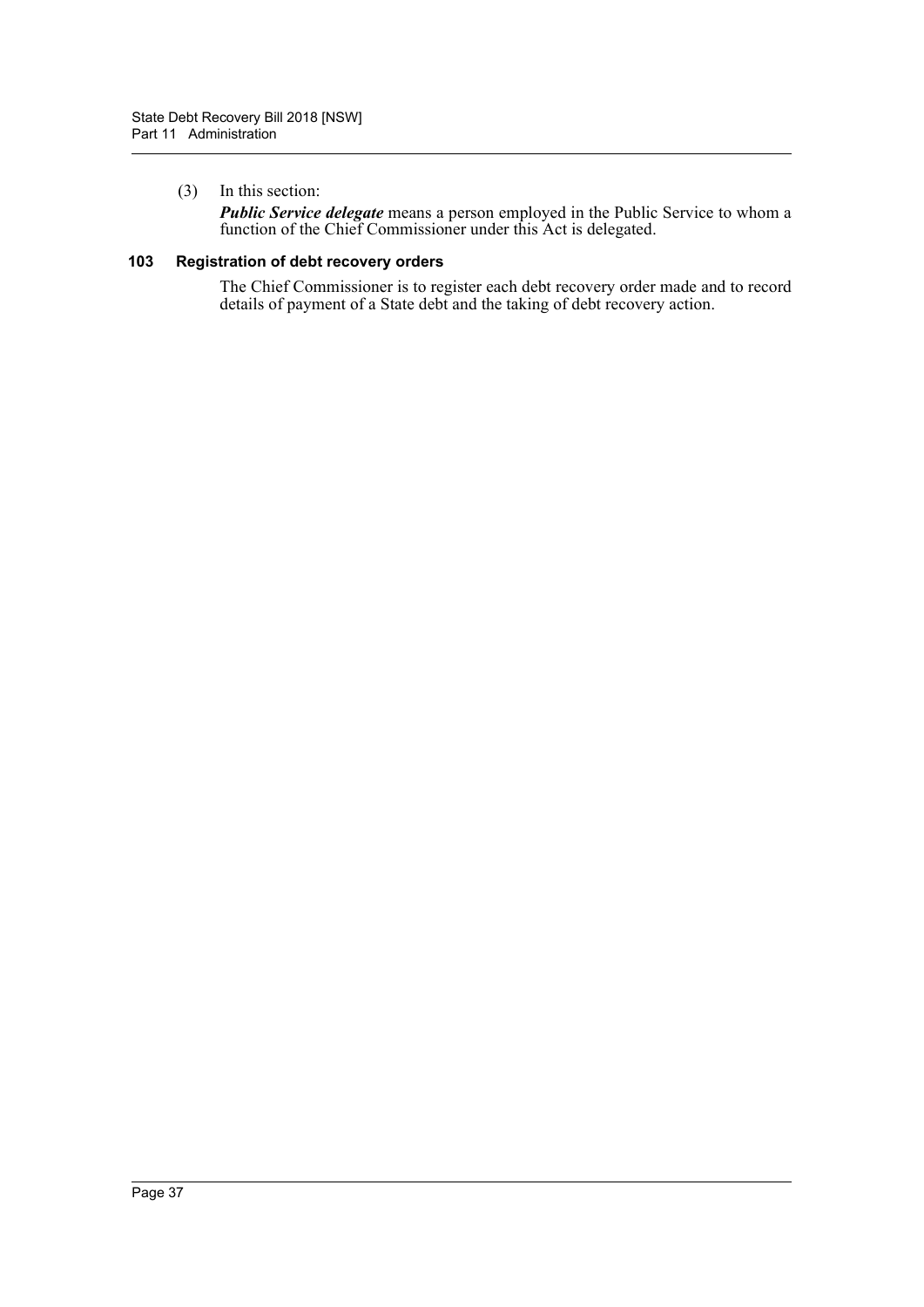# <span id="page-42-0"></span>**Part 12 Access to and disclosure of information**

# <span id="page-42-1"></span>**104 Disclosure of identifying information**

- (1) If a provision of this Act or another Act authorises or requires identifying information about a person to be provided to the Chief Commissioner for the purposes of enabling the Chief Commissioner to exercise functions under this Act, that provision authorises or requires the following information about the person (which is *identifying information* for the purposes of this Act) to be provided:
	- (a) name,
	- (b) ACN (if applicable),
	- (c) if the person is an individual—the following information:
		- (i) date of birth,
		- (ii) driver licence number,
	- (d) residential or business address,
	- (e) email address,
	- (f) contact telephone details,
	- (g) information declared to be identifying information by the regulations.
- (2) A regulation under this section is to be made only with the concurrence of the Attorney General.
- (3) The Minister administering this Act is not to recommend the making of a regulation under this section unless the Minister certifies that:
	- (a) the Attorney General has concurred in the making of the regulation, and
	- (b) the Privacy Commissioner was consulted about the proposed regulation.

#### <span id="page-42-2"></span>**105 Access to information held by police, NSW government agencies and State owned corporations**

- (1) The Chief Commissioner is authorised to request a police officer, a member of the NSW Police Force, a public authority or a State owned corporation to provide any of the following information held about a debtor for the purpose of enabling the Chief Commissioner to take debt recovery action against the debtor or to ascertain the financial circumstances of a debtor against whom a debt recovery order has been made:
	- (a) identifying information about the debtor,
	- (b) bank account details,
	- (c) information about property of the debtor,
	- (d) information that identifies the debtor's employer.
- (2) Police officers, members of the NSW Police Force, public authorities and State owned corporations are authorised and required to provide the Chief Commissioner with any available information held by them that is requested by the Chief Commissioner under subsection (1).

# <span id="page-42-3"></span>**106 Access to information held by employers**

(1) The Chief Commissioner is authorised to obtain from any employer or previous employer of a debtor information about the address, employment details and bank account details of the debtor for the purposes of taking debt recovery action under this Act.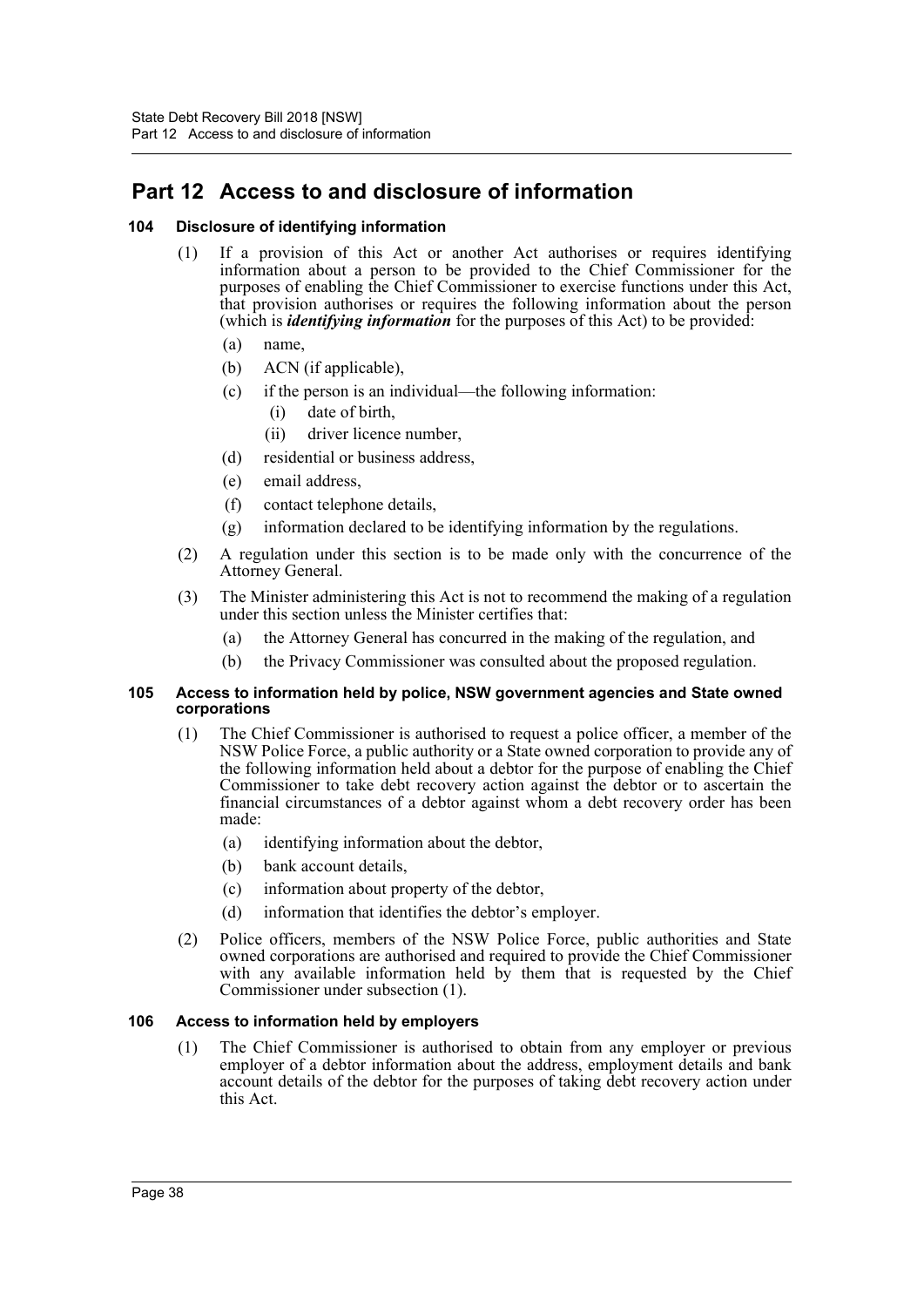(2) Any such employer or previous employer is authorised to disclose to the Chief Commissioner the name, address, employer (and any previous address or employer) and bank account details of a debtor if the Chief Commissioner makes a request in writing for that information.

# <span id="page-43-0"></span>**107 Access to and use of information held by credit reporting bodies**

- (1) A credit reporting body is authorised to disclose to the Chief Commissioner, on written request, relevant information about a debtor for the purposes of the Chief Commissioner taking debt recovery action against the debtor.
- (2) In this section:

*credit reporting body* and *identification information* have the same meanings as in the *Privacy Act 1988* of the Commonwealth.

*relevant information* about a debtor means any of the following information:

- (a) identification information,
- (b) the name of an authorised deposit-taking institution of which the debtor is a customer and details of any account of the debtor with the institution.

**Note.** Identification information under the *Privacy Act 1988* of the Commonwealth consists of the following information:

- (a) full name (including any known aliases), sex and date of birth,
- (b) a maximum of 3 addresses consisting of a current or last known address and 2 immediately previous addresses,
- (c) name of current or last known employer,
- (d) driver licence number.

# <span id="page-43-1"></span>**108 Disclosure of information**

- (1) The Chief Commissioner, or any other person engaged in the administration or execution of this Act, may disclose personal information obtained in relation to a person in the administration or execution of this Act:
	- (a) in connection with the administration or execution of this Act (including for the purpose of the recovery of a State debt), or
	- (b) to a referring officer, or a delegate of a referring officer, for the purposes of the administration or execution of this Act, or
	- (c) with the consent of the person to whom the information relates or at the request of a person acting on behalf of the person to whom the information relates, or
	- (d) to the Commissioner of Fines Administration under the *Fines Act 1996*, in connection with the exercise of the functions of the Commissioner of Fines Administration under that Act with respect to State debts and the debt recovery guidelines, or
	- (e) to a tax officer, in connection with the administration or execution of a taxation law, or
	- (f) to the Hardship Review Board, or
	- (g) as authorised or required by or under this Act or any other Act or law.
- (2) Without limiting subsection (1) (a), personal information may be disclosed to an employer or past employer of a debtor for the purposes of the administration, enforcement or execution of a garnishee order.
- (3) A person engaged in the administration or execution of this Act must not disclose any personal information obtained in relation to any person in the administration or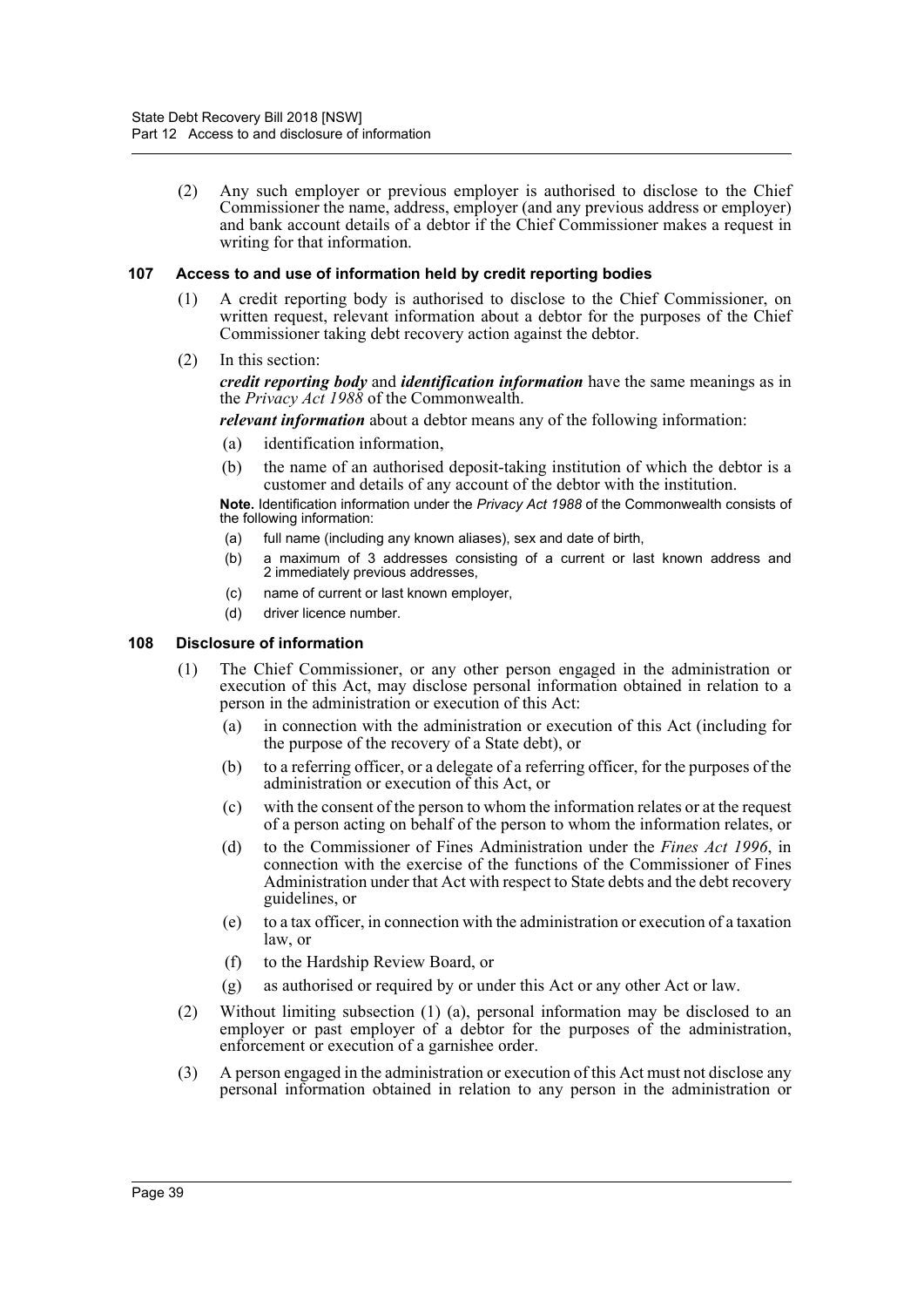execution of this Act except as authorised or required by this Act or any other Act or law.

Maximum penalty: 100 penalty units.

- (4) A person to whom any personal information about a person is disclosed by the Chief Commissioner or by a person engaged in the administration or execution of this Act in accordance with this section must not disclose that personal information to another person unless the disclosure is made:
	- (a) with the consent of the Chief Commissioner, or
	- (b) so as to enable the person to exercise a function conferred on the person by law, or
	- (c) as authorised or required by or under this Act or any other Act or law. Maximum penalty: 100 penalty units.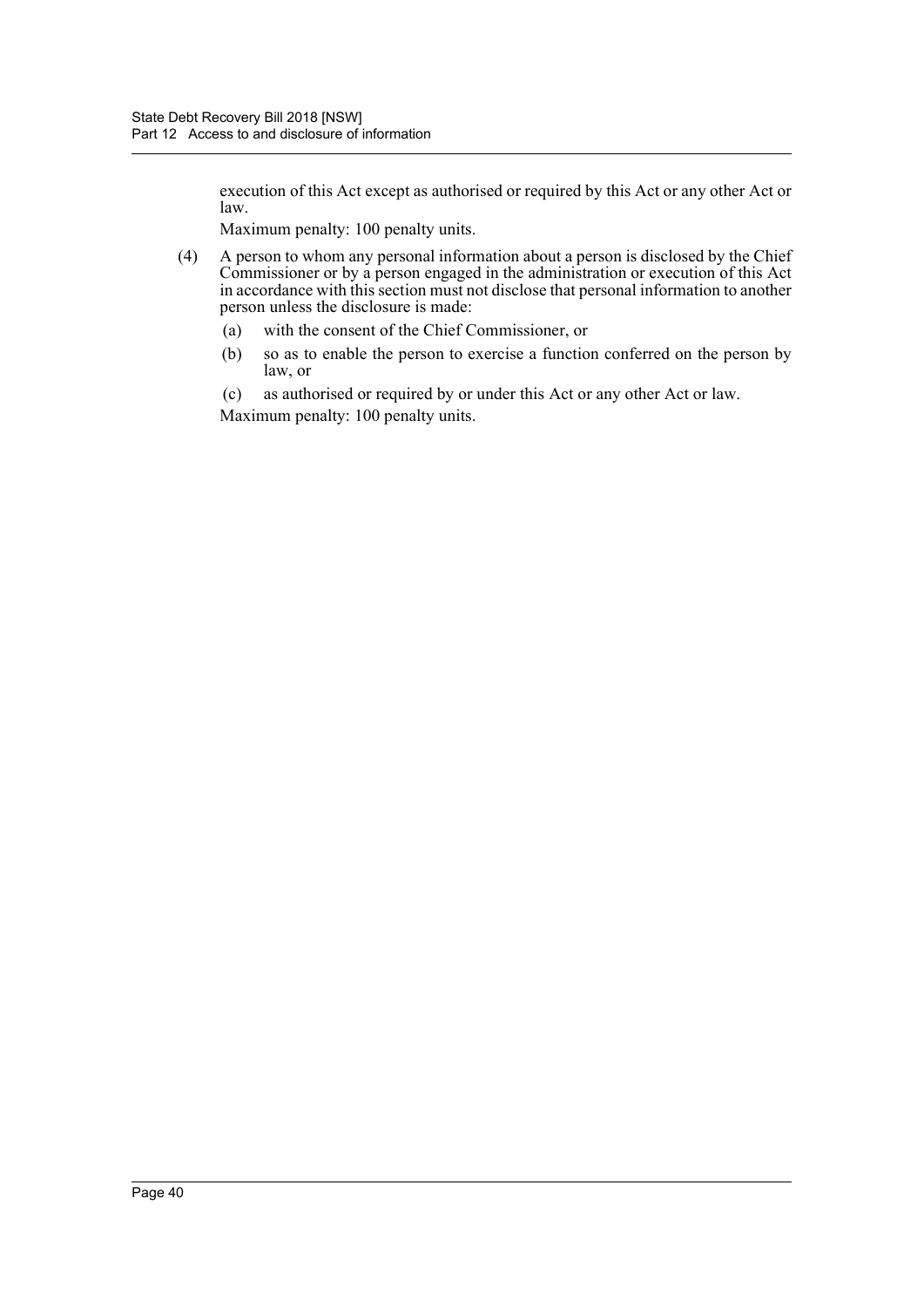# <span id="page-45-0"></span>**Part 13 Miscellaneous**

# <span id="page-45-1"></span>**109 Joint and several liability**

- (1) If 2 or more persons are jointly and severally liable for the payment of a State debt:
	- (a) a debt notice may be served on any of those persons, and
	- (b) a debt recovery order may be made against any of the persons on whom the debt notice was served, and
	- (c) any person against whom an order is made is liable to pay any debt recovery costs payable under the order made against him or her.
- (2) Accordingly, more than one debt recovery order may be made in respect of the amount payable.
- (3) The total amount that may be recovered under the debt recovery orders is not to exceed the total State debt (excluding interest and debt recovery costs).
- (4) If 2 or more persons are jointly and severally liable for payment of a State debt, and the State debt or part of the State debt is recovered from any one of them, the person from whom it is recovered has such rights of contribution or indemnity from the other person or persons as are just.

# <span id="page-45-2"></span>**110 Functions of responsible authority**

The functions of a responsible authority under this Act may be exercised by any person, or member of a class of persons, who is authorised in writing by the chief executive officer of the responsible authority to exercise those functions.

# <span id="page-45-3"></span>**111 Act binds Crown**

This Act binds the Crown in right of New South Wales and, in so far as the legislative power of Parliament permits, the Crown in all its other capacities.

# <span id="page-45-4"></span>**112 Form of notices**

Any notice given by the Chief Commissioner to a referring officer under this Act may be given by post, by means of document exchange or by electronic transmission.

# <span id="page-45-5"></span>**113 Requirement for notices to be in writing**

- (1) A provision of this Act that requires or permits the Chief Commissioner or an authorised officer to give a notice in writing may be met by the Chief Commissioner or authorised officer giving the notice by electronic transmission.
- (2) Subsection (1) does not affect the requirements of this Act relating to the circumstances in which notices may be served by electronic transmission.
- (3) In this section: *notice* includes a document.

# <span id="page-45-6"></span>**114 Electronic transmission of documents to Sheriff**

- (1) The following directions and orders under this Act may be transmitted electronically to the persons to whom they are given or directed:
	- (a) a property seizure order directed to the Sheriff,
	- (b) a garnishee order, or a summons requiring a garnishee under such a garnishee order to show cause, given to the Sheriff for service,
	- (c) an order for examination given to the Sheriff for service.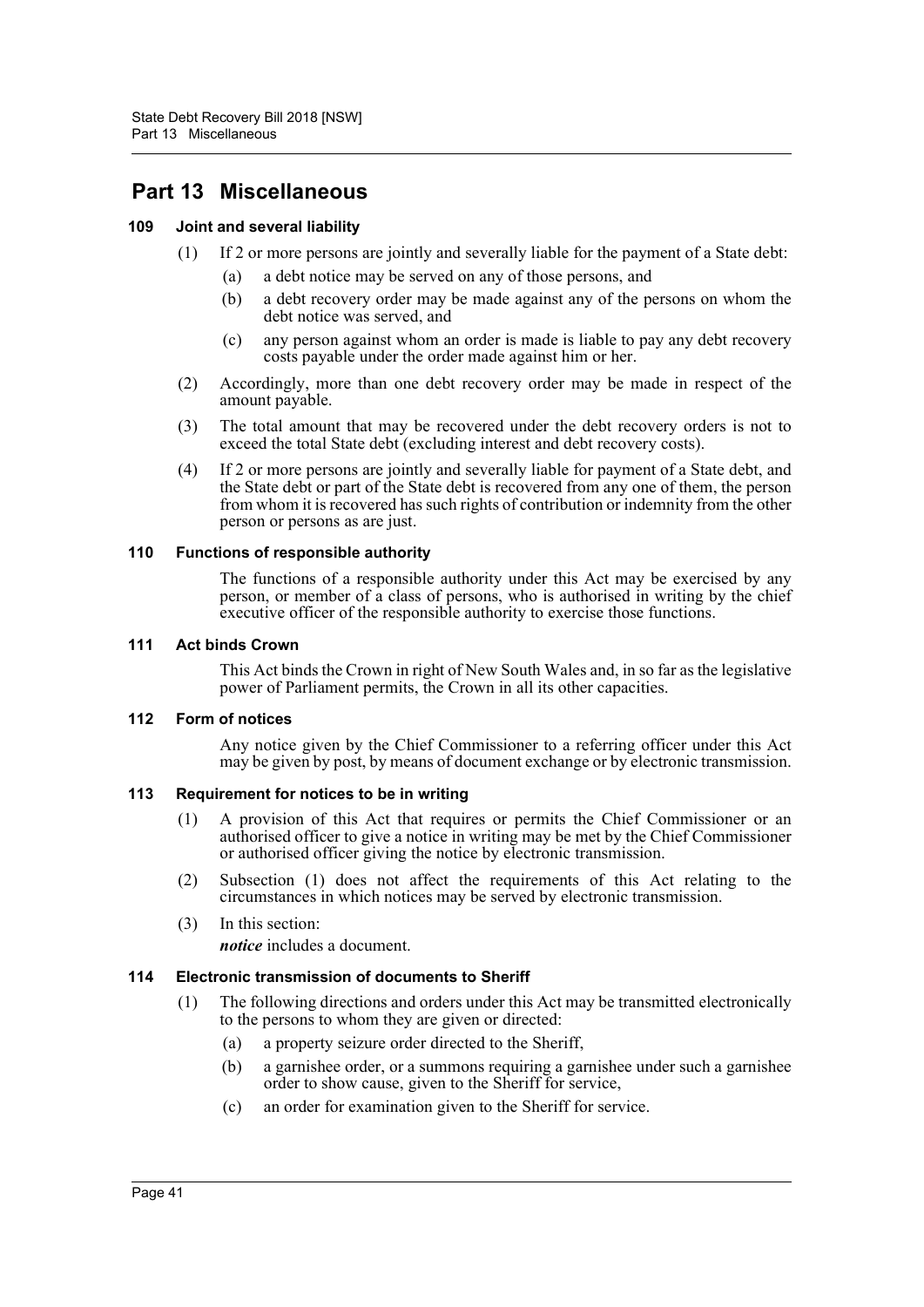(2) For the purpose of executing any such order, the Sheriff or other officer to whom the order is so transmitted is to cause a copy of the order to be converted into written form and to be endorsed with the following words:

This document has been transmitted electronically by the Chief Commissioner of State Revenue in accordance with section 114 of the *State Debt Recovery Act 2018*.

# <span id="page-46-0"></span>**115 Service of notices**

- (1) A notice that is required by this Act to be served by the Chief Commissioner or a responsible authority on a person may be served on the person:
	- (a) personally, or
	- (b) by post, or
	- (c) by electronic transmission, or
	- (d) by any other manner prescribed by the regulations.
- (2) The address for service by post of any such notice includes, subject to this section:
	- (a) the address supplied by the person in connection with the matter for which the State debt is payable, and
	- (b) in the case of a notice served by the Chief Commissioner—the address obtained for the person by the Chief Commissioner under this Act, if the Chief Commissioner is satisfied that it is the most recent address available for the person.
- (3) A notice may be served on a person by electronic transmission only if:
	- (a) the person has consented to receiving communications by electronic transmission in connection with the matter for which the State debt is payable, or
	- (b) the person has consented to receiving notices or other documents in connection with the State debt by electronic transmission.
- (4) If subsection (3) permits the service of the order by electronic transmission, the address for service by electronic transmission is the address provided by the person.
- (5) Despite any other provision of this Act:
	- (a) notice served by post is taken to be served on a person 7 days after it is posted, unless the person establishes that it was not served within that period, and
	- (b) notice served by electronic transmission is taken to be served on a person the next working day after the electronic transmission is sent, unless the person establishes that it was not served within that period.
- (6) In this section:

*notice* includes a document.

*serve* includes give or send.

# <span id="page-46-1"></span>**116 Nature of proceedings for offences**

Proceedings for an offence under this Act or the regulations are to be dealt with summarily before the Local Court.

# <span id="page-46-2"></span>**117 Regulations**

(1) The Governor may make regulations, not inconsistent with this Act, for or with respect to any matter that by this Act is required or permitted to be prescribed or that is necessary or convenient to be prescribed for carrying out or giving effect to this Act.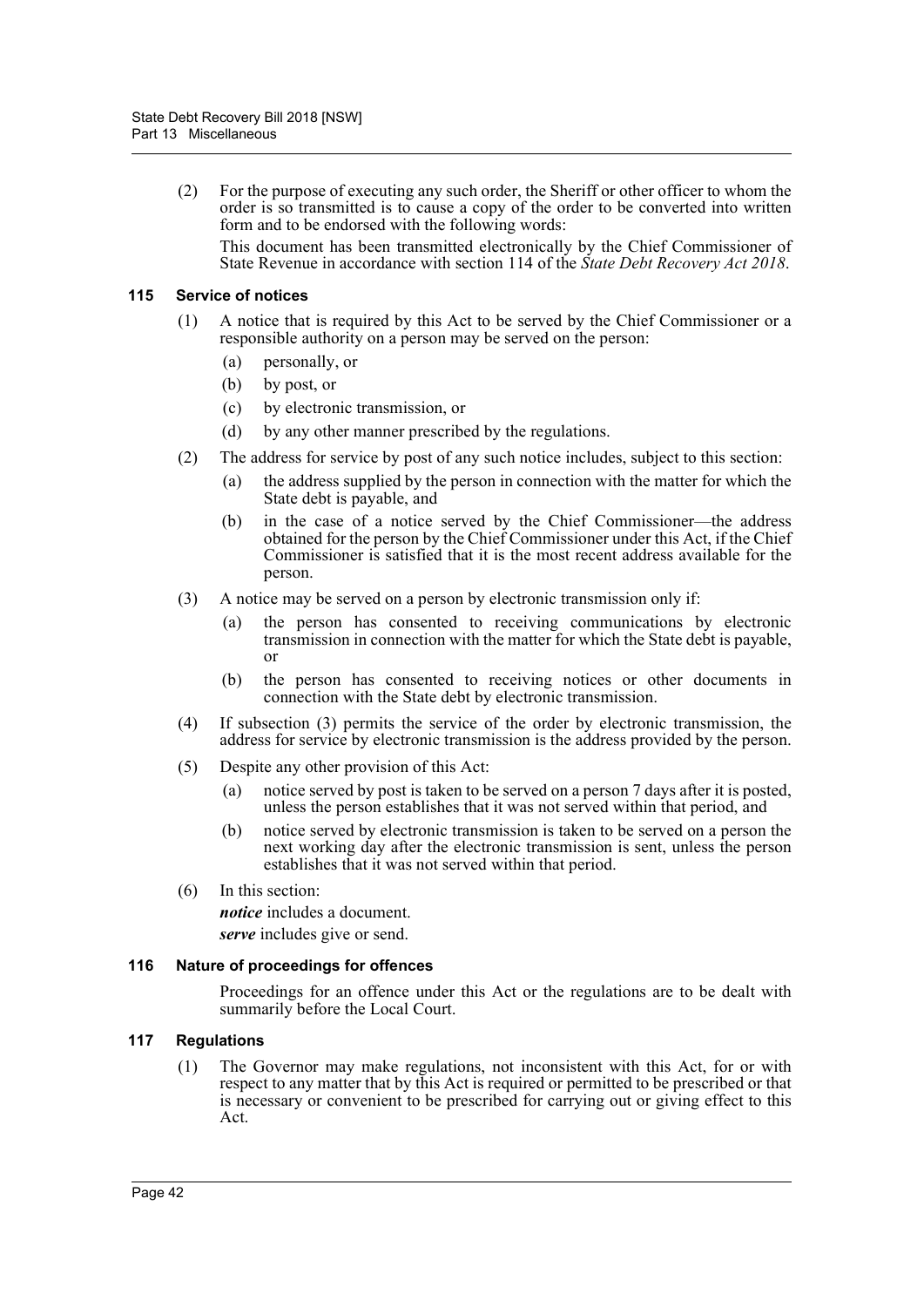- (2) The regulations may create offences punishable by a penalty not exceeding 50 penalty units.
- (3) The regulations may make provision for or with respect to the waiver, remittance, postponement or refund of any interest, costs or fees payable under this Act.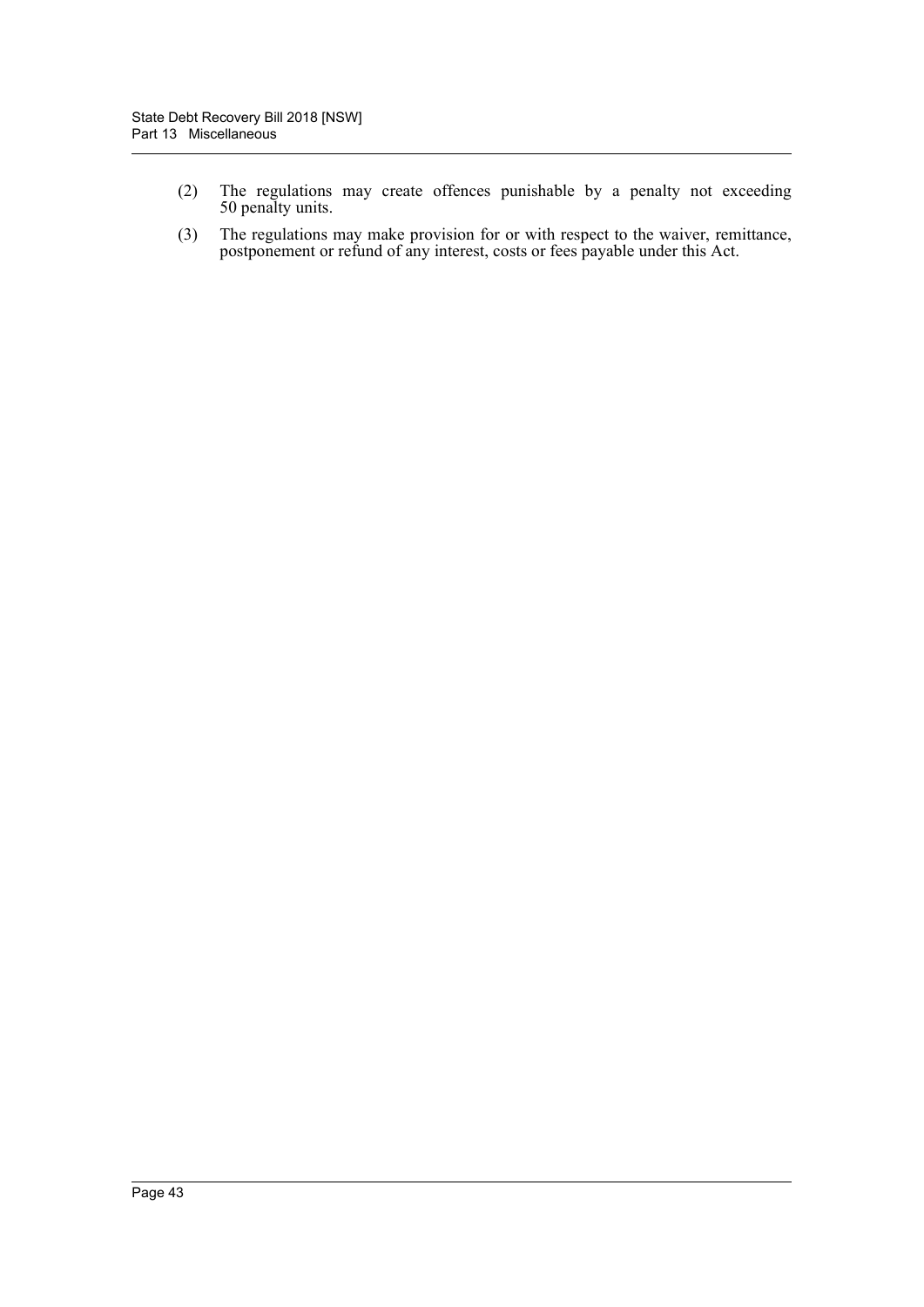# <span id="page-48-0"></span>**Schedule 1 Referable debts**

(Sections 3 (1) and 7)

| Column 1                                     | Column 2                                           |
|----------------------------------------------|----------------------------------------------------|
| Referable debt                               | <b>Referring officer</b>                           |
| Ambulance fee under Chapter 5A of the Health | Health Secretary under the Health Services Act     |
| Services Act 1997                            | 1997                                               |
| Rates, charges, fees and other amounts under | General Manager of the council to which the rates, |
| Chapter 15 of the Local Government Act 1993  | charges, fees or other amounts are payable         |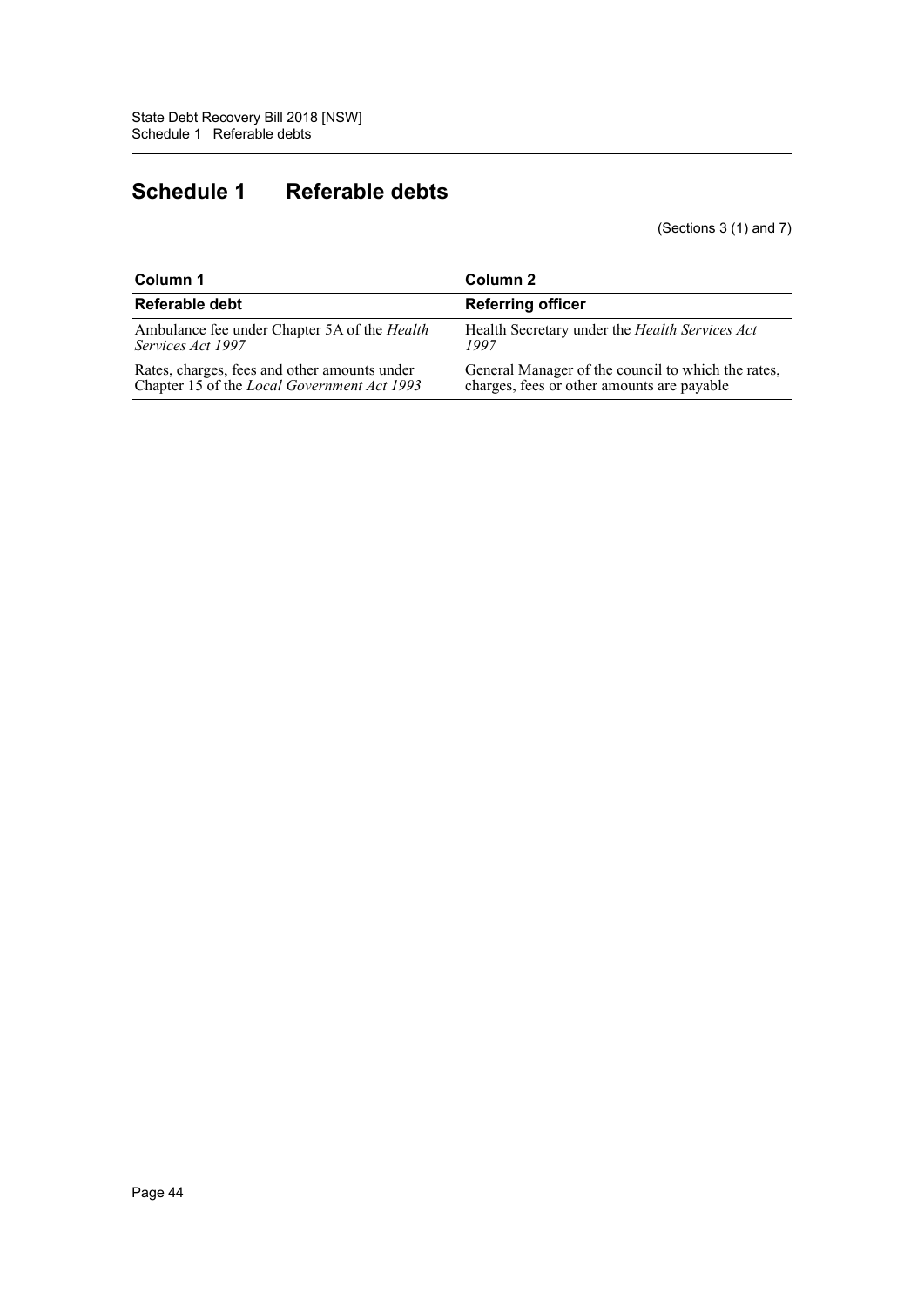# <span id="page-49-0"></span>**Schedule 2 Savings, transitional and other provisions**

# **Part 1 General**

# **1 Regulations**

- (1) The regulations may contain provisions of a savings or transitional nature consequent on the enactment of this Act or any Act that amends this Act.
- (2) Any such provision may, if the regulations so provide, take effect from the date of assent to the Act concerned or a later date.
- (3) To the extent to which any such provision takes effect from a date that is earlier than the date of its publication on the NSW legislation website, the provision does not operate so as:
	- (a) to affect, in a manner prejudicial to any person (other than the State or an authority of the State), the rights of that person existing before the date of its publication, or
	- (b) to impose liabilities on any person (other than the State or an authority of the State) in respect of anything done or omitted to be done before the date of its publication.

# **Part 2 Provisions consequent on enactment of this Act**

# **2 Application to existing debts**

- (1) This Act, and the amendments made by this Act, extend to an amount that became payable, or a debt that was incurred, before the commencement of this Act.
- (2) Accordingly, a debt recovery order may be made in relation to the amount or debt in accordance with this Act.
- (3) This clause is subject to the *Limitation Act 1969*.
- (4) This clause is subject to any specific provision to the contrary in the *Health Services Act 1997*.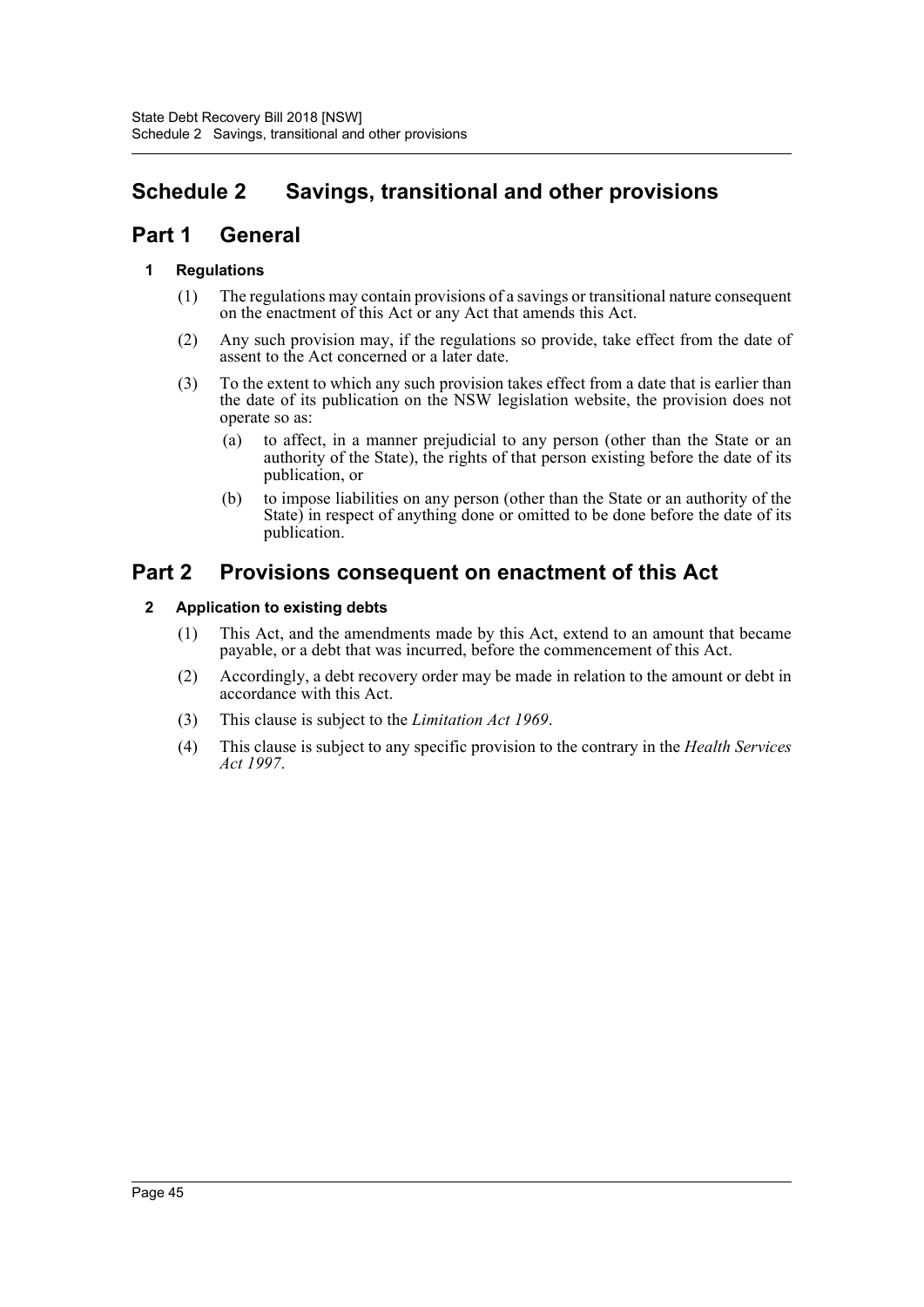# <span id="page-50-0"></span>**Schedule 3 Consequential amendments**

# **3.1 Duties Act 1997 No 123**

# **[1] Section 290 Special procedures for electronic registry instruments**

Omit "the Office of State Revenue" from section 290 (5). Insert instead "Revenue NSW".

# **[2] Section 310**

Omit the section. Insert instead:

# **310 Functions of Hardship Review Board**

The Hardship Review Board constituted under the *State Debt Recovery Act 2018* may exercise its functions under that Act and the *Taxation Administration Act 1996* in relation to duty payable under this Act.

# **3.2 Fines Act 1996 No 99**

# **[1] Section 3 Definitions**

Omit the definition of *Hardship Review Board* from section 3 (1). Insert instead: *Hardship Review Board* means the Hardship Review Board constituted under the *State Debt Recovery Act 2018*.

# **[2] Section 19A Official caution may be given instead of penalty notice**

Omit "the Office of State Revenue" from the definition of *guidelines* in section 19A (3). Insert instead "Revenue NSW".

# **[3] Section 22 Persons who may deal with penalty notices (appropriate officers)**

Omit "the Office of State Revenue" from section 22 (2) (b) (i). Insert instead "Revenue NSW".

# **[4] Section 23A Person may elect to have matter dealt with by court**

Omit the note to section 23A (2B).

# **[5] Section 23A (2BA)**

Insert after section 23A (2B):

(2BA) If a person elects to have a matter dealt with by a court while a review under Division 2A is in progress, court proceedings must not be taken unless, following the review, the reviewing agency confirms the decision to issue the penalty notice.

# **[6] Section 24I Review terminated if matter dealt with by court**

Omit the section.

# **[7] Section 72 Order to seize property of fine defaulter**

Insert "or if the Sheriff is satisfied that the order is not capable of execution" after "was made" in section 72 (8).

# **[8] Section 77A Garnishee order refunds in case of hardship**

Insert "all or part of" after "refund" in section 77A (1).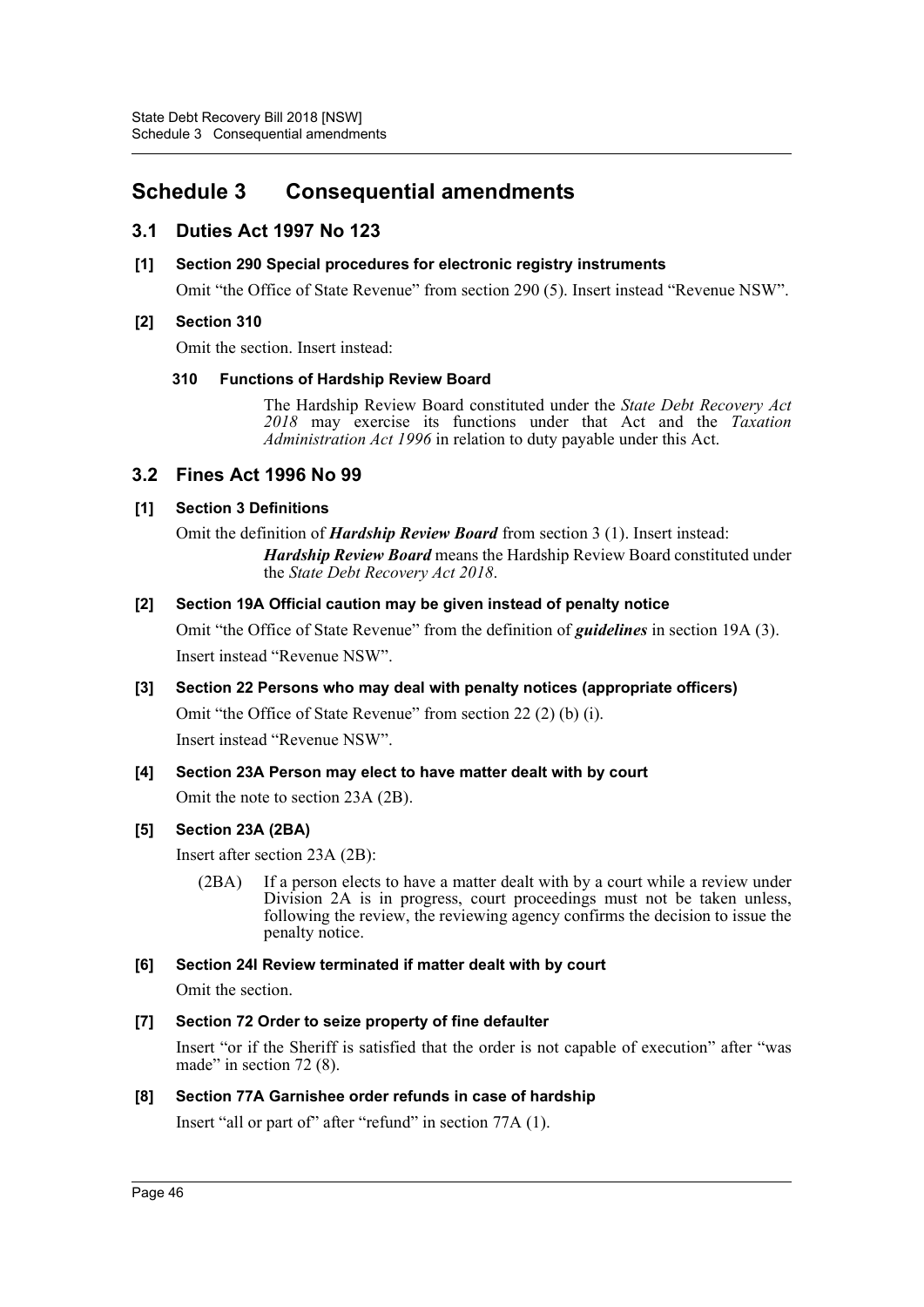# **[9] Section 99K**

Insert after section 99J:

#### **99K Orders may extend to State debt**

- (1) The Commissioner may make or vary a work and development order so that it extends to all or part of an unpaid State debt that is payable by the person, in addition to a fine, if:
	- (a) the Commissioner has power to make, or has made, a work and development order with respect to the person in relation to the fine, and
	- (b) the person requests or agrees to the extension of the order to that State debt, and
	- (c) the approved person agrees to the extension of the order to that State debt, and
	- (d) a debt recovery order has been made with respect to the person in relation to the State debt.
- (2) A request may be made in anticipation of a debt recovery order being made with respect to the person in relation to the State debt.
- (3) If the Commissioner makes a work and development order that applies to both a fine and State debt, this Subdivision (except section 99E) applies in relation to the State debt as if it were a fine.
- (4) If a person subject to a work and development order that extends to a State debt or part of a State debt:
	- (a) complies with the order—the State debt, or the part of the State debt, to which the order relates is taken to be satisfied, or
	- (b) pays both the fine and the State debt (or the unsatisfied balance of the fine and the State debt having regard to the activities already undertaken under the order)—the order is taken to be satisfied.
- (5) If a person subject to a work and development order complies with some but not all of the activities required by the order, the State debt is taken to be satisfied to the value of the activities that have been undertaken at the rate or rates set out in the order.
- (6) However, an activity that is undertaken is to be counted towards satisfaction of a State debt only if the fine to which the order relates has been satisfied.
- (7) No debt recovery action is to be taken against a person under the *State Debt Recovery Act 2018* in respect of a State debt to which a work and development order relates while the order is in force.
- (8) The Commissioner is required, in the exercise of the Commissioner's functions under this section, to comply with the debt recovery guidelines under the *State Debt Recovery Act 2018*.
- (9) In this section:

*debt recovery order* means a debt recovery order under the *State Debt Recovery Act 2018*.

*State debt* has the same meaning as it has in the *State Debt Recovery Act 2018*.

# **[10] Section 100 Time to pay**

Omit "if satisfied the application is genuine and it appears expedient to do so" from section 100 (2).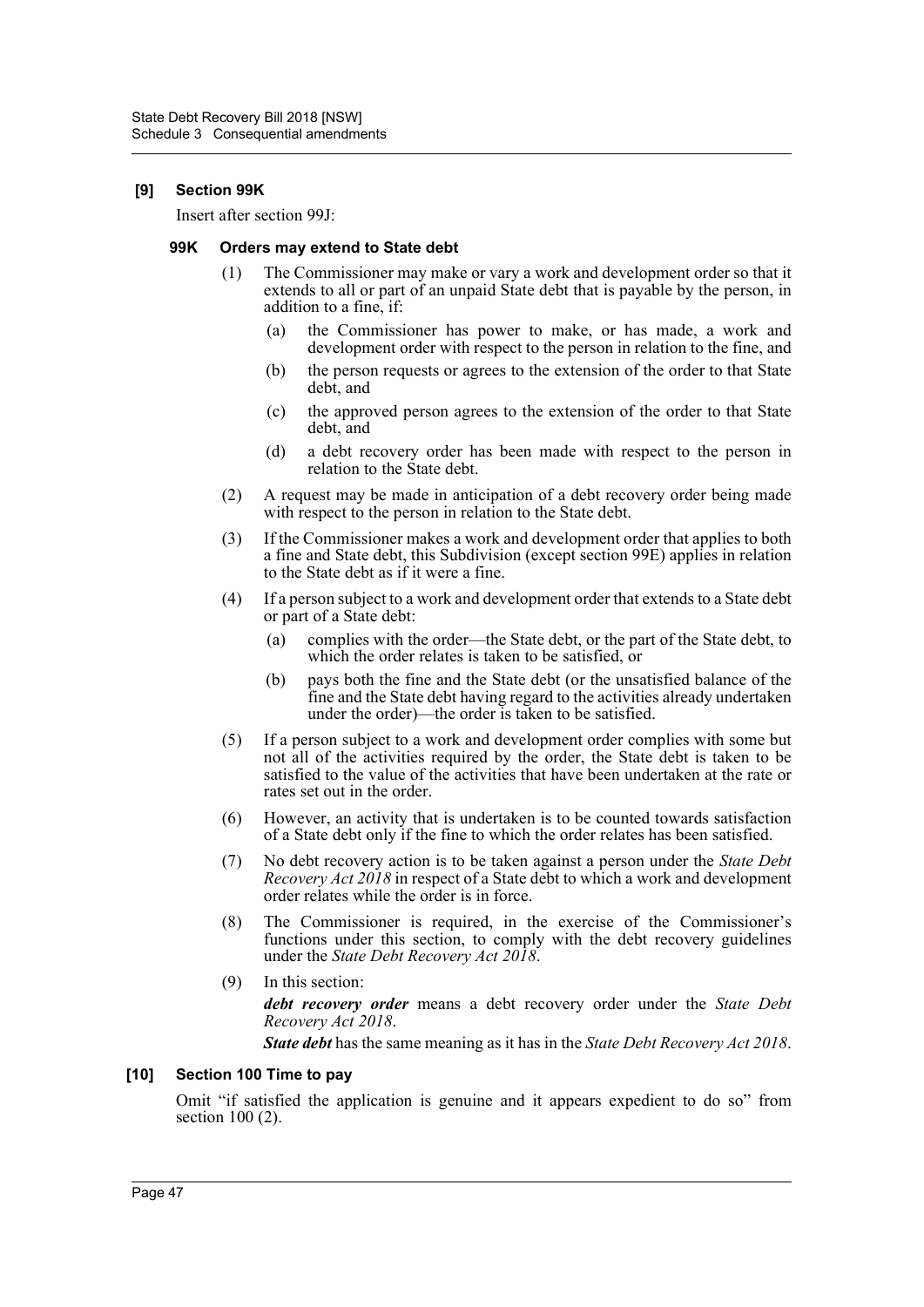# **[11] Section 101A Hardship Review Board**

Omit the section.

# **[12] Section 101B Reviews by Hardship Review Board**

Insert after section 101B (1):

(1A) The fine defaulter must be a natural person.

# **[13] Section 101B (8)**

Insert after section 101B (7):

(8) The Hardship Review Board may exercise its functions under this Act in conjunction with any functions that the Board may exercise under the *State Debt Recovery Act 2018* or the *Taxation Administration Act 1996*.

# **[14] Section 115 Use of name "State Debt Recovery"**

Omit the section.

# **[15] Section 117A Disclosure of information by Commissioner**

Insert after section 117A (1) (a2):

(a3) to the Chief Commissioner under the *State Debt Recovery Act 2018* in connection with the administration or execution of the debt recovery guidelines under that Act, or

# **[16] Schedule 3 Savings, transitional and other provisions**

Insert at the end of the Schedule, with appropriate Part and clause numbering:

# **Part Provision consequent on enactment of State Debt Recovery Act 2018**

# **Use of name "State Debt Recovery"**

The Commissioner is taken to be authorised under the *State Debt Recovery Act 2018* to use the name "State Debt Recovery" in the exercise of any functions under this Act, unless the Chief Commissioner under the *State Debt Recovery Act 2018* revokes that authorisation.

# **3.3 First Home Owner Grant (New Homes) Act 2000 No 21**

# **[1] Section 3 Definitions**

Insert in alphabetical order in section 3 (1): *grant debt*—see section 46.

**[2] Section 25 Objections**

Omit section 25 (1A).

# **[3] Section 46 Power to recover certain amounts**

Omit section 46 (3)–(3B).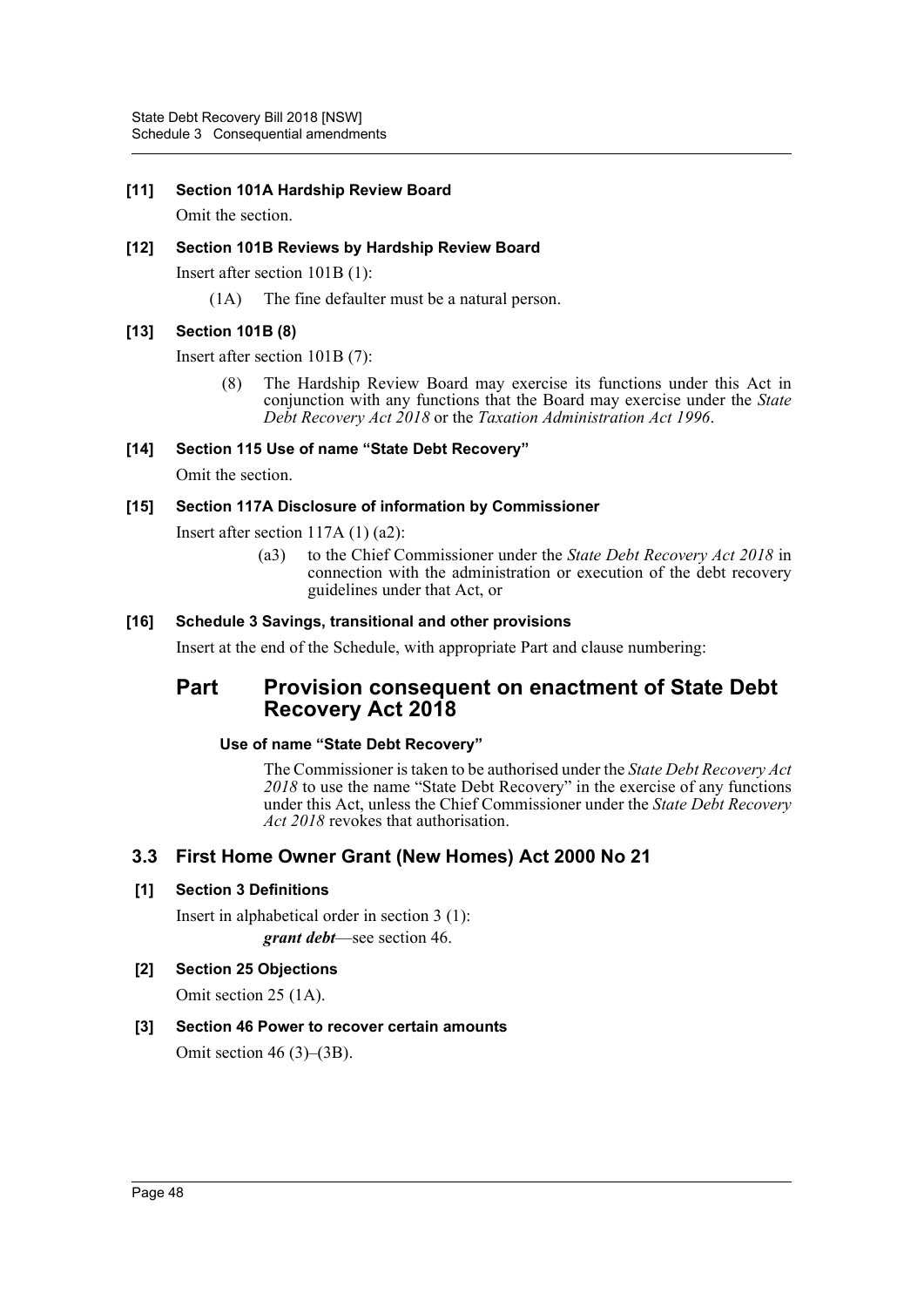# **[4] Section 46 (5) and (6)**

Omit section 46 (5)–(8). Insert instead:

- (5) An amount payable by a person under this section is a debt payable to the Crown.
- (6) A debt payable to the Crown under this section is a *grant debt* under this Act.

#### **[5] Sections 46A and 46B**

Omit section 46A. Insert instead:

#### **46A Recovery of grant debts**

- (1) The Chief Commissioner may, by notice served on a person by whom a grant debt is payable (a *debt notice*), require the person to pay to the Chief Commissioner that grant debt or any part of it that is unpaid.
- (2) The notice must specify the amount payable and the due date for payment.
- (3) The due date specified must not be less than 28 days after the notice is served on the person.
- (4) The amount is payable by that due date or by a later date specified by the Chief Commissioner.
- (5) A debt notice must inform the person that, if the amount payable is not paid by the due date:
	- (a) debt recovery action may be taken under the *State Debt Recovery Act 2018*, and
	- (b) that, if that action is taken, additional debt recovery costs may become payable under that Act.

# **46B Payment arrangements and writing off**

- (1) The Chief Commissioner may enter into an arrangement (which may include provision for the payment of interest) for payment of an outstanding grant debt by instalments.
- (2) The Chief Commissioner may write off the whole or part of a liability for a grant debt if satisfied that action, or further action, to recover the amount outstanding is impracticable or unwarranted.
- (3) Without limiting subsection (2), the Chief Commissioner may write off the whole or part of the liability for a grant debt if satisfied that:
	- (a) the person liable to pay it is in such circumstances that the exaction of the full amount of grant debt would result in serious hardship for the person or the person's dependants, or
	- (b) the person liable to pay it has died and that person's dependants are in such circumstances that the exaction of the full amount of grant debt would result in serious hardship for them.
- (4) The Chief Commissioner must not enter into an arrangement for payment of a grant debt, or write off any liability for a grant debt, under this section if a debt recovery order has been made in respect of the amount under the *State Debt Recovery Act 2018*.
- (5) Subsection (4) ceases to apply if the debt recovery order is revoked in respect of that amount.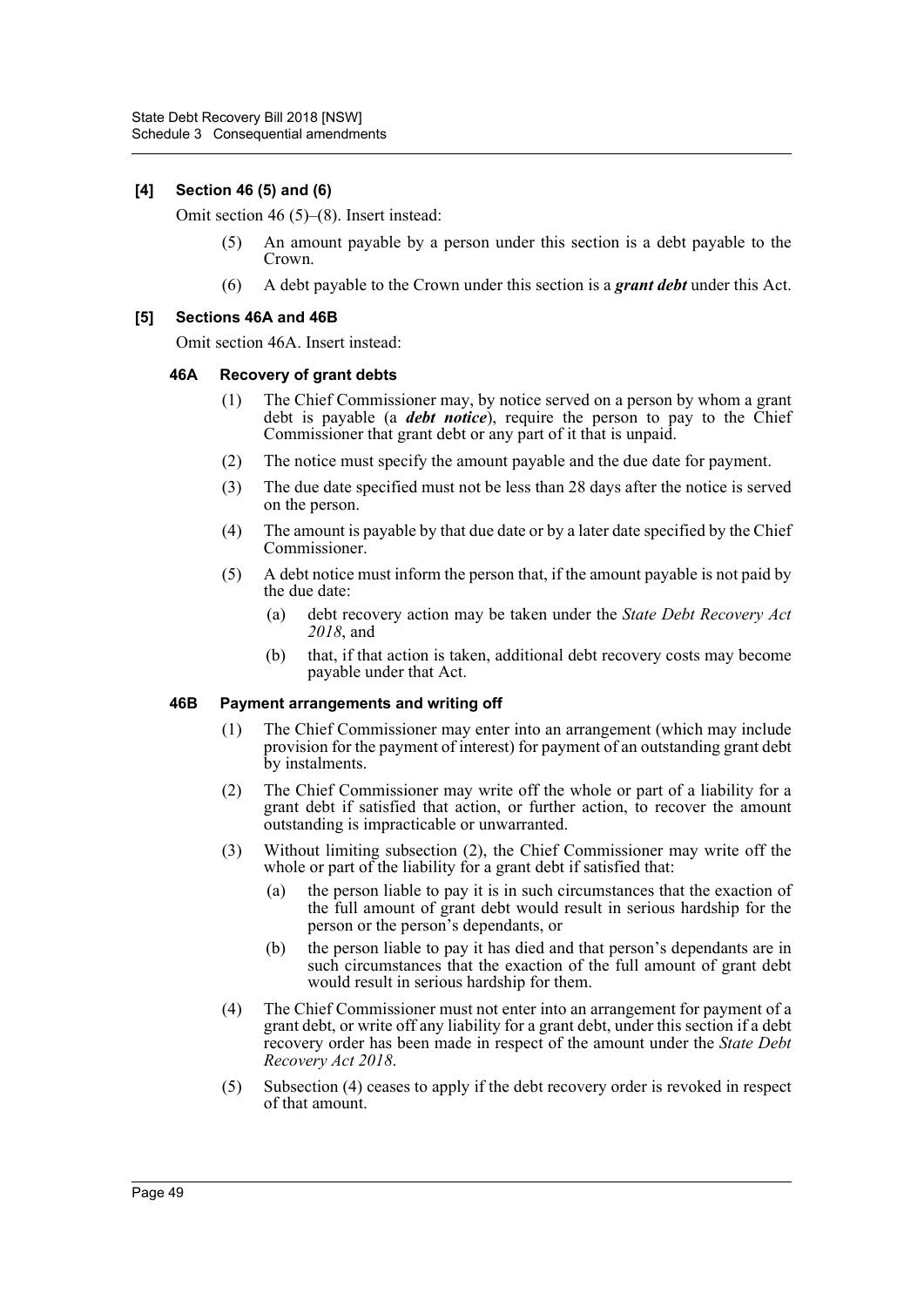(6) This section does not limit any of the Chief Commissioner's functions under the *State Debt Recovery Act 2018*.

**Note.** The *State Debt Recovery Act 2018* makes separate provision for time to pay arrangements.

# **[6] Section 48A**

Insert after section 48:

#### **48A Service of notices**

Section 116 of the *Taxation Administration Act 1996* applies to the service of notices by the Chief Commissioner under this Act in the same way as it applies to the service of documents under a taxation law.

#### **[7] Schedule 1 Savings, transitional and other provisions**

Insert at the end of the Schedule, with appropriate Part and clause numbering:

# **Part Provisions consequent on enactment of State Debt Recovery Act 2018**

#### **Recovery of grant debts**

- (1) The amendments made to this Act by the *State Debt Recovery Act 2018* extend to amounts that became payable under section 46 before the commencement of those amendments.
- (2) Accordingly, those amounts can be recovered under the *State Debt Recovery Act 2018*.
- (3) Section 46, as in force immediately before its amendment by the *State Debt Recovery Act 2018*, continues to apply to any charge created under that section before that amendment.
- (4) Section 46A, as in force immediately before its substitution by the *State Debt Recovery Act 2018*, continues to apply to any requirement made under that section before that substitution.

# **3.4 Gaming Machine Tax Act 2001 No 72**

# **Section 18**

Omit the section. Insert instead:

# **18 Functions of Hardship Review Board**

The Hardship Review Board constituted under the *State Debt Recovery Act 2018* may exercise its functions under that Act and the *Taxation Administration Act 1996* in relation to tax payable under this Act.

# **3.5 Government Information (Public Access) Regulation 2009**

# **[1] Schedule 3 Agencies declared to be part of other agencies**

Omit the matter relating to the Hardship Review Board constituted under the *Fines Act 1996*.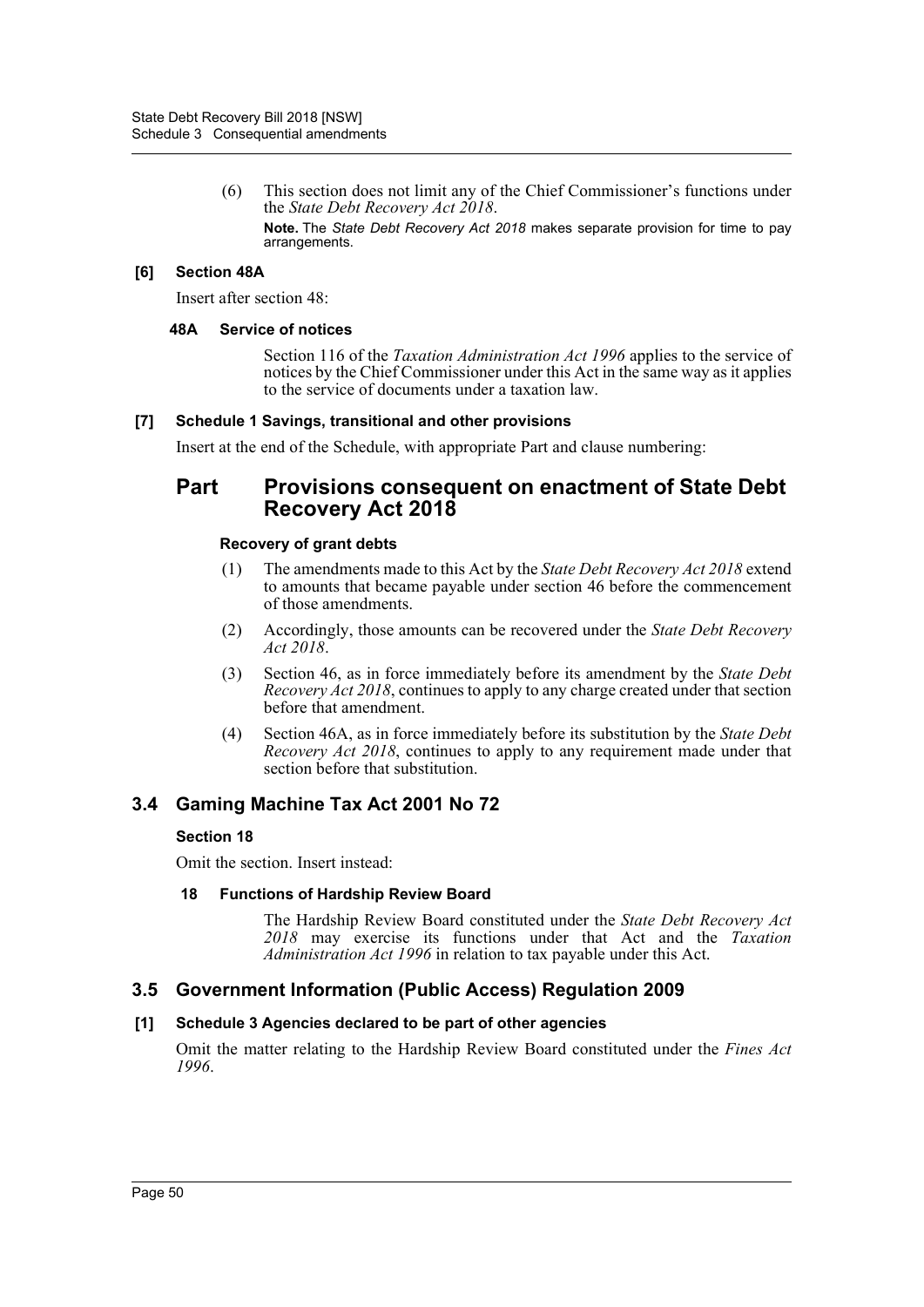# **[2] Schedule 3**

Omit "Hardship Review Board constituted under the *Taxation Administration Act 1996*".

Insert instead "Hardship Review Board constituted under the *State Debt Recovery Act 2018*".

# **3.6 Health Services Act 1997 No 154**

# **[1] Section 67AA Definitions**

Omit the definitions of *Commissioner*, *debt notice* and *fee recovery order*.

Insert in alphabetical order:

*Chief Commissioner* has the same meaning as in the *State Debt Recovery Act 2018*.

*debt notice*—see section 67Q.

*debt recovery order* has the same meaning as in the *State Debt Recovery Act 2018*.

# **[2] Section 67Q Debt notice may be issued if fee not paid**

Omit "the fee to the Commissioner for the taking of fee recovery action under Schedule 9" from section  $67Q(2)$  (c) (i).

Insert instead "the matter to the Chief Commissioner for the taking of debt recovery action under the *State Debt Recovery Act 2018*".

# **[3] Section 67Q (2) (c) (ii)**

Omit the subparagraph. Insert instead:

(ii) debt recovery costs may be payable by the person if debt recovery action is taken under that Act, and

# **[4] Section 67Q (6)**

Insert after section 67Q (5):

(6) A debt notice under this Act is declared to be a debt notice for the purposes of the *State Debt Recovery Act 2018*.

# **[5] Section 67T Change of payment arrangements**

Omit "the ambulance fee has been referred to the Commissioner for the making of a fee recovery order" from section 67T (5).

Insert instead "the matter has been referred to the Chief Commissioner for the making of a debt recovery order".

# **[6] Section 67T, note**

Omit "Commissioner must withdraw a fee recovery order".

Insert instead "Chief Commissioner must withdraw a debt recovery order".

# **[7] Section 67U**

Omit the section. Insert instead:

# **67U Ambulance fee is debt payable to Health Secretary**

(1) An ambulance fee specified in a debt notice served on a person is a debt payable by the person to the Health Secretary.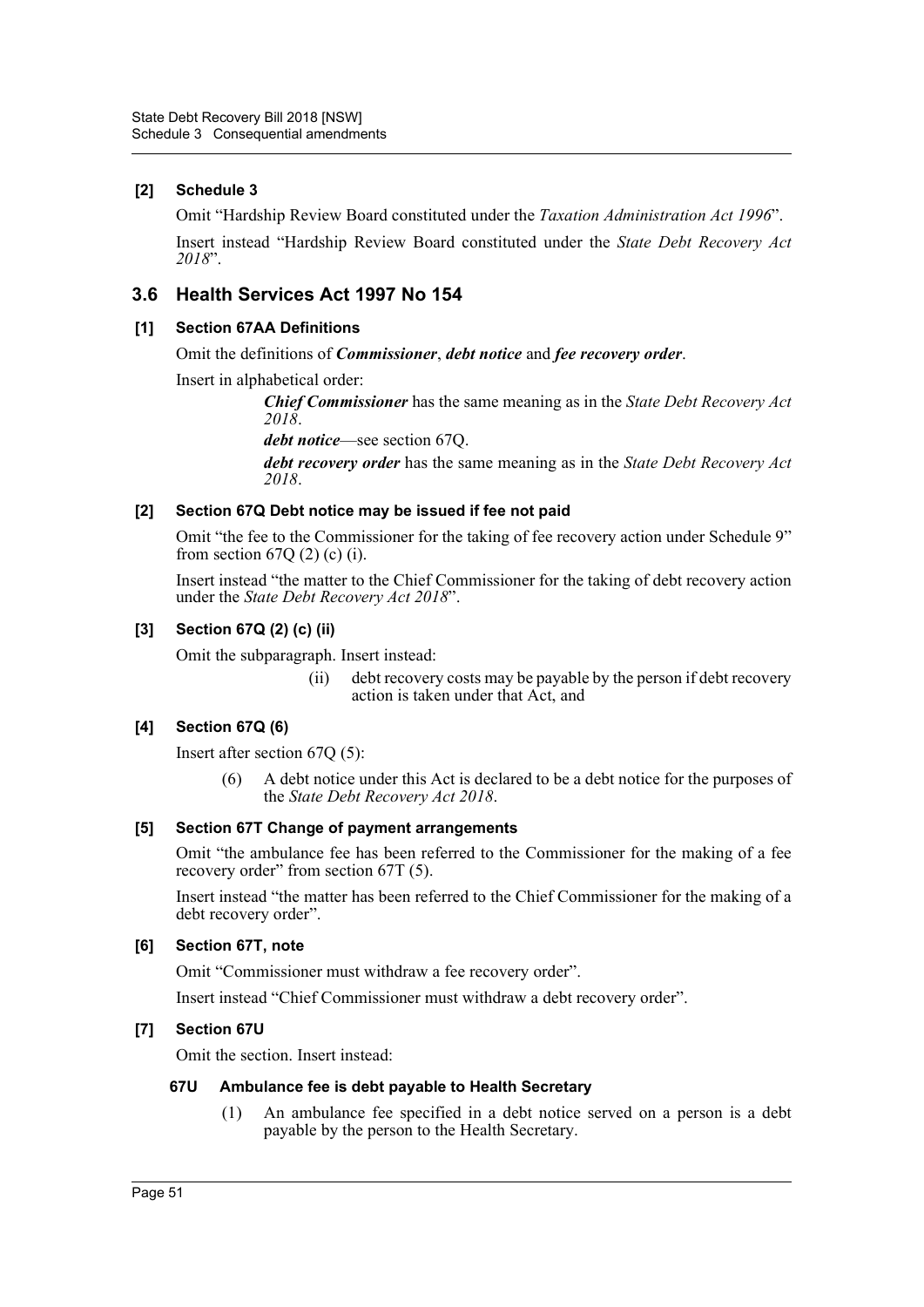- (2) The Health Secretary may recover the debt from the person in proceedings in a court of competent jurisdiction.
- (3) Subsection (2) ceases to apply if the matter is referred to the Chief Commissioner for the making of a debt recovery order under the *State Debt Recovery Act 2018*, unless the referral is revoked.

#### **[8] Section 67V Referral of fee to Commissioner for fee recovery action**

Omit the section.

# **[9] Section 67W**

Omit the section. Insert instead:

#### **67W Information to be provided if debt is referred to Chief Commissioner**

- (1) If the Health Secretary refers a matter to the Chief Commissioner for debt recovery action under the *State Debt Recovery Act 2018*, the Health Secretary must provide to the Chief Commissioner the following information for the purposes of enabling the Chief Commissioner to exercise functions under that Act:
	- (a) identifying information about the person who was provided with the ambulance services and, if that person was a child, about any parent or guardian of the child,
	- (b) the date the ambulance services were provided,
	- (c) the time the ambulance services were provided,
	- (d) the location or pick up address at which ambulance services were provided,
	- (e) the destination to which the person was taken after pick up,
	- (f) the distance travelled as part of the ambulance services,
	- (g) the unique identifying number allocated to the ambulance services by the Health Secretary,
	- (h) any other information of a kind prescribed by the regulations.
- (2) A requirement to provide information is a requirement to provide so much of that information as is known to the Health Secretary.
- (3) This section applies in addition to any requirement to provide information under the *State Debt Recovery Act 2018*.
- (4) In this section: *identifying information* has the meaning given by the *State Debt Recovery Act 2018*.

# **[10] Section 67X**

Omit the section. Insert instead:

#### **67X Suspension of debt recovery action**

The Health Secretary may, at any time, by notice in writing to the Chief Commissioner:

(a) request the Chief Commissioner to suspend debt recovery action in relation to an ambulance fee that has been referred to the Chief Commissioner, or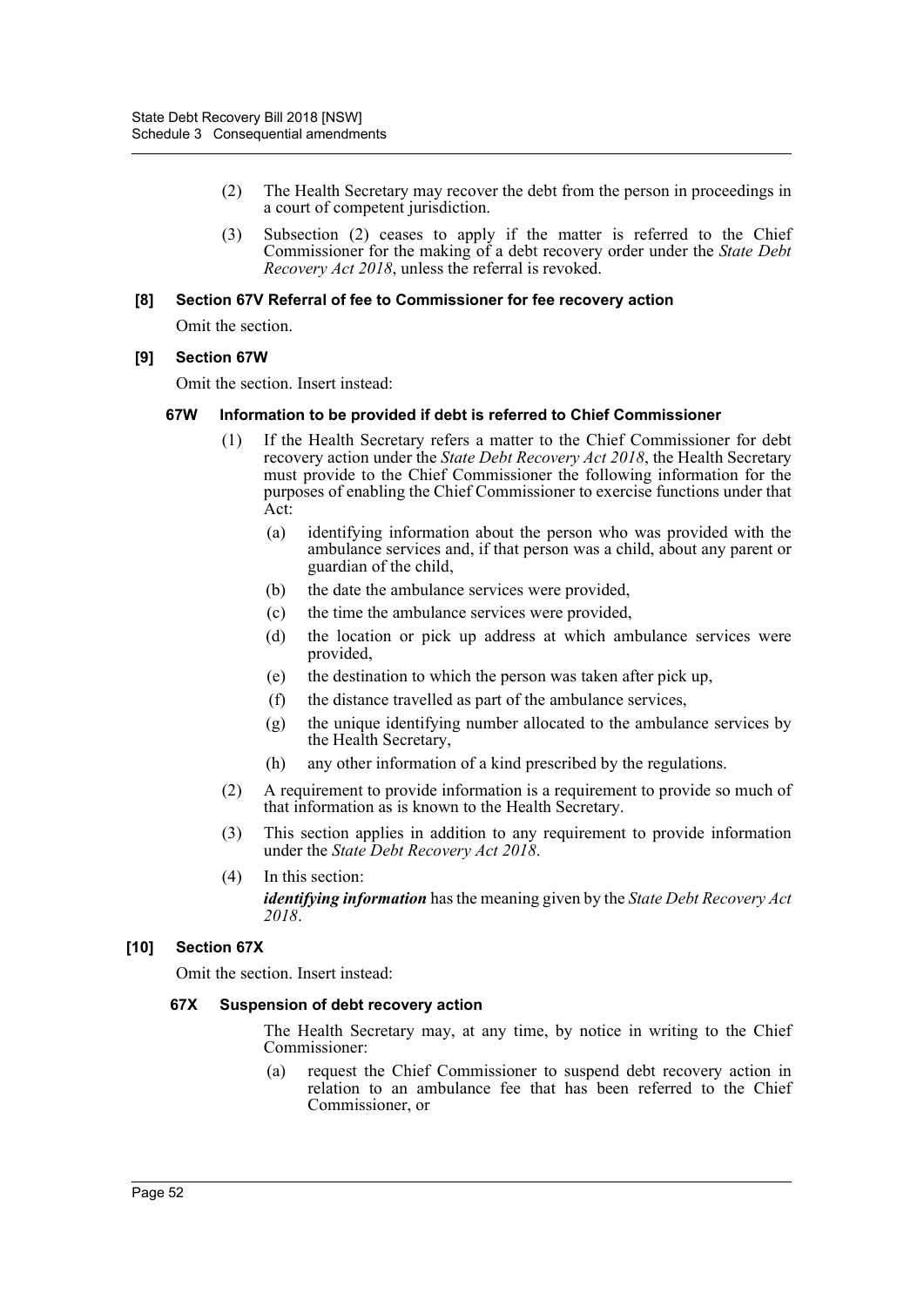(b) request the Chief Commissioner to revoke the suspension of debt recovery action in relation to an ambulance fee referred to the Chief Commissioner.

**Note.** Under Part 8 of the *State Debt Recovery Act 2018*, the Chief Commissioner is required to suspend debt recovery action if a request for suspension is made.

#### **[11] Section 67Z Review by Health Secretary**

Insert after section 67Z (3):

(4) A review under this Part is a statutory internal review for the purposes of the *State Debt Recovery Act 2018*.

#### **[12] Section 67ZA Extension of time to pay—on-time review application**

Omit "fee to the Commissioner for the making of a fee recovery order" from section  $67ZA(1)(a)$ .

Insert instead "matter to the Chief Commissioner for the making of a debt recovery order".

#### **[13] Section 67ZA, note**

Omit "Commissioner to suspend fee recovery action".

Insert instead "Chief Commissioner to suspend debt recovery action".

#### **[14] Section 67ZC Actions to be taken after review**

Omit "Commissioner for the making of a fee recovery order" from section 67ZC (5) (b).

Insert instead "Chief Commissioner for the making of a debt recovery order".

#### **[15] Section 67ZE Unpaid fees may be written off**

Omit section 67ZE (2). Insert instead:

(2) If the ambulance fee has already been referred to the Chief Commissioner for the making of a debt recovery order under the *State Debt Recovery Act 2018*, the Health Secretary must not write off the unpaid ambulance fee unless the referral has been revoked or debt recovery action has been suspended or cancelled.

# **[16] Section 67ZG Form of notices given to Chief Commissioner**

Omit "Commissioner". Insert instead "Chief Commissioner".

# **[17] Schedule 7 Savings, transitional and other provisions**

Insert at the end of the Schedule, with appropriate Part and clause numbering:

# **Part Provisions consequent on enactment of State Debt Recovery Act 2018**

# **Changes to fee recovery**

- (1) This Act, the regulations under this Act, and the *Fines Act 1996*, as in force immediately before the repeal of Schedule 9 by the *State Debt Recovery Act 2018*, continue to apply in respect of any fee recovery order made under this Act before that repeal, as if the *State Debt Recovery Act 2018* had not been enacted.
- (2) The *State Debt Recovery Act 2018* extends to any ambulance fee that became payable, or is incurred for a service that was provided, before the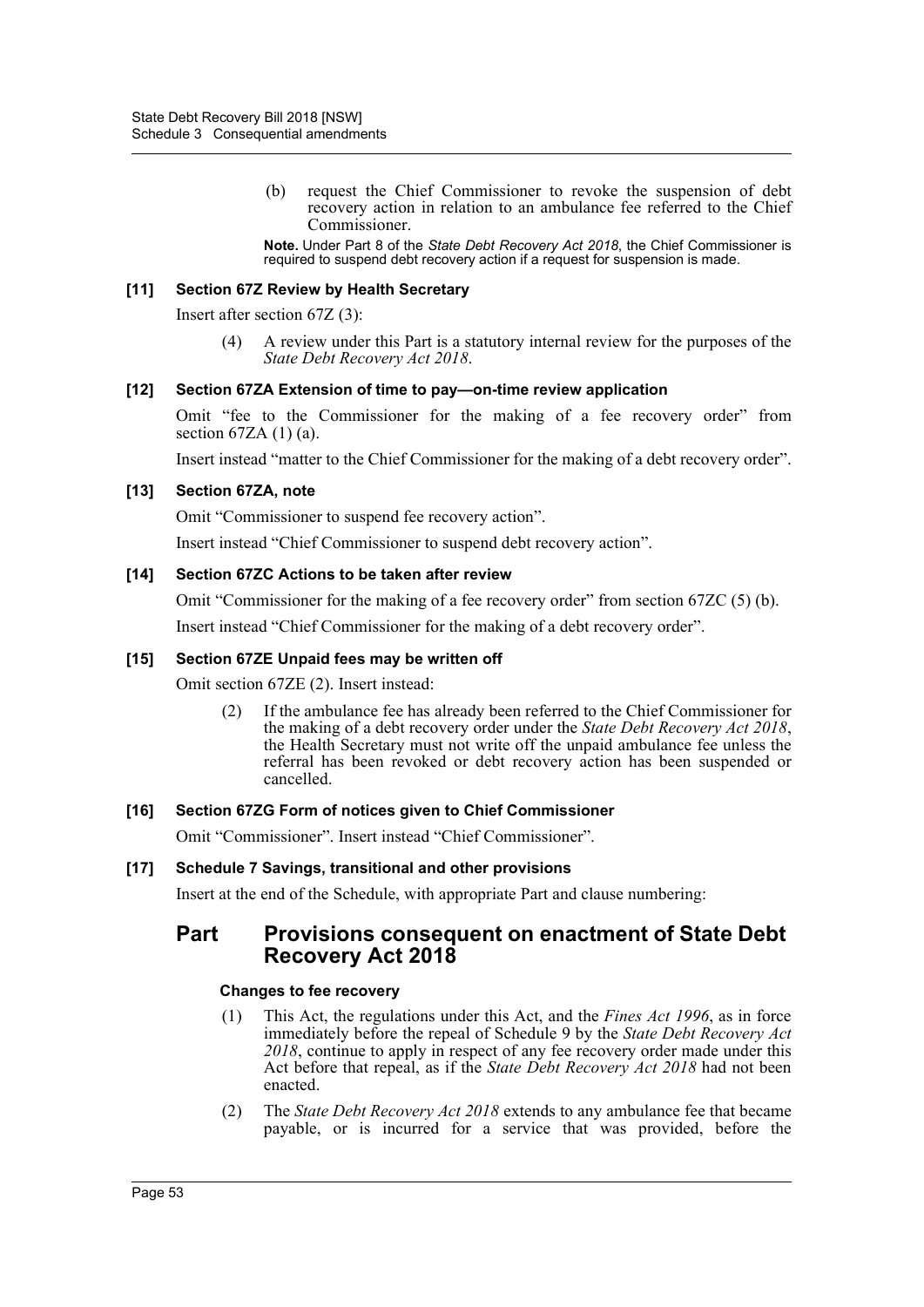commencement of that Act. Accordingly, that fee may be referred to the Chief Commissioner of State Revenue for debt recovery action under that Act.

(3) However, a fee cannot be referred to the Chief Commissioner for debt recovery action under the *State Debt Recovery Act 2018* if the fee is the subject of fee recovery action under Schedule 9, unless the fee recovery order is withdrawn.

# **[18] Schedule 9 Recovery of ambulance fees**

Omit the Schedule.

# **3.7 Health Services Regulation 2013**

**Clause 26B Ambulance fee recovery costs**

Omit the clause.

# **3.8 Land Tax Management Act 1956 No 26**

# **Section 50**

Omit the section. Insert instead:

# **50 Functions of Hardship Review Board**

The Hardship Review Board constituted under the *State Debt Recovery Act 2018* may exercise its functions under that Act and the *Taxation Administration Act 1996* in relation to land tax payable under this Act.

# **3.9 Law Enforcement (Powers and Responsibilities) Act 2002 No 103**

# **Schedule 2 Search warrants under other Acts**

Omit "*Health Services Act 1997*, clause 19 of Schedule 9".

Insert in alphabetical order "*State Debt Recovery Act 2018*, section 58".

# **3.10 Local Government Act 1993 No 30**

# **[1] Section 566 Accrual of interest on overdue rates and charges**

Insert after section 566 (5):

- (6) If an unpaid rate or charge is referred to the Chief Commissioner of State Revenue for debt recovery action in accordance with the *State Debt Recovery Act 2018*, interest ceases to accrue on the unpaid amount under this section on and from the referral date. However, interest may be charged under that Act.
- (7) If the council revokes the referral of the amount under the *State Debt Recovery Act 2018*:
	- (a) interest starts to accrue again under this section on and from the date the referral is revoked, unless the council otherwise directs, and
	- (b) any interest or debt recovery costs charged by the Chief Commissioner under that Act are not recoverable by the council.
- (8) In this section:

*referral date* means the date on which the unpaid amount is referred by the council to the Chief Commissioner of State Revenue for the making of a debt recovery order under the *State Debt Recovery Act 2018*.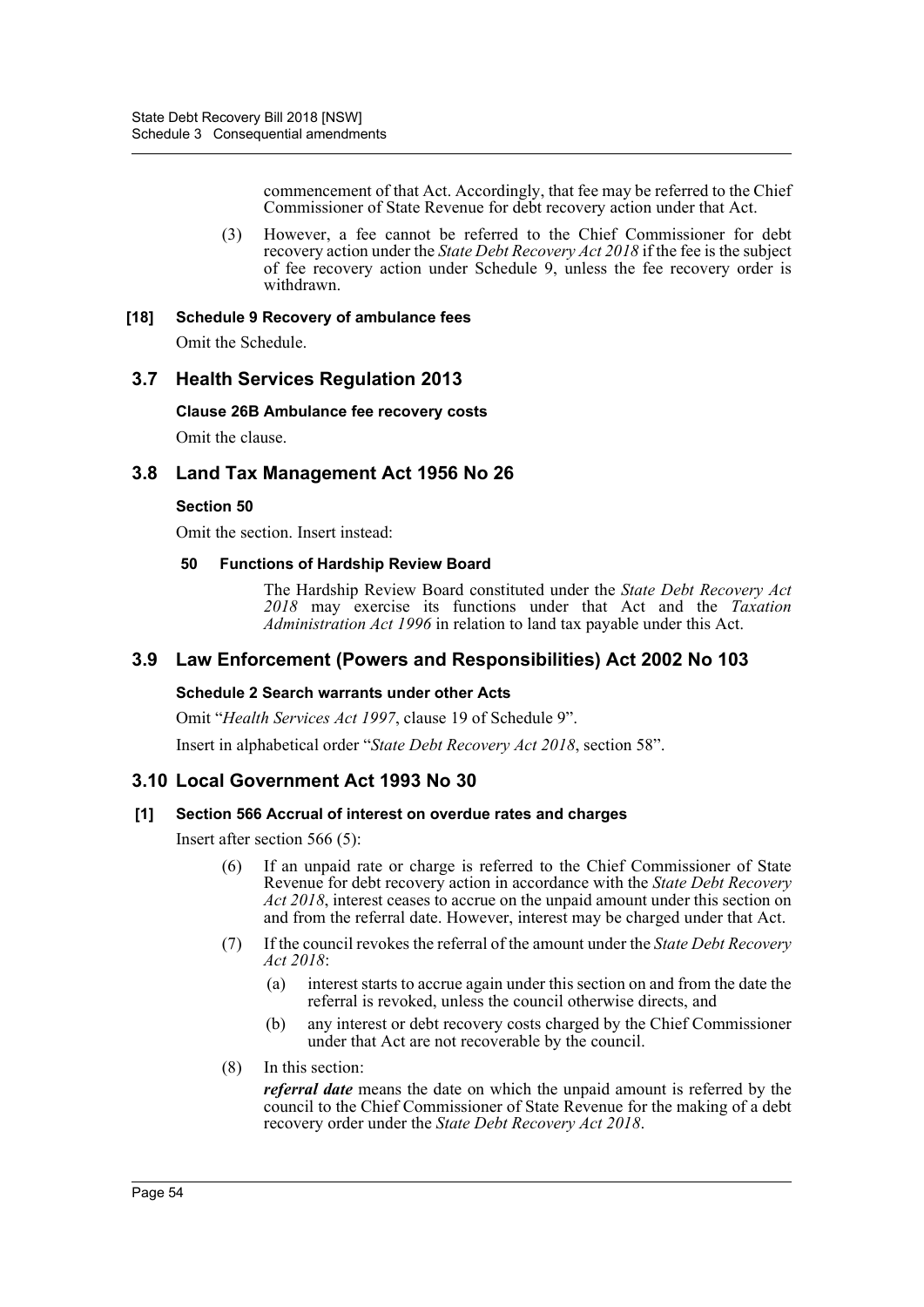#### **[2] Section 603 Certificate as to rates and charges**

Insert after section 603 (5):

- (6) If an unpaid rate, charge or other amount is referred to the Chief Commissioner of State Revenue for debt recovery action under the *State Debt Recovery Act 2018*:
	- (a) a reference in this section to the rates, charges or other amounts due or payable to the council includes a reference to an amount payable to the Chief Commissioner under that Act as a consequence of the making of a debt recovery order in respect of the rates, charges or other amounts, and
	- (b) the Chief Commissioner must, on request by a council, provide the council with any information about the amount payable to the Chief Commissioner that the council requires to issue a certificate under this section.

#### **[3] Section 695A**

Insert after section 695:

#### **695A Referral of unpaid amounts for debt recovery action**

- (1) Despite anything to the contrary in this Act, a council cannot exercise the following functions in respect of an unpaid rate, charge, fee or other amount (an *unpaid amount*), if the unpaid amount is referred to the Chief Commissioner of State Revenue for debt recovery action in accordance with the *State Debt Recovery Act 2018*:
	- (a) take proceedings to recover the unpaid amount,
	- (b) accept an amount or a transfer of land in or towards payment of the unpaid amount,
	- (c) enter into any agreement with a ratepayer regarding payment of the unpaid amount,
	- (d) write off, waive payment of or reduce the unpaid amount or any accrued interest,
	- (e) serve on an occupier of land a notice under section 569 in respect of the unpaid amount.
- (2) Subsection (1) applies on and from the referral date (within the meaning of the *State Debt Recovery Act 2018*).
- (3) Subsection (1) does not affect the validity of anything done by the council before the referral date.
- (4) Subsection (1) ceases to apply if the council revokes the referral of the unpaid amount to the Chief Commissioner of State Revenue under the *State Debt Recovery Act 2018*.
- (5) This section is subject to the provisions of any debt recovery agreement (within the meaning of the *State Debt Recovery Act 2018*) between the council and the Chief Commissioner of State Revenue.

**Note.** Under the *State Debt Recovery Act 2018* the Chief Commissioner of State Revenue assumes responsibility for the recovery of the debt and can take debt recovery action as authorised under that Act. Applications for time to pay, and hardship applications, can be made under that Act.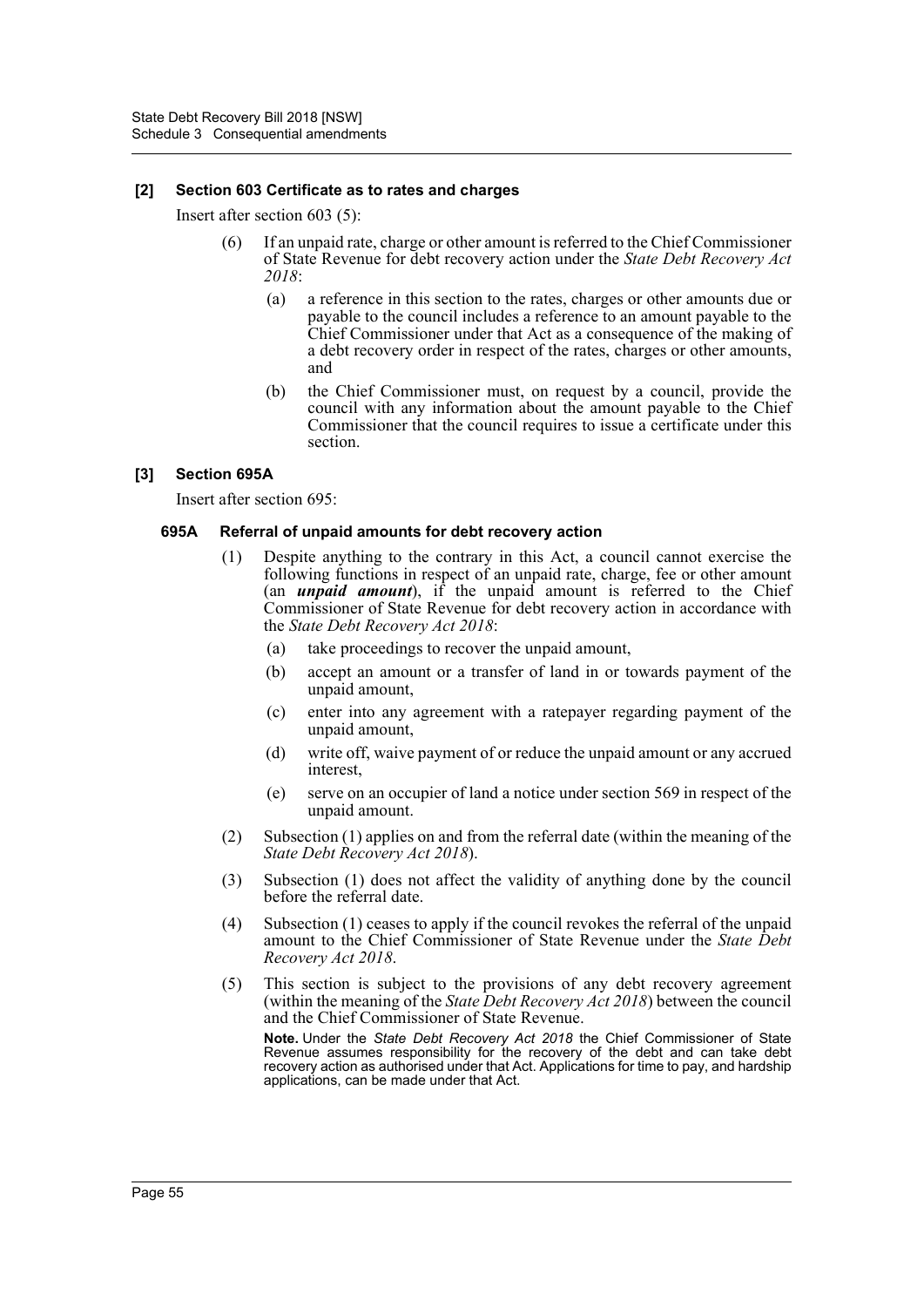# **3.11 Payroll Tax Act 2007 No 21**

# **Schedule 2 NSW specific provisions**

Omit clause 22. Insert instead:

# **22 Functions of Hardship Review Board**

The Hardship Review Board constituted under the *State Debt Recovery Act 2018* may exercise its functions under that Act and the *Taxation Administration Act 1996* in relation to payroll tax payable under this Act.

# **3.12 Payroll Tax Rebate Scheme (Jobs Action Plan) Act 2011 No 19**

# **[1] Section 4 Definitions**

Omit the definition of *relevant third party* from section 4 (1).

Insert in alphabetical order:

*rebate debt*—see sections 29 and 30.

# **[2] Section 26 Use of rebate to offset liability**

Omit "claimant for payroll tax or any other tax of the State." from section 26 (1). Insert instead:

claimant:

- (a) for payroll tax or any other tax of the State, or
- (b) for any State debt (within the meaning of the *State Debt Recovery Act 2018*) for which a debt recovery order has been made under that Act.

# **[3] Section 29 Power to require payment from claimant**

Omit section 29 (5)–(7). Insert instead:

- (5) An amount payable by a person under this section is a debt payable to the Crown.
- (6) A debt payable to the Crown under this section is a *rebate debt* under this Act.

# **[4] Section 30 Power to require payment from non-claimant**

Omit section 30 (3)–(5). Insert instead:

- (3) An amount payable by a person under this section is a debt payable to the Crown.
- (4) A debt payable to the Crown under this section is a *rebate debt* under this Act.

# **[5] Section 31**

Omit the section. Insert instead:

# **31 Recovery of rebate debts**

- (1) The Chief Commissioner may, by notice served on a person by whom a rebate debt is payable (a *debt notice*), require the person to pay to the Chief Commissioner that rebate debt or any part of it that is unpaid.
- (2) The notice must specify the amount payable and the due date for payment.
- (3) The due date specified must not be less than 28 days after the notice is served on the person.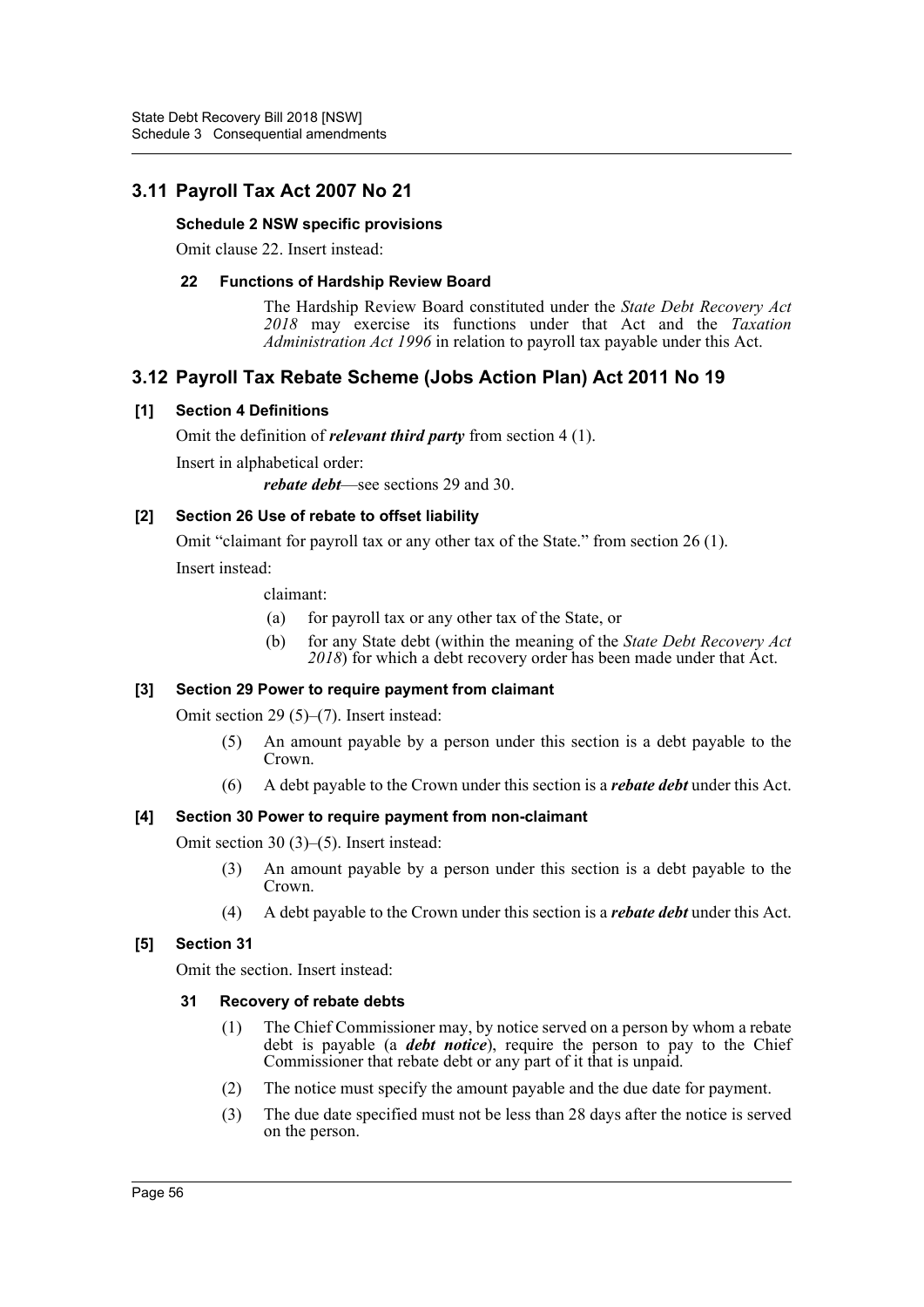- (4) The amount is payable by that due date or by a later date specified by the Chief Commissioner.
- (5) A debt notice must inform the person that, if the amount payable is not paid by the due date:
	- (a) debt recovery action may be taken under the *State Debt Recovery Act 2018*, and
	- (b) that, if that action is taken, additional debt recovery costs may become payable under that Act.

# **[6] Sections 34A and 34B**

Insert after section 34:

#### **34A Hardship**

Without limiting the Chief Commissioner's functions under this Part, the Chief Commissioner may write off or remit the whole or part of the liability of a person for a rebate debt if the person is a natural person and the Chief Commissioner is satisfied that:

- (a) the person is in such circumstances that the exaction of the full amount of the rebate debt would result in serious hardship for the person or the person's dependants, or
- (b) the person has died and that person's dependants are in such circumstances that the exaction of the full amount of rebate debt would result in serious hardship for them.

#### **34B Relationship with State Debt Recovery Act 2018**

- (1) The Chief Commissioner must not enter into an arrangement for payment of a rebate debt under this Part, or write off or remit the whole or part of a person's liability for payment of a rebate debt under this Part, if a debt recovery order has been made in respect of the amount payable under the *State Debt Recovery Act 2018*.
- (2) Subsection (1) ceases to apply if the debt recovery order is revoked in respect of that amount.
- (3) This section does not limit the Chief Commissioner's functions under the *State Debt Recovery Act 2018*. **Note.** The *State Debt Recovery Act 2018* makes separate provision for time to pay arrangements.

# **[7] Section 35 Objections**

Omit section 35 (3).

# **[8] Section 58A**

Insert after section 58:

#### **58A Service of notices**

Section 116 of the *Taxation Administration Act 1996* applies to the service of notices by the Chief Commissioner under this Act in the same way as it applies to the service of documents under a taxation law.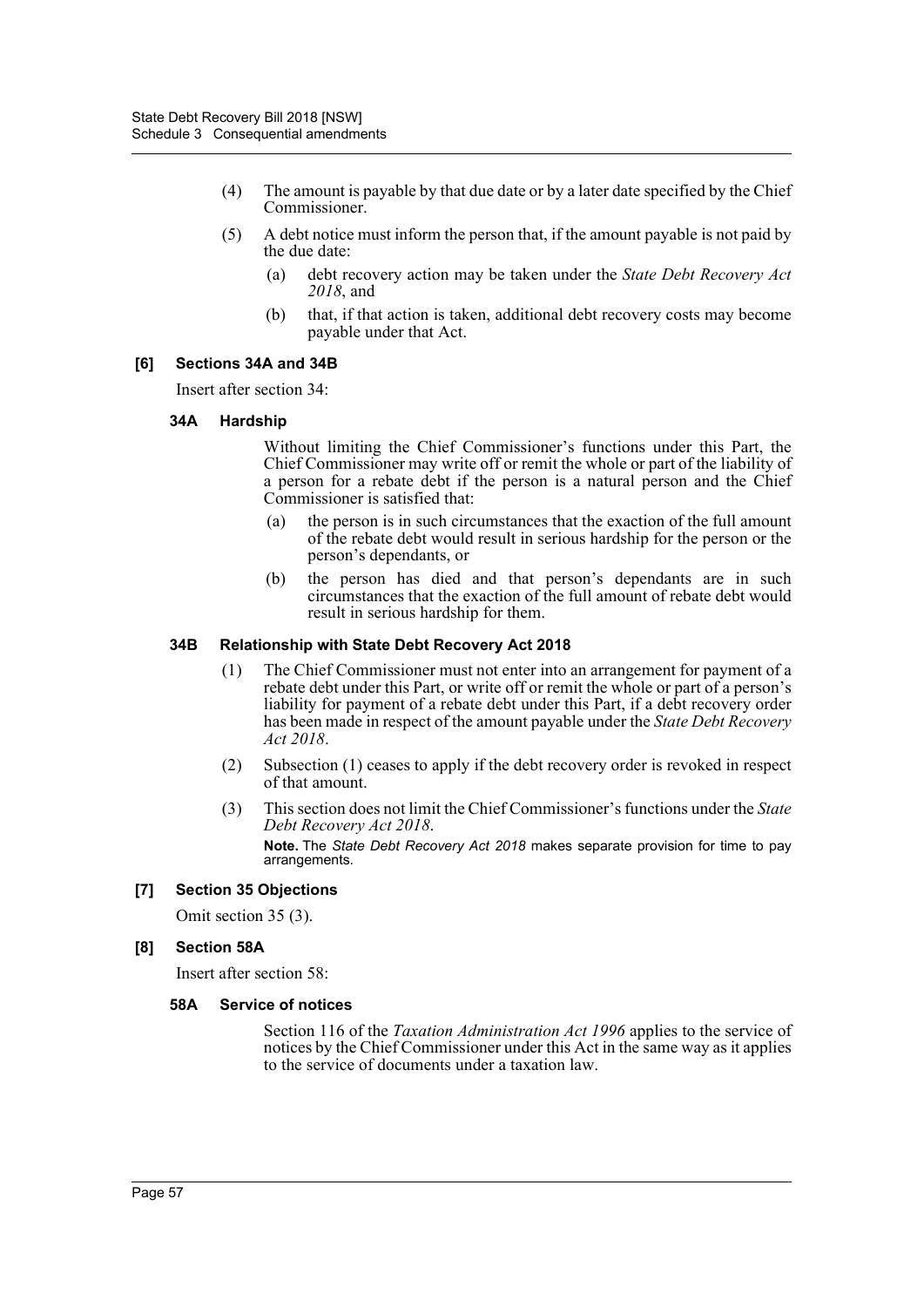# **[9] Schedule 1 Savings, transitional and other provisions**

Insert at the end of the Schedule, with appropriate Part and clause numbering:

# **Part Provisions consequent on enactment of State Debt Recovery Act 2018**

#### **Recovery of rebate debts**

- (1) The amendments made to this Act by the *State Debt Recovery Act 2018* extend to amounts that became payable under section 29 or 30 before the commencement of those amendments.
- (2) Accordingly, those amounts can be recovered under the *State Debt Recovery Act 2018*.
- (3) Section 31, as in force immediately before its substitution by the *State Debt Recovery Act 2018*, continues to apply to any requirement made under that section before that substitution.

# **3.13 Small Business Grants (Employment Incentive) Act 2015 No 14**

# **[1] Section 4 Definitions**

Omit the definition of *relevant third party* from section 4 (1).

Insert in alphabetical order:

*grant debt*—see sections 31 and 32.

# **[2] Section 28A**

Insert after section 28:

# **28A Use of grant to offset other liability**

- (1) The Chief Commissioner may, instead of paying a grant, apply the amount of the grant, or part of the grant, towards a liability of the claimant:
	- (a) for payroll tax or any other tax of the State, or
	- (b) for any State debt (within the meaning of the *State Debt Recovery Act 2018*) for which a debt recovery order has been made under that Act.
- (2) Consent of the claimant is not required.
- (3) An amount so applied is taken to be an amount paid by way of grant for the purposes of this Act.

# **[3] Section 31 Power to require payment from claimant**

Omit section 31 (5)–(7). Insert instead:

- (5) An amount payable by a person under this section is a debt payable to the Crown.
- (6) A debt payable to the Crown under this section is a *grant debt* under this Act.

# **[4] Section 32 Power to require payment from non-claimant**

Omit section 32 (3)–(5). Insert instead:

- (3) An amount payable by a person under this section is a debt payable to the Crown.
- (4) A debt payable to the Crown under this section is a *grant debt* under this Act.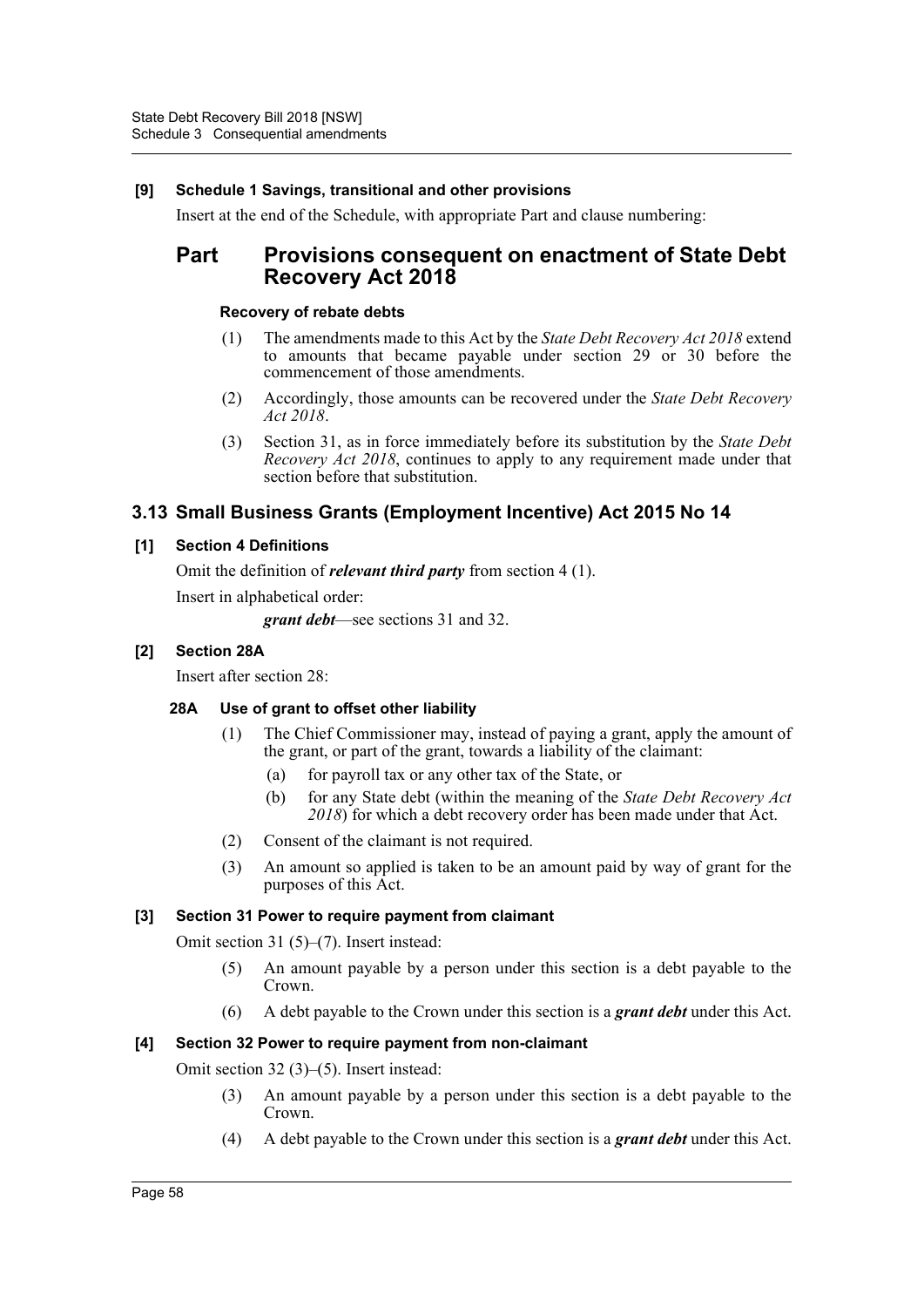# **[5] Section 33**

Omit the section. Insert instead:

#### **33 Recovery of grant debts**

- (1) The Chief Commissioner may, by notice served on a person by whom a grant debt is payable (a *debt notice*), require the person to pay to the Chief Commissioner that grant debt or any part of it that is unpaid.
- (2) The notice must specify the amount payable and the due date for payment.
- (3) The due date specified must not be less than 28 days after the notice is served on the person.
- (4) The amount is payable by that due date or by a later date specified by the Chief Commissioner.
- (5) A debt notice must inform the person that, if the amount payable is not paid by the due date:
	- (a) debt recovery action may be taken under the *State Debt Recovery Act 2018*, and
	- (b) that, if that action is taken, additional debt recovery costs may become payable under that Act.

# **[6] Sections 36A and 36B**

Insert after section 36:

# **36A Hardship**

Without limiting the Chief Commissioner's functions under this Part, the Chief Commissioner may write off or remit the whole or part of the liability of a person for a grant debt if the person is a natural person and the Chief Commissioner is satisfied that:

- (a) the person is in such circumstances that the exaction of the full amount of the grant debt would result in serious hardship for the person or the person's dependants, or
- (b) the person has died and that person's dependants are in such circumstances that the exaction of the full amount of grant debt would result in serious hardship for them.

# **36B Relationship with State Debt Recovery Act 2018**

- (1) The Chief Commissioner must not enter into an arrangement for payment of a grant debt under this Part, or write off or remit the whole or part of a person's liability for payment of a grant debt under this Part, if a debt recovery order has been made in respect of the amount payable under the *State Debt Recovery Act 2018*.
- (2) Subsection (1) ceases to apply if the debt recovery order is revoked in respect of that amount.
- (3) This section does not limit the Chief Commissioner's functions under the *State Debt Recovery Act 2018*. **Note.** The *State Debt Recovery Act 2018* makes separate provision for time to pay arrangements.

# **[7] Section 37 Objections**

Omit section 37 (3).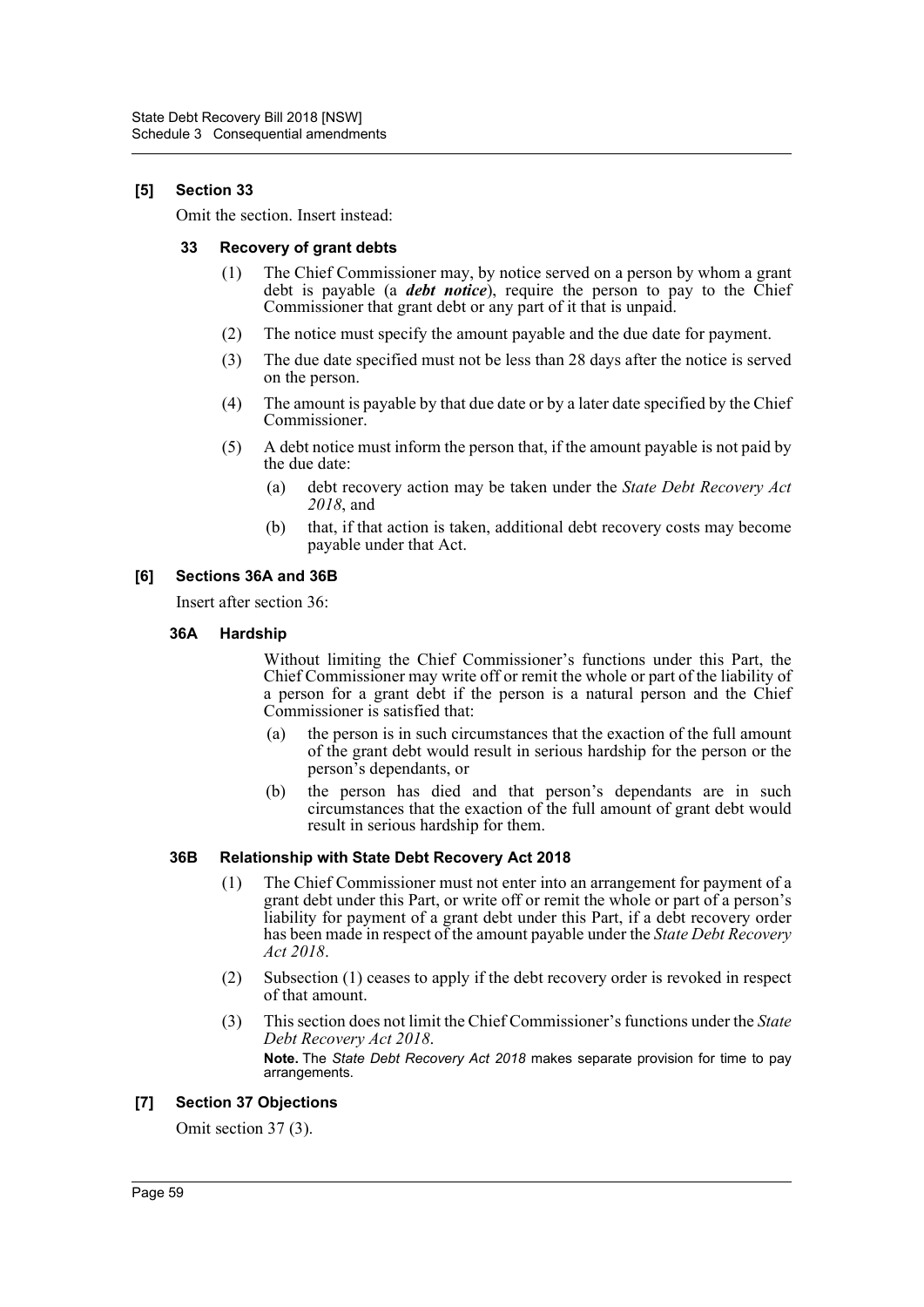# **[8] Section 60A**

Insert after section 60:

#### **60A Service of notices**

Section 116 of the *Taxation Administration Act 1996* applies to the service of notices by the Chief Commissioner under this Act in the same way as it applies to the service of documents under a taxation law.

# **[9] Schedule 1 Savings, transitional and other provisions**

Insert at the end of the Schedule, with appropriate Part and clause numbering:

# **Part Provisions consequent on enactment of State Debt Recovery Act 2018**

# **Recovery of grant debts**

- (1) The amendments made to this Act by the *State Debt Recovery Act 2018* extend to amounts that became payable under section 31 or 32 before the commencement of those amendments.
- (2) Accordingly, those amounts can be recovered under the *State Debt Recovery Act 2018*.
- (3) Section 33, as in force immediately before its substitution by the *State Debt Recovery Act 2018*, continues to apply to any requirement made under that section before that substitution.

# **3.14 Taxation Administration Act 1996 No 97**

# **[1] Section 3 Definitions**

Insert in alphabetical order in section 3 (1):

*Hardship Review Board* means the Hardship Review Board constituted under the *State Debt Recovery Act 2018*.

*tax debt*—see section 44.

# **[2] Section 19 Offset of refund against other liability**

Omit section 19 (1). Insert instead:

- (1) Instead of making a refund to a taxpayer, the Chief Commissioner may apply the amount that would otherwise be refunded to meet any of the following:
	- (a) a tax debt or any other amount payable by the taxpayer under a taxation law,
	- (b) a grant debt (within the meaning of the *State Debt Recovery Act 2018*) payable by the taxpayer, whether or not a debt recovery order has been made under that Act against the taxpayer for the debt,
	- (c) a referable debt (within the meaning of the *State Debt Recovery Act 2018*) payable by the taxpayer, but only if a debt recovery order has been made against the taxpayer for the debt.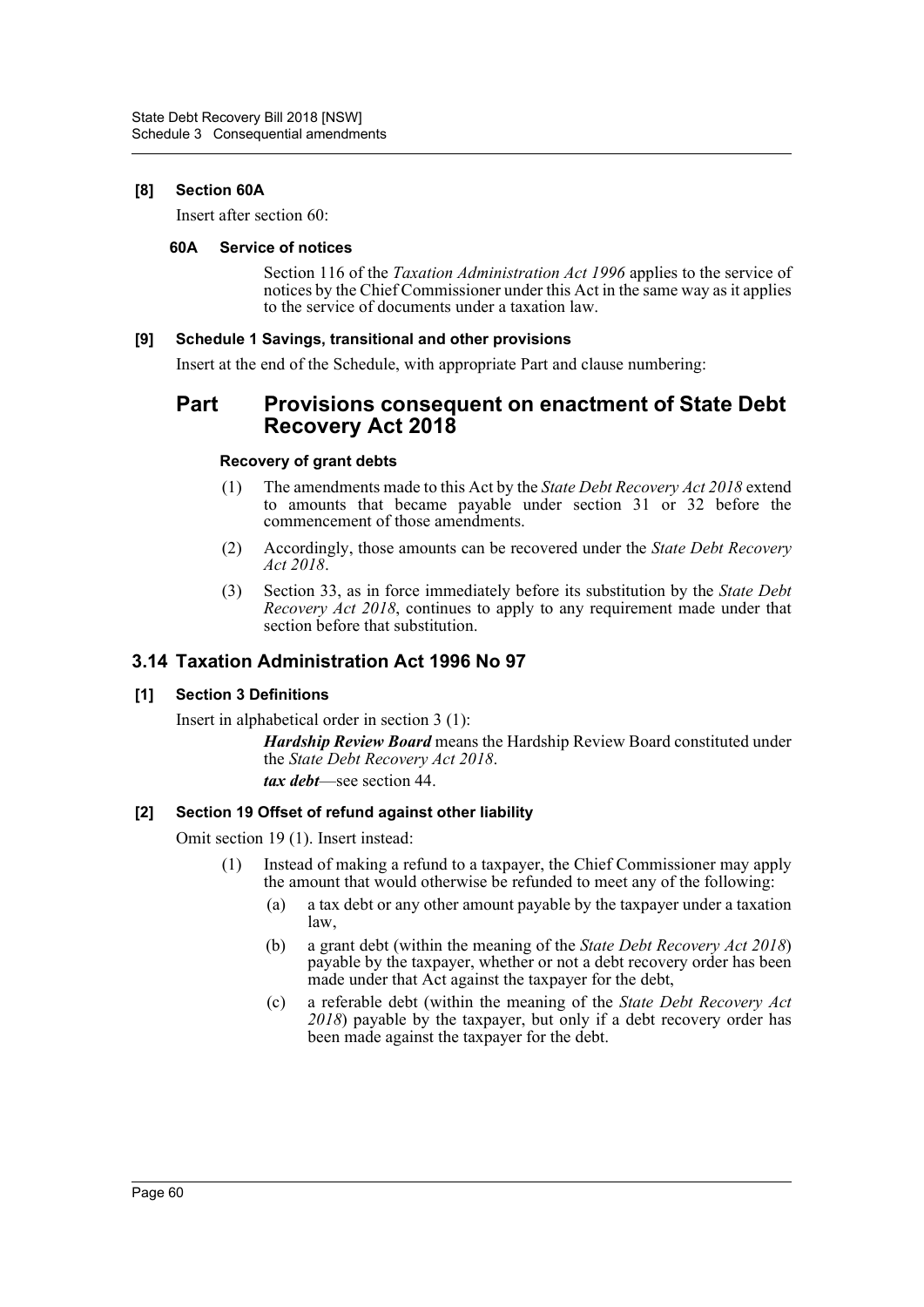# **[3] Section 44**

Omit the section. Insert instead:

#### **44 Unpaid tax is debt payable to Chief Commissioner**

- (1) If the whole or part of tax payable by a taxpayer is not paid to the Chief Commissioner as required by a notice of assessment, the amount unpaid is a debt payable to the Chief Commissioner by the taxpayer.
- (2) A debt payable by a taxpayer to the Chief Commissioner under this Act is a *tax debt* under this Act.

#### **[4] Section 45 Joint and several liability**

Omit section 45 (1). Insert instead:

(1) If 2 or more persons are jointly and severally liable to pay an amount under a taxation law, the amount that is unpaid is a tax debt payable to the Chief Commissioner by each of them.

# **[5] Sections 46 and 46A**

Omit section 46. Insert instead:

#### **46 Debt payable as required by debt notice**

- (1) The Chief Commissioner may, if a person fails to pay an amount of tax that the person is required to pay under a notice of assessment served on the person, serve a debt notice on the person by whom any tax is payable.
- (2) A *debt notice* is a notice to the effect that the person to whom it is directed is required to pay a specified amount of tax to the Chief Commissioner by a date specified in the notice.
- (3) The due date specified must not be less than 28 days after the notice is served on the person.
- (4) The notice must inform the person that, if the amount payable is not paid by the due date:
	- (a) debt recovery action may be taken under the *State Debt Recovery Act 2018*, and
	- (b) that, if that action is taken, additional debt recovery costs may become payable under that Act.

# **46A Recovery of tax debt**

- (1) If the whole or part of tax payable by a taxpayer is not paid to the Chief Commissioner as required by a debt notice served on the taxpayer, the Chief Commissioner may recover the tax debt, in a court of competent jurisdiction, as a debt to the Chief Commissioner.
- (2) However, the Chief Commissioner cannot take proceedings under subsection (1) to recover the tax debt if the Chief Commissioner makes a debt recovery order against the person under the *State Debt Recovery Act 2018* in respect of that tax debt, unless that order is revoked.
- (3) This section does not limit the Chief Commissioner's functions under the *State Debt Recovery Act 2018*.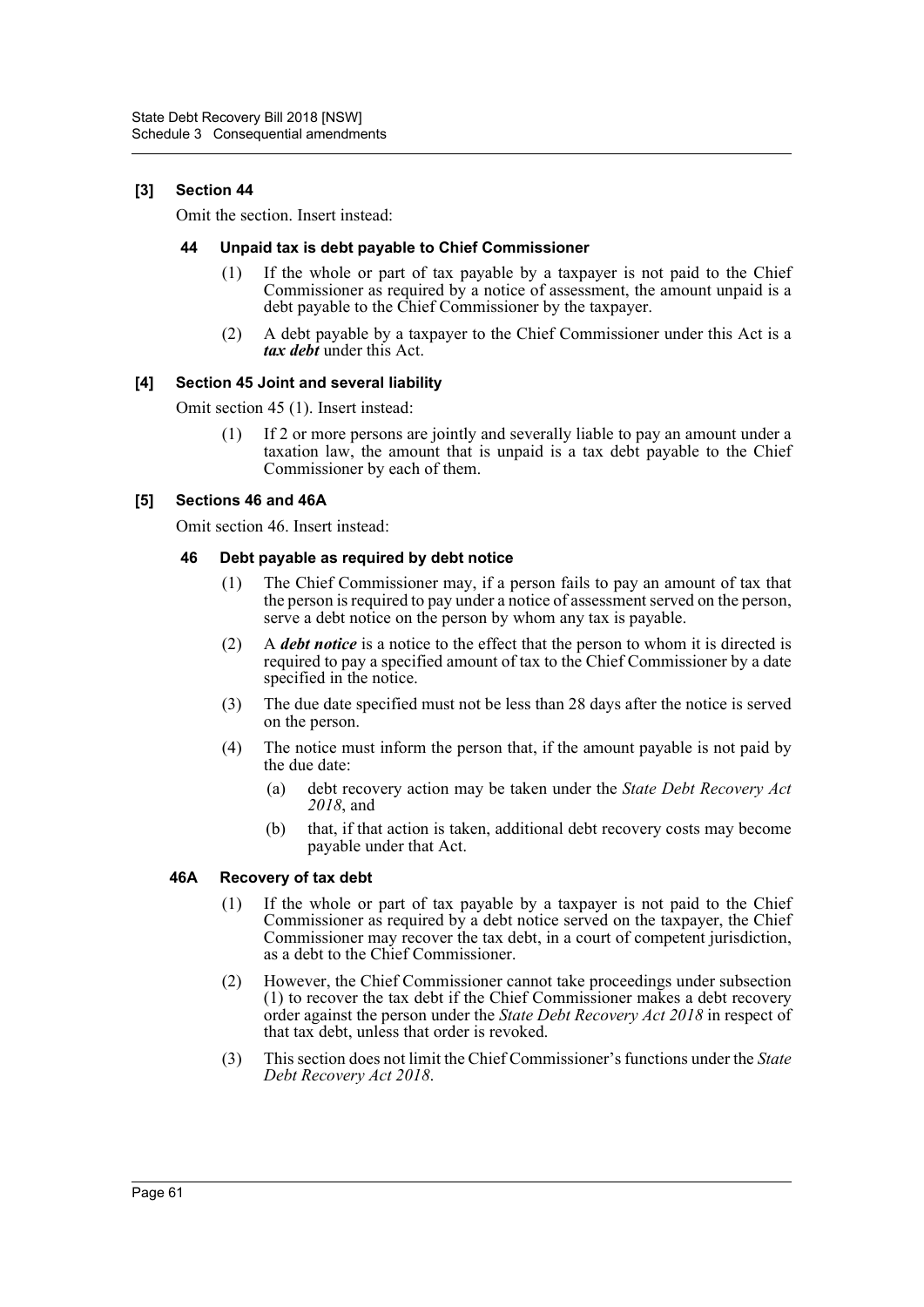# **[6] Section 47 Arrangements for payment of tax**

Insert after section 47 (3):

- (4) This section ceases to apply if a debt recovery order under the *State Debt Recovery Act 2018* is made against the taxpayer in respect of the amount payable.
- (5) Subsection (4) does not limit the functions of the Chief Commissioner under the *State Debt Recovery Act 2018*.

#### **[7] Section 47B Liability of directors and former directors of corporation for failure to pay corporate tax liability**

Omit "Board of Review" from section 47B (3) (c). Insert instead "Hardship Review Board".

# **[8] Section 60 The Chief Commissioner**

Omit "Executive Director, Office of State Revenue" from section 60 (2).

Insert instead "Deputy Secretary, Revenue NSW in the Department of Finance, Services and Innovation".

# **[9] Section 64 The Commissioner**

Omit "Director, Technical and Advisory Services, Office of State Revenue" from section 64 (2).

Insert instead "Executive Director, Technical and Advisory Services, Revenue NSW in the Department of Finance, Services and Innovation".

# **[10] Section 82 Permitted disclosures—to particular persons**

Insert after section  $82$  (b) (v):

(va) the *State Debt Recovery Act 2018*,

# **[11] Section 82 (k) (x)**

Omit "Division 5 of Part 10". Insert instead "the *State Debt Recovery Act 2018*".

# **[12] Section 106A**

Omit the section. Insert instead:

# **106A Functions of Hardship Review Board**

- (1) The Hardship Review Board may exercise its functions under this Division in relation to a tax only on the application of the taxpayer.
- (2) Division 3 of Part 7 of the *State Debt Recovery Act 2018* applies to reviews under this Act in the same way as it applies to hardship reviews under that Act.
- (3) The Hardship Review Board may exercise its functions under this Act in conjunction with any functions that the Board may exercise under the *State Debt Recovery Act 2018* or the *Fines Act 1996*.

# **[13] Section 106B Waiver of tax**

Insert after section 106B (3):

(4) This section applies only to tax payable by a natural person.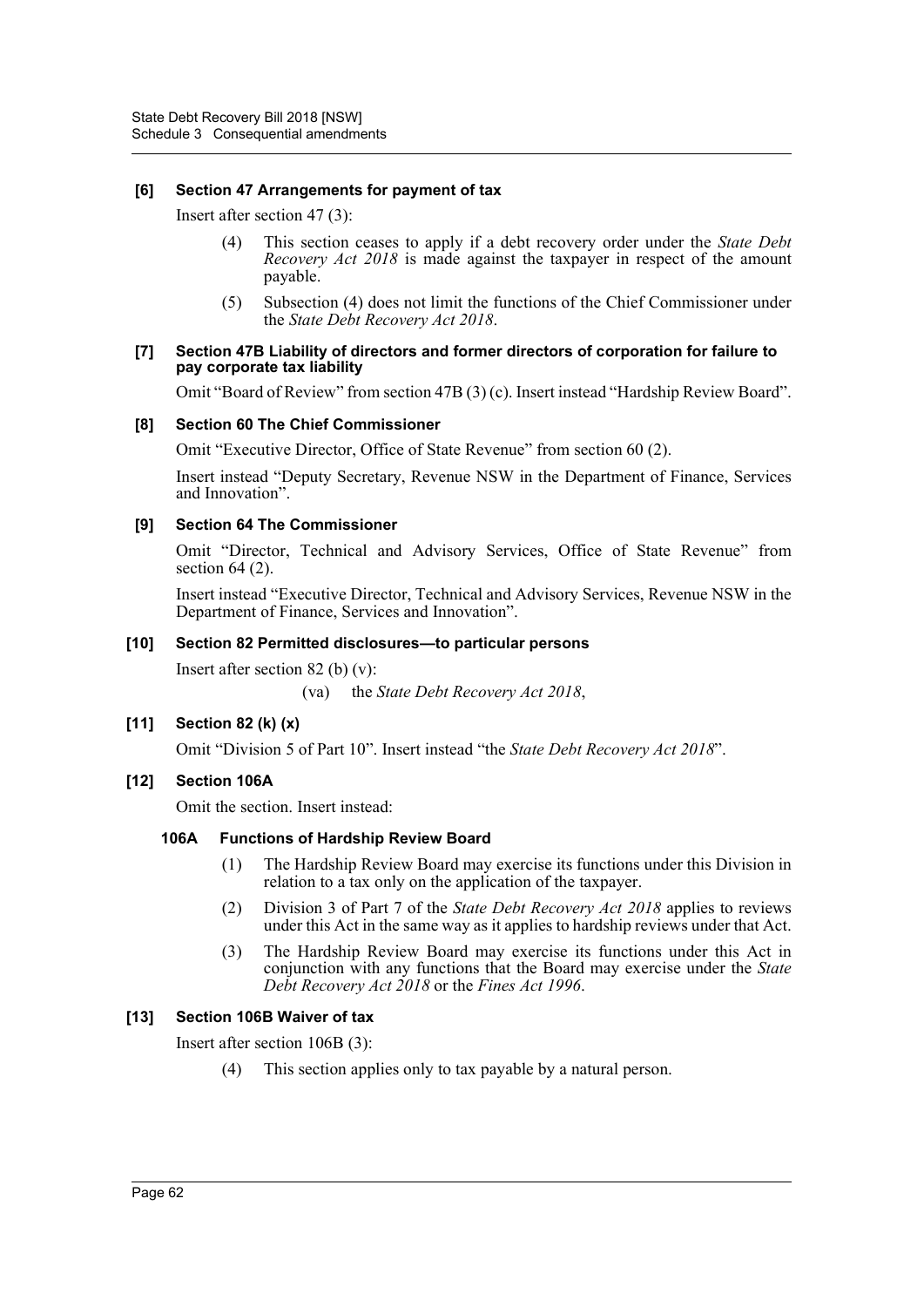# **[14] Section 106C Deferral and writing off of tax**

Insert at the end of the section:

- (2) The Hardship Review Board may exercise its functions under this section only in respect of tax payable by a natural person.
- (3) The Hardship Review Board cannot exercise its functions under this section if the Chief Commissioner has made a debt recovery order in respect of the tax under the *State Debt Recovery Act 2018*.
- (4) This section does not limit the functions of the Hardship Review Board under that Act.

# **[15] Section 106CA Actions to be taken by Chief Commissioner**

Insert at the end of the section:

(2) If the Chief Commissioner has made a debt recovery order in respect of the tax amount under the *State Debt Recovery Act 2018*, the Chief Commissioner must revoke the debt recovery order to the extent necessary to give effect to a decision of the Hardship Review Board, or of the Chief Commissioner exercising the functions of the Hardship Review Board, to waive the payment of tax.

# **[16] Section 106D Disclosure of information**

Omit the section.

# **[17] Schedule 1 Savings, transitional and other provisions**

Insert at the end of the Schedule, with appropriate Part and clause numbering:

# **Part Provisions arising from enactment of State Debt Recovery Act 2018**

# **Application to existing tax debts**

- (1) An amendment made to this Act by the *State Debt Recovery Act 2018* extends to a tax amount that became payable before the commencement of the amendment.
- (2) Accordingly, a notice of assessment may be served on a person, in relation to the tax amount, in accordance with section 46 (as substituted by that Act) and that notice constitutes a debt notice for the purposes of the *State Debt Recovery Act 2018*.
- (3) This clause is subject to the other provisions of this Part.

# **Continuation of Hardship Review Board's functions**

The functions of the Hardship Review Board in relation to any matter that was being dealt with by the Hardship Review Board as constituted under section 106A, before the substitution of that section by the *State Debt Recovery Act 2018*, may continue to be exercised by the Hardship Review Board as constituted under that section.

# **Substitution of section 46**

(1) Section 46, as in force immediately before its substitution by the *State Debt Recovery Act 2018*, continues to apply in relation to any requirement made by